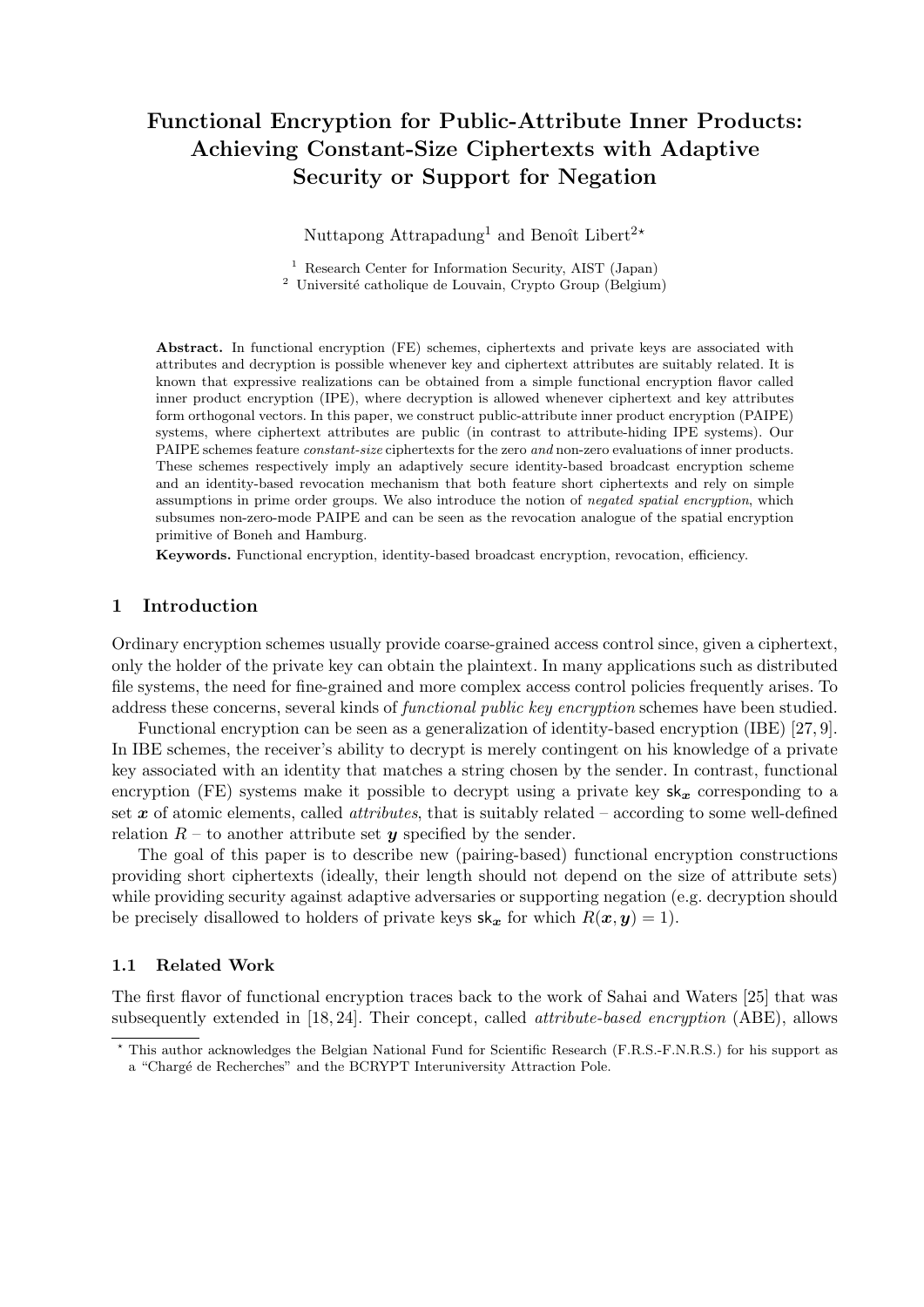a sender to encrypt data under a set of attributes  $\omega$  while an authority generates private keys for access control policies  $\mathcal T$ . Decryption rights are granted to anyone holding a private key for a policy T such that  $\mathcal{T}(\omega) = 1$ . Identity-based broadcast encryption (IBBE) [2, 26, 15, 11] and revocation (IBR) [22] schemes can also be thought of as functional encryption systems where ciphertexts are encrypted for a set of identities  $S = \{ \mathsf{ID}_1, \ldots, \mathsf{ID}_n \}$ : in IBBE (resp. IBR) systems, decryption requires to hold a private key sk<sub>ID</sub> for which  $ID \in S$  (resp. ID  $\notin S$ ).

The above kinds of functional encryption systems are only payload hiding in that they keep encrypted messages back from unauthorized parties but ciphertexts do not hide their underlying attribute set. Predicate encryption schemes [12, 20, 29, 28] additionally provide anonymity as ciphertexts also conceal the attribute set they are associated with, which is known to enable [8, 1] efficient searches over encrypted data. In [20], Katz, Sahai and Waters devised a predicate encryption scheme for inner products: a ciphertext encrypted for the attribute vector  $\vec{Y}$  can be opened by any key sk<sub> $\vec{Y}$ </sub> such that  $\vec{X} \cdot \vec{Y} = 0$ . As shown in [20], inner product encryption (IPE) suffices to give functional encryption for a number of relations corresponding to the evaluation of polynomials or CNF/DNF formulae.

## 1.2 Our Contributions

While quite useful, the IPE scheme of [20] strives to anonymize ciphertexts, which makes it difficult to break through the linear complexity barrier (in the vector length  $n$ ) in terms of ciphertext size. It indeed seems very hard to avoid such a dependency as long as anonymity is required: for instance, anonymous FE constructions [12, 19] suffer from the same overhead. A similar problem appears in the context of broadcast encryption, where the only known scheme [4] that conceals the receiver set also has  $O(n)$ -size ciphertexts.

This paper focuses on applications of functional encryption schemes, such as identity-based broadcast encryption and revocation systems, where the anonymity property is not fundamental. Assuming public ciphertext attributes rather than anonymity may be useful in other contexts. For instance, suppose that a number of ciphertexts are stored with varying attributes  $y$  on a server and we want to decrypt only those for which  $R(x, y) = 1$ . Anonymous ciphertexts require to decrypt all of them whereas public attributes y make it possible to test whether  $R(x, y)$  (which is usually faster than decrypting) and only decrypt appropriate ones.

At the expense of sacrificing anonymity, we thus describe public-attribute inner product encryption (which we will call PAIPE to distinguish the primitive from IPE schemes with the attribute hiding property) schemes where the ciphertext overhead reduces to  $O(1)$  as long as the description of the ciphertext attribute vector is not considered as being part of the ciphertext, which is a common assumption in the broadcast encryption/revocation applications (i.e., the list of receivers is not seen as a ciphertext component). In addition, the number of pairing evaluations to decrypt is also constant, which significantly improves upon  $O(n)$ , since pairings calculations still remain costly.

Our first PAIPE system achieves adaptive security, as opposed to the selective model, used in [20], where the adversary has to choose the target ciphertext vector  $\vec{Y}$  upfront. To acquire adaptive security, we basically utilize the method used in the Waters' fully secure IBE [31], albeit we also have to introduce a new trick called "*n*-equation technique" so as to deal with the richer structure of PAIPE. Our system directly yields the first adaptively secure identity-based broadcast encryption scheme with constant-size ciphertexts in the standard model. Previous IBBE with  $O(1)$ -size ciphertexts were either only selective-ID secure [2, 15, 11, 26] or in the random oracle model [17].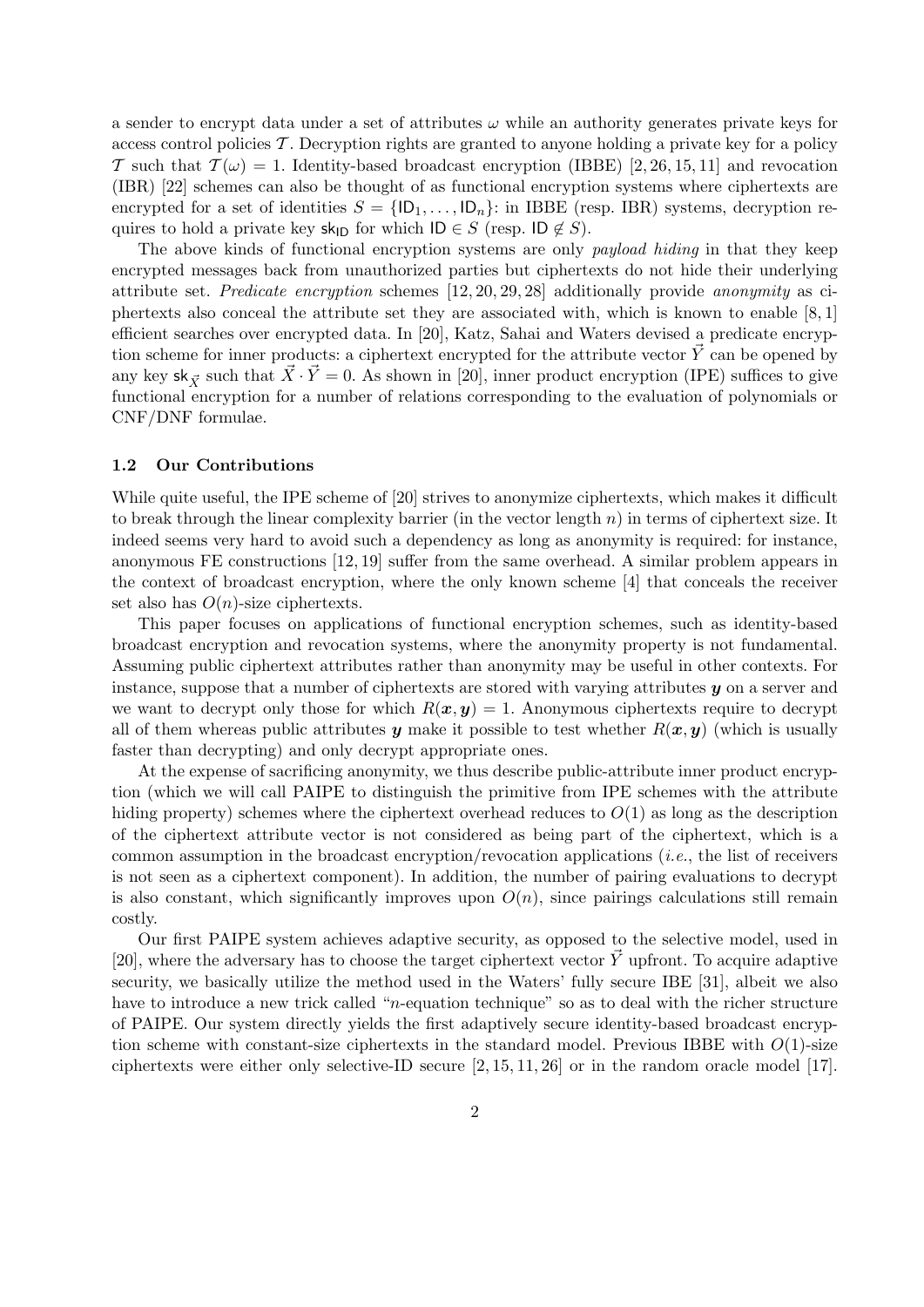Among IBBE systems featuring compact ciphertexts (including selective-ID secure ones), ours is also the first one relying on simple assumptions in prime order groups: it does not use any "q-type" assumption, where the input includes a sequence of elements  $\{g^{(a^i)}\}_{i=0}^q$ .

It is worth mentioning that techniques developed by Lewko and Waters [23] can be applied to the construction of Boneh and Hamburg [11] (as we show in appendix B) to give fully secure IBBE with short ciphertexts in composite order groups. However, it was not previously known how to obtain such a scheme in prime order groups (at least without relying on the absence of computable isomorphism in asymmetric pairing configurations). Indeed, despite recent progress [16], there is still no black-box way to translate pairing-based cryptosystems from composite to prime order groups. In particular, Freeman's framework [16] does not apply to [23].

Our second contribution is a PAIPE system for non-zero inner products: ciphertexts encrypted for vector  $\vec{Y}$  can only be decrypted using  $sk_{\vec{X}}$  if  $\vec{X} \cdot \vec{Y} \neq 0$ , which – without retaining anonymity – solves a question left open by Katz, Sahai and Waters [20][Section 5.4]. The scheme implies the first identity-based revocation (IBR) mechanism [22] with  $O(1)$ -size ciphertexts. Like the two schemes of Lewko, Sahai and Waters [22], its security is analyzed in a non-adaptive model where the adversary has to choose which users to corrupt at the outset of the game<sup>3</sup>. In comparison with [22] where ciphertexts grow linearly with the number of revoked users and public/private keys have constant size, our basic IBR construction performs exactly in the dual way since key sizes depend on the maximal number of revoked users. Depending on the application, one may prefer one scheme over the other one. We actually show how to generalize both implementations and obtain a tradeoff between ciphertext and key sizes (and without assuming a maximal number of revoked users): the second scheme of [22] and ours can be seen as lying at opposite extremities of the spectrum. In appendix E, we also describe a somewhat simpler variant of our non-zero PAIPE scheme in groups of composite order.

On a theoretical side, our non-zero PAIPE realization turns out to be a particular case of a more general primitive, that we call negated spatial encryption, which we define as a negated mode for the spatial encryption primitive of Boneh and Hamburg [11]. Namely, keys correspond to subspaces and can decrypt ciphertexts encrypted under points that lie outside the subspace. This generalized primitive turns out to be non-trivial to implement and we had to use a fully generalized form of our new "n-equation" technique. The proposed scheme is proven secure under a non-standard assumption defined in [22].

#### 1.3 Our Techniques

The core technique of our non-zero PAIPE scheme will be used throughout the paper, including in our adaptively secure zero PAIPE scheme. This can be viewed analogously to fact that Waters' fully secure IBE [31] uses the revocation technique of [22]. Our non-zero PAIPE also builds on [22]. However, the fact that non-zero PAIPE has much richer structure than revocation scheme and the pursued goal of achieving constant ciphertext size together prevent us from using their techniques directly. To describe the difficulties that arise, we first outline the Lewko-Sahai-Waters revocation scheme in its simplified form where only one user is revoked.

#### Construction 1. (A SIMPLIFIED REVOCATION SCHEME)

 $3$  We actually work in a slightly stronger model, called *co-selective-ID*, where the adversary chooses which parties to corrupt at the beginning – before seeing the public key – but is not required to announce the target revoked set until the challenge phase.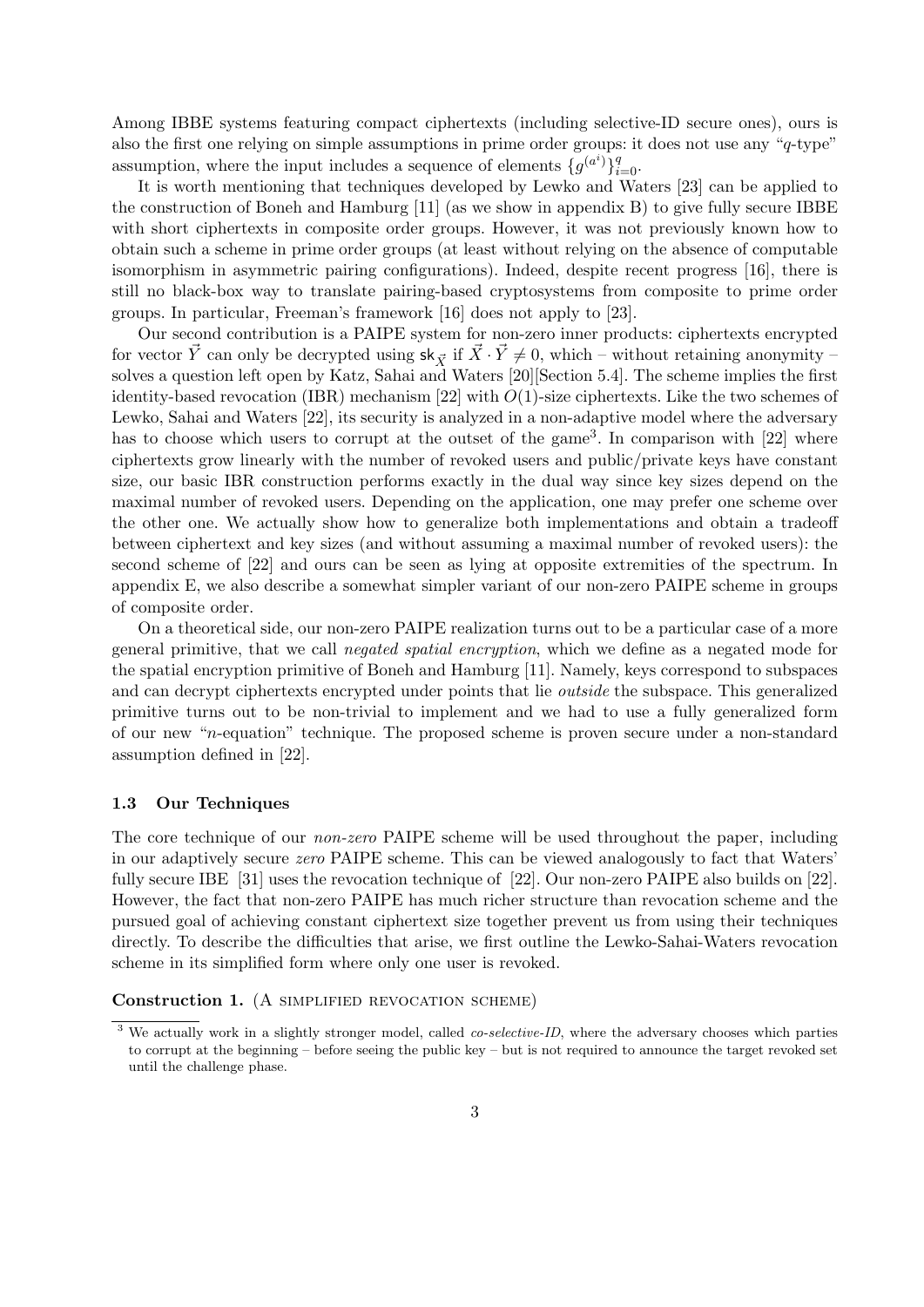► Setup: chooses bilinear groups  $(\mathbb{G}, \mathbb{G}_T)$  of prime order p and picks  $g \stackrel{\$}{\leftarrow} \mathbb{G}$  as well as  $\alpha, \alpha_1, \alpha_2 \stackrel{\$}{\leftarrow}$  $\mathbb{Z}_p$ . The public key is  $(g, g^{\alpha_1}, g^{\alpha_2}, e(g, g)^{\alpha})$ . The master key is  $g^{\alpha}$ .

► KeyGen: chooses  $t \stackrel{\$}{\leftarrow} \mathbb{Z}_p$  at random and outputs a private key for an identity  $ID \in \mathbb{Z}_p$  as  $(K_0 = g^t, K_1 = g^{\alpha + \alpha_1 t}, K_2 = g^{t(\alpha_1 \mathsf{ID} + \alpha_2)}).$ 

► Encrypt: encrypts M and specifies a revoked identity ID' by choosing  $s \stackrel{\$}{\leftarrow} \mathbb{Z}_p$  and computing  $(E_0 = M \cdot e(g, g)^{\alpha s}, E_1 = g^{s(\alpha_1 \overline{D'} + \alpha_2)}, E_2 = g^s).$ 

Decrypt: decryption computes  $e(K_2, E_2) \frac{1}{10-10'} e(E_1, K_0)^{-\frac{1}{10-10'}} = e(g, g)^{\alpha_1 ts}$  if  $ID \neq ID'$ . It then computes  $e(g, g)^{\alpha s}$  as  $e(K_1, E_2)/e(g, g)^{\alpha_1 ts} = e(g, g)^{\alpha s}$ .

The scheme can be explained by viewing a key and a ciphertext as forming a linear system of 2 equations in the exponent of  $e(g, g)$  with variables  $\alpha_1 t s, \alpha_2 t s$ .

$$
M_{\mathsf{ID},\mathsf{ID}'}\begin{pmatrix} \alpha_1 ts \\ \alpha_2 ts \end{pmatrix} := \begin{pmatrix} \mathsf{ID} & 1 \\ \mathsf{ID'} & 1 \end{pmatrix} \begin{pmatrix} \alpha_1 ts \\ \alpha_2 ts \end{pmatrix} = \begin{pmatrix} \log(e(K_2, E_2)) \\ \log(e(E_1, K_0)) \end{pmatrix}.
$$

Computing the blinding factor  $e(g, g)^{\alpha_1 t s}$  amounts to solve the system, which is possible when  $\det(M_{\mathsf{ID},\mathsf{ID'}}) \neq 0$  (and thus  $\mathsf{ID} \neq \mathsf{ID'}$ , as required). In particular, decryption computes a linear combination (in the exponent) with coefficients from the first row of  $M_{\text{ID,ID'}}^{-1}$  which is  $(\frac{1}{\text{ID-ID'}}, \frac{-1}{\text{ID-ID'}})$ . In [22], this is called "2-equation technique". The scheme is extended to *n*-dimension, *i.e.*, the revocation of n users  $\{ |D'_1, \ldots, D'_n\}$ , by utilizing n local independent systems of two equations

$$
M_{\mathsf{ID},\mathsf{ID}_j'}\Big(\alpha_1 t s_j, \ \alpha_2 t s_j\Big)^\top = \Big(\log(e(K_2,E_{2,j})), \ \log(e(E_{1,j},K_0))\Big)^\top \text{ for } j \in [1,n],
$$

that yield 2n ciphertext components  $(E_{1,j}, E_{2,j})$ , each one of which corresponds to a share  $s_j$  of s such that  $s = \sum_{i=1}^{n} s_i$ . The decryption at j-th system returns  $e(g, g)^{\alpha_1 ts_i}$  if  $ID \neq ID'_j$ . Combining these results finally gives  $e(g, g)^{\alpha_1 ts}$ .

We aim at *constant-size* ciphertexts for non-zero PAIPE schemes of dimension  $n$ . When trying to use the 2-equation technique with  $n$  dimensions, the following difficulties arise. First, the "decryptability" condition  $\vec{X}\cdot\vec{Y}\neq 0$  cannot be decomposed as simply as the condition of the revocation scheme, which is decomposable as the conjunction of  $ID \neq ID'_j$  for  $j \in [1, n]$ . Second, the ciphertext size was  $O(n)$  and we want to decrease it to  $O(1)$ .

Towards solving these problems, we introduce a technique called "n-equation technique". First, we utilize n secret exponents  $\vec{\alpha} = (\alpha_1, \ldots, \alpha_n)^\top$  and let  $\alpha_1$  function as the "master" exponent while  $\alpha_2, \ldots, \alpha_n$  serve as the "perturbed" factors. Intuitively, we will set up a system of n linear equations of the form:

$$
M_{\vec{X}, \vec{Y}}(\alpha_1 t s, \dots, \alpha_n t s)^\top = \left(\log(e(K_{i_1}, E_{j_1})), \dots, \log(e(K_{i_n}, E_{j_n}))\right)^\top
$$
\n(1)

where  $\{K_{i_k}\}$  and  $\{E_{j_k}\}$  are elements of G defined for a key for  $\vec{X}$  and a ciphertext for  $\vec{Y}$  respectively. At first, this generalized system seems to require linear-size ciphertexts  $(E_{j_1},...,E_{j_n})$ . A trick to resolve this is to reuse ciphertext elements throughout the system: we let  $E_{j_k} = E_2 = g^s$  for  $k \in [1, n-1]$ . This effectively yields a constraint  $M_{\vec{X}, \vec{Y}} = (Q_{\vec{X}}^\top \quad R^\top)^\top$ , where  $Q_{\vec{X}}$  is a  $(n-1) \times n$ matrix parameterized only by  $\vec{X}$  and R is a  $1\times n$  matrix. The remaining problem is then to choose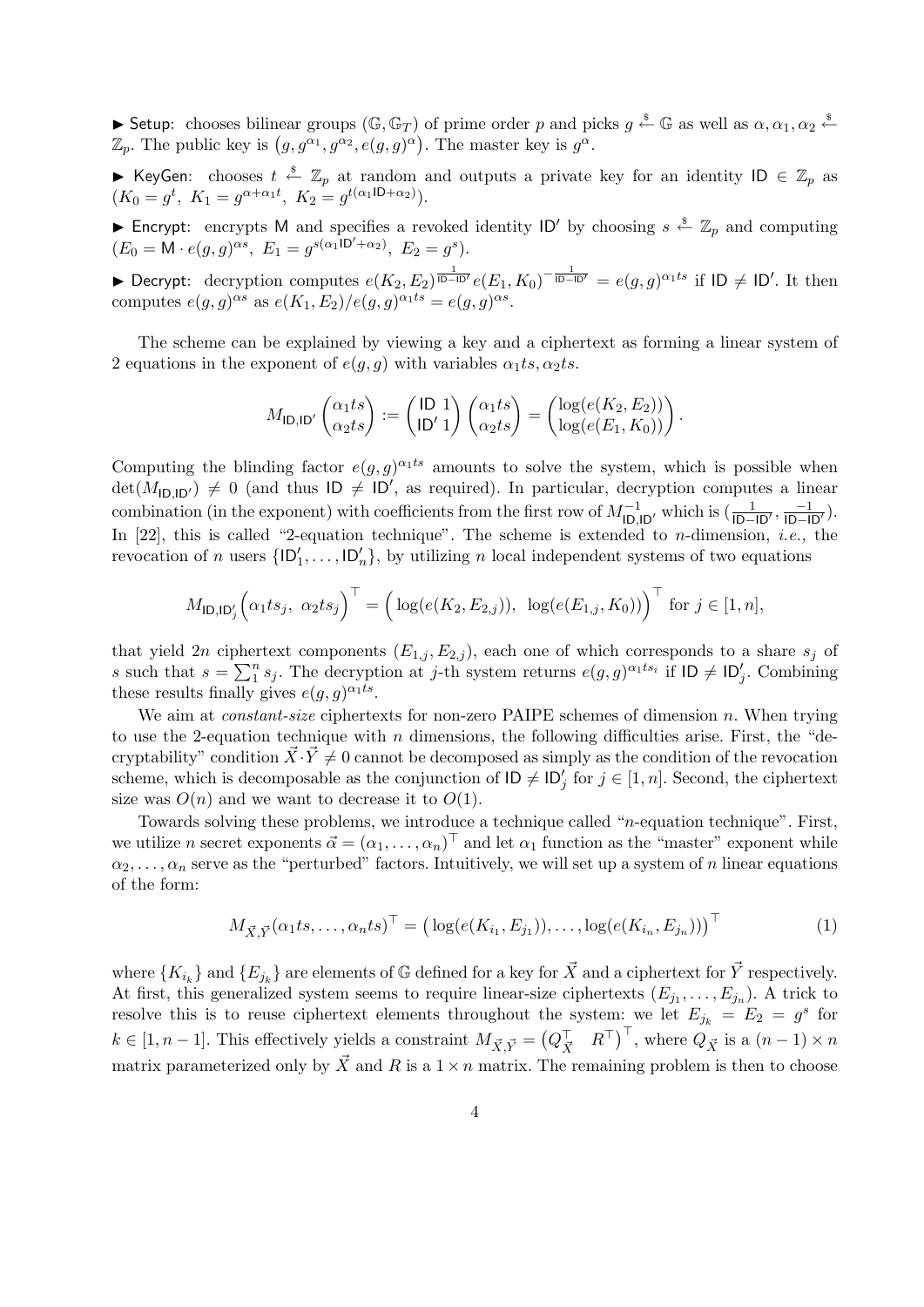$M_{\vec{Y}}\vec{Y}$  in such a way that the system has a solution if  $\vec{X}\cdot\vec{Y}\neq 0$  (the decryptability condition). To this end, we define

$$
M_{\vec{X}, \vec{Y}} := \begin{pmatrix} -\frac{x_2}{x_1} & 1 & & \\ -\frac{x_3}{x_1} & 1 & & \\ \vdots & & \ddots & \\ -\frac{x_n}{x_1} & & 1 & \\ y_1 & y_2 & y_3 & \dots & y_n \end{pmatrix},
$$
 (2)

where it holds that  $\det(M_{\vec{X}, \vec{Y}}) = (-1)^{n+1} \vec{X} \cdot \vec{Y}/x_1$ . By translating this conceptual view back into algorithms, we obtain a basic non-zero PAIPE scheme. From this, we propose two schemes for non-zero PAIPE: the first one is a special case of negated spatial encryption in section 5.1, while the second one is proven secure under simple assumptions and given in section 5.2.

#### 1.4 Organization

In the forthcoming sections, the syntax and the applications of functional encryption are explained in sections 2 and 3. We describe our zero mode PAIPE system in section 4. Our negated schemes are detailed in section 5.

## 2 Definitions

#### 2.1 Syntax and Security Definition for Functional Encryption

Let  $R : \Sigma_{\mathsf{k}} \times \Sigma_{\mathsf{e}} \to \{0,1\}$  be a boolean function where  $\Sigma_{\mathsf{k}}$  and  $\Sigma_{\mathsf{e}}$  denote "key attribute" and "ciphertext attribute" spaces. A functional encryption  $(FE)$  scheme for  $R$  consists of the following algorithms.

- $\circ$  Setup( $1^{\lambda}, des$ )  $\rightarrow$  (pk, msk): takes as input a security parameter  $1^{\lambda}$  and a scheme description des (which usually describes the dimension  $n$ ), and outputs a master public key pk and a master secret key msk.
- KeyGen( $x, \text{msk}) \rightarrow \text{sk}_x$ : takes as input a key attribute  $x \in \Sigma_k$  and the master key msk. It outputs a private decryption key  $sk_x$ .
- $\circ$  Encrypt $(y, M, pk) \rightarrow C$ : takes as input a ciphertext attribute  $y \in \Sigma_e$ , a message  $M \in \mathcal{M}$ , and public key pk. It outputs a ciphertext C.
- $\circ$  Decrypt $(C, y, sk_x, x) \to M$ : given a ciphertext C with its attribute y and the decryption key sk<sub>x</sub> with its attribute  $x$ , it outputs a message M or  $\perp$ .

We require the standard correctness of decryption. Namely, for all security parameters  $\lambda \in \mathbb{N}$ , all key pairs (pk, msk)  $\leftarrow$  Setup $(1^{\lambda})$ , all  $\boldsymbol{x}\in \varSigma_{\mathsf{k}},$  all sk $\boldsymbol{x}\leftarrow$  KeyGen $(\boldsymbol{x},$  msk), and all  $\boldsymbol{y}\in \varSigma_{\mathsf{e}},$ 

- $\circ$  If  $R(x, y) = 1$ , then Decrypt(Encrypt(y, M, pk), sk<sub>x</sub>) = M.
- $\circ$  If  $R(\mathbf{x}, \mathbf{y}) = 0$ , Decrypt(Encrypt(y, M, pk), sk<sub>n</sub>) = ⊥ with probability nearly 1.

Terminology and Variants. We refer to any encryption primitive A that can be casted as a functional encryption by specifying its corresponding function  $R^{\mathsf{A}}: \Sigma_{\mathsf{k}}^{\mathsf{A}} \times \Sigma_{\mathsf{e}}^{\mathsf{A}} \to \{0,1\}$ . For a FE primitive A, we can define two variants: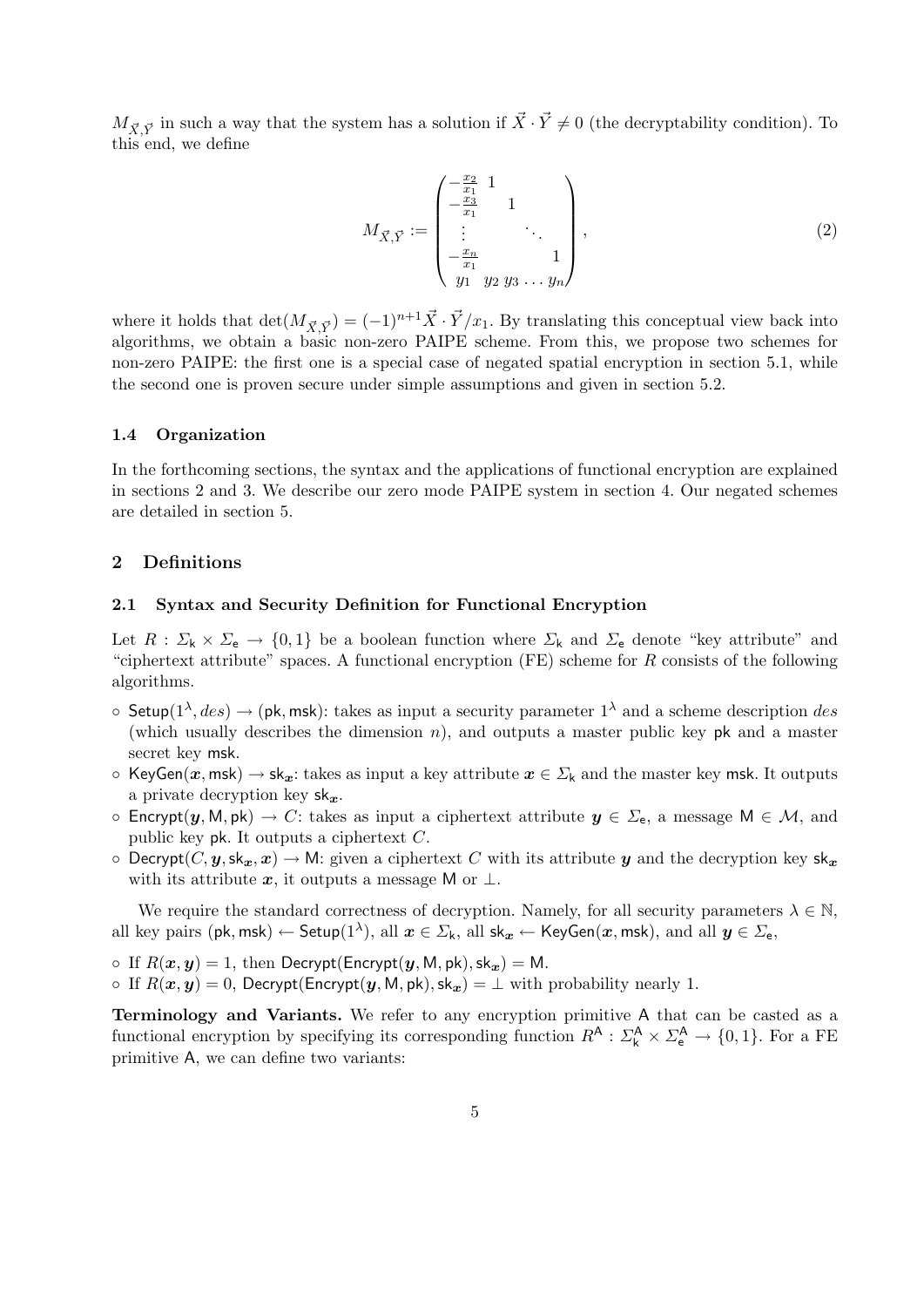- **O** Dual Variant, denoted by Dual(A), is defined by setting  $\sum_{k}^{\text{Dual}(A)}$  $k_{\mathsf{k}}^{\mathsf{Dual}(\mathsf{A})} := \varSigma_{\mathsf{e}}^{\mathsf{A}}$  as well as  $\varSigma_{\mathsf{e}}^{\mathsf{Dual}(\mathsf{A})} := \varSigma_{\mathsf{k}}^{\mathsf{A}}$ and  $R^{A}(x, y) = R^{\text{Dual}(A)}(y, x)$ . In a dual variant, the roles of key and ciphertext attributes are swapped from those of its original primitive.
- $\circ$  Negated Variant, denoted by Neg(A), is defined by using the same domains as A and setting  $R^{\mathsf{Neg}(A)}(x,y) = 1 \Leftrightarrow R^{\mathsf{A}}(x,y) = 0.$  The condition is thus the opposite of the original primitive.

**Security Definition.** A FE scheme for a function  $R : \Sigma_k \times \Sigma_e \to \{0, 1\}$  is fully secure if no probabilistic polynomial time (PPT) adversary  $A$  has non-negligible advantage in the following game.

**Setup.** The challenger runs  $\mathsf{Setup}(n)$  and hands the public key pk to A.

**Query Phase 1.** The challenger answers all private key queries for  $x \in \Sigma_k$  by returning  $sk_x \leftarrow$  $KeyGen(x, msk)$ .

**Challenge.** A submits equal-length messages  $M_0$ ,  $M_1$  and a target ciphertext attribute vector  $y^* \in \Sigma_e$  such that  $R(x, y^*) = 0$  for all key attributes x that have been queried so far. The challenger then flips a bit  $\beta \stackrel{\$}{\leftarrow} \{0,1\}$  and computes the challenge ciphertext  $C^{\star} \leftarrow$  Encrypt $(y, M_{\beta}, \mathsf{pk})$  which is given to A.

**Query Phase 2.** The adversary is allowed to make further private key queries  $x \in \Sigma_k$  under the same restriction as above, *i.e.*,  $R(\mathbf{x}, \mathbf{y}^*) = 0$ .

**Guess.** The adversary A outputs a guess  $\beta' \in \{0,1\}$  and wins if  $\beta' = \beta$ . In the game, A's advantage is typically defined as  $\mathbf{Adv}_{\mathcal{A}}(\lambda) = |\Pr[\beta = \beta'] - \frac{1}{2}$  $\frac{1}{2}$ .

**(Co-)Selective Security.** We also consider the notion of selective security [13, 5], where  $\mathcal{A}$  has to choose the challenge attribute  $y^*$  before the setup phase, but can adaptively choose the key queries for  $x_1, \ldots, x_q$ . One can consider its "dual" notion where A must output the q key queries for attribute vectors  $x_1, \ldots, x_q$  before the setup phase, but can adaptively choose the target challenge attribute  $y^*$ . We refer to this scenario as the *co-selective* security model, which is useful in some applications such as revocation. By definition, both notions are incomparable in general and we do not know about their relation yet.

We shall show how one FE primitive can be obtained from another. The following useful lemma from [11] describes a sufficient criterion for implication.

Proposition 1 (Embedding Lemma [11]). Consider encryption primitives A, B that can be casted as functional encryption for relations  $R^{A}, R^{B}$ , respectively. Suppose there exists efficient injective mappings  $f_k : \Sigma_k^A \to \Sigma_k^B$  and  $f_e : \Sigma_e^A \to \Sigma_e^B$  such that

$$
R^{\mathsf{B}}(f_{\mathsf{k}}(\boldsymbol{x}), f_{\mathsf{e}}(\boldsymbol{y})) = 1 \Leftrightarrow R^{\mathsf{A}}(\boldsymbol{x}, \boldsymbol{y}) = 1.
$$

Let  $\Pi_B$  be a construction for primitive B. We construct  $\Pi_A$  for primitive A from  $\Pi_B$  by applying mappings  $f_k$ ,  $f_e$  to all key attributes and ciphertext attributes, respectively. More precisely, we use the same setup algorithm. As for the key generation and encryption procedures, they can be defined as  $\Pi_A$ .KeyGen(x, msk) :=  $\Pi_B$ .KeyGen( $f_k(x)$ , msk) and  $\Pi_A$ .Encrypt(y, M, pk) :=  $\Pi_B$ .Encrypt( $f_e(y)$ , M, pk), respectively. Then, if  $\Pi_B$  is secure, so is  $\Pi_A$ . This holds for adaptive, selective, co-selective security models. We denote this primitive implication by  $B \xrightarrow{f_k, f_e} A$ .

We immediately obtain the next corollary stating that the implication applies to the negated (resp. dual) variant with the same (resp. swapped) mappings.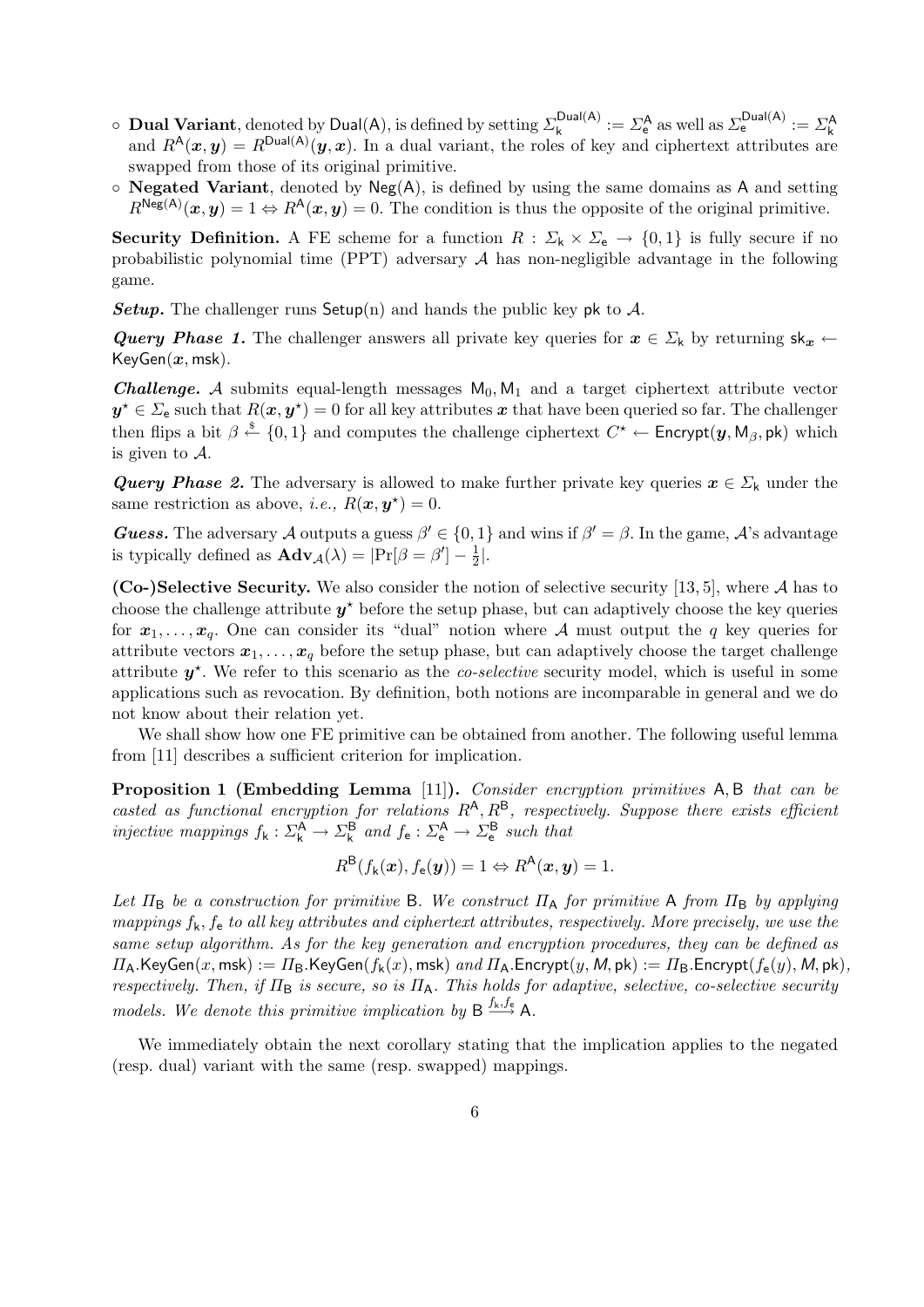Corollary 1. B  $\xrightarrow{f_k, f_e}$  A *implies* Dual(B)  $\xrightarrow{f_e, f_k}$  Dual(A) and Neg(B)  $\xrightarrow{f_k, f_e}$  Neg(A).

## 2.2 Complexity Assumptions in Bilinear Groups

We consider groups  $(\mathbb{G}, \mathbb{G}_T)$  of prime order p with an efficiently computable map  $e : \mathbb{G} \times \mathbb{G} \to \mathbb{G}_T$ such that  $e(g^a, h^b) = e(g, h)^{ab}$  for any  $(g, h) \in \mathbb{G} \times \mathbb{G}$  and  $a, b \in \mathbb{Z}$  and  $e(g, h) \neq 1_{\mathbb{G}_T}$  whenever  $g, h \neq 1_G$ . In these groups, we assume the hardness of the (now classical) Decision Bilinear Diffie-Hellman and Decision Linear [6] problems.

Definition 1. The Decision Bilinear Diffie-Hellman Problem (DBDH) in bilinear groups  $(\mathbb{G}, \mathbb{G}_T)$  is, given elements  $(g, g^{\theta_1}, g^{\theta_2}, g^{\theta_3}, \eta) \in \mathbb{G}^4 \times \mathbb{G}_T$  with  $\theta_1, \theta_2, \theta_3 \stackrel{\hspace{0.1em}\mathcal{S}}{\leftarrow} \mathbb{Z}_p$ , to decide whether  $\eta = e(g, g)^{\theta_1 \theta_2 \theta_3}$  or  $\eta \in_R \mathbb{G}_T$ .

**Definition 2.** The Decision Linear Problem (DLIN) in  $\mathbb{G}$  consists in, given a tuple of elements  $(g, f, \nu, g^{\theta_1}, f^{\theta_2}, \eta) \in \mathbb{G}^6$  with  $\theta_1, \theta_2 \stackrel{s}{\leftarrow} \mathbb{Z}_p$  and  $f, g, \nu \stackrel{s}{\leftarrow} \mathbb{G}$ , deciding whether  $\eta = \nu^{\theta_1 + \theta_2}$  or  $\nu \in_R \mathbb{G}$ .

#### 2.3 Some Notations

Throughout the paper, we will treat a vector as a column vector, unless specified otherwise. We use the same notations as in [11]. More precisely, for any vector of scalars  $\vec{\alpha} = (\alpha_1, \dots, \alpha_n)^\top \in \mathbb{Z}_p^n$ , the notation  $g^{\vec{\alpha}}$  stands for the vector of group elements  $(g^{\alpha_1}, \ldots, g^{\alpha_n})^{\top} \in \mathbb{G}^n$ . For  $\vec{a}, \vec{z} \in \mathbb{Z}_p^n$ , we denote their inner product as  $\langle \vec{a}, \vec{z} \rangle = \vec{a}^\top \vec{z} = a_1 z_1 + \cdots + a_n z_n$ . Given  $\vec{A} = g^{\vec{a}}$  and  $\vec{z}$ , one can easily compute  $\vec{A}^{\vec{z}} = (g^{\vec{a}})^{\vec{z}} := g^{\langle \vec{a}, \vec{z} \rangle}$ , without knowing  $\vec{a}$ . We also denote the element-vise product as  $\vec{a}\vec{z} = (a_1z_1, \ldots, a_nz_n)$ . We denote by  $I_n$  the identity matrix of size n.

#### 3 Functional Encryption Instances and Their Implications

#### 3.1 Public-Attribute Inner Product Encryption and Its Consequences

We underline the power of PAIPE by showing its implications in this section. Each primitive is defined by describing the corresponding boolean function  $R$ . We then show how to construct one primitive from another by explicitly describing attribute mappings. In this way, correctness and security are consequences of the embedding lemma. Basically, the approach follows exactly the same way as [20]. A new contribution is that we also consider the negated variant of primitives, which will be useful for non-zero polynomial evaluation and revocation schemes. The implication for negated variants follows from Corollary 1.

**Inner Product.** A public-attribute inner product encryption (PAIPE) scheme over  $\mathbb{Z}_p^n$ , for some prime p, is defined as follows. Attribute domains are defined as  $\Sigma_k^{\text{PAIPE}_n} = \Sigma_e^{\text{PAIPE}_n} = \mathbb{Z}_p^n$ . We consider two distinct PAIPE modes here. The first one is the zero-mode PAIPE where  $R^{\text{ZIPE}_n}(\vec{X}, \vec{Y}) = 1$ iff  $\vec{X} \cdot \vec{Y} = 0$ . The other one is its negated analogue, which we call the non-zero-mode PAIPE, where the relation  $R^{\text{NIPE}_n}$  is defined in such a way that  $R^{\text{NIPE}_n}(\vec{X}, \vec{Y}) = 1$  iff  $\vec{X} \cdot \vec{Y} \neq 0$ .

Polynomial Evaluation. Functional encryption for the zero evaluation of polynomials of degree  $\leq n$  is defined as follows. The ciphertext and key attribute domains are defined as  $\sum_{e}^{ZPoly \leq n} = \mathbb{Z}_p$  and  $\Sigma_{\mathsf{k}}^{\mathsf{ZPoly}_{\leq n}} = \{P \in \mathbb{Z}_p[x] \mid \deg(P) \leq n\},\$ respectively. The relation is defined by  $R^{\mathsf{ZPoly}_{\leq n}}(P,x) = 1$ iff  $P(x) = 0$ . The non-zero evaluation mode can be defined as its negated primitive  $\mathsf{Neg}(\mathsf{ZPoly}_{\leq n})$ .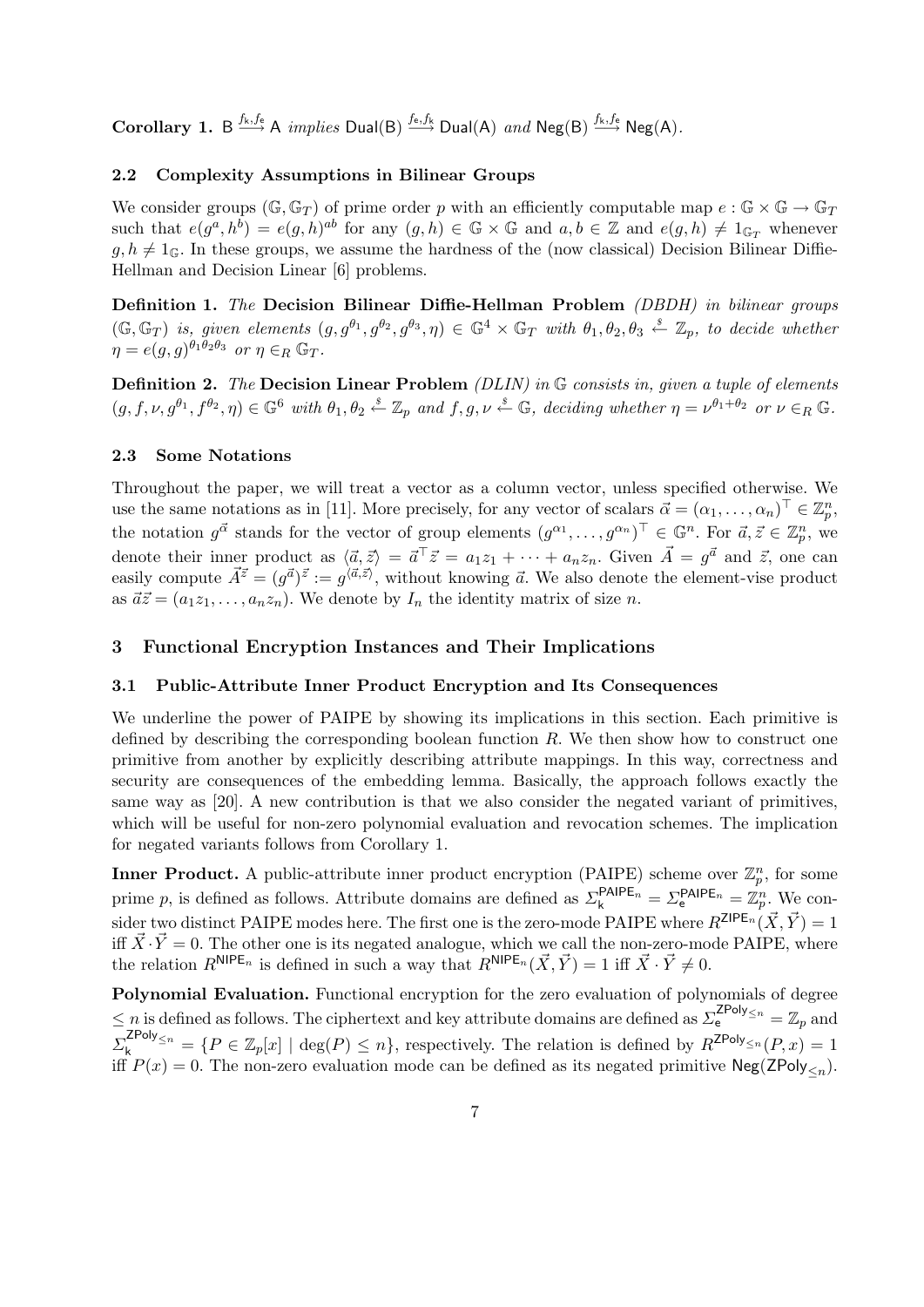Given a PAIPE scheme over  $\mathbb{Z}_p^{n+1}$ , one obtain a functional encryption system for polynomial evaluation via the following embedding. For the key attribute, we simply map the polynomial  $P[X] = \rho_0 + \rho_1 X + \cdots + \rho_n X^n$  to the vector  $\vec{X}_p = (\rho_0, \ldots, \rho_n)$ . Regarding ciphertext attributes, each element  $w \in \mathbb{Z}_p$  is then mapped onto a vector  $\vec{Y}_w = (1, w, w^2, \dots, w^n)$ . Correctness and security hold since  $P(w) = 0$  whenever  $\vec{X}_p \cdot \vec{Y}_w = 0$ . The non-zero evaluation case can be analogously derived from the non-zero-mode PAIPE using the same mappings, due to Corollary 1.

We can also consider other variants such as a scheme that supports multivariate polynomials and a dual variant, where the key attribute corresponds to a fixed point and the ciphertext attribute corresponds to a polynomial, as in [20].

OR, AND, DNF, CNF Formulae. We now consider a FE scheme for some boolean formulae that evaluate disjunctions, conjunctions, and their extensions to disjunctive or conjunctive normal forms. As an example, a functional encryption scheme for boolean formula  $R^{OR_{\leq n}} : \mathbb{Z}_N^{\leq n} \times \mathbb{Z}_N \to \{0,1\}$ can be defined by  $R^{OR_{\leq n}}((I_1,\ldots,I_k),z) \mapsto 1$  (for  $k \leq n$ ) iff  $(z = I_1)$  or  $\cdots$  or  $(z = I_k)$ . This can be obtained from a functional encryption for the zero evaluation of a univariate polynomial of degree smaller than n by generating a private key for  $f_{OR,I_1,...,I_k}(z) = (z - I_1) \cdots (z - I_k)$ , and letting senders encrypting to z.

Other fundamental cases can be considered similarly as in [20] and are shown below. In [20] only non-negated policies (the first three cases below and their extensions) were considered. Schemes supporting negated policies (the latter three cases below and their extensions) are introduced in this paper. The negated case can be implemented by PAIPE for non-zero evaluation. One can combine these cases to obtain DNF, CNF formulae. Below,  $r \stackrel{\$}{\leftarrow} \mathbb{Z}_p$  is chosen by KeyGen.<sup>4</sup>

| Policy                                | Implementation                                                                   |
|---------------------------------------|----------------------------------------------------------------------------------|
| $(z = I_1)$ or $(z = I_2)$            | $f_{OR,I_1,I_2}(z) = (z - I_1)(z - I_2) = 0$                                     |
| $(z_1 = I_1)$ or $(z_2 = I_2)$        | $f_{\overline{OR},I_1,I_2}(z_1,z_2)=(z_1-I_1)(z_2-I_2)=0$                        |
| $(z_1 = I_1)$ and $(z_2 = I_2)$       | $f_{\text{AND},I_1,I_2}(z_1,z_2)=(z_1-I_1)r+(z_2-I_2)=0$                         |
| $(z_1 \neq I_1)$ or $(z_2 \neq I_2)$  | $f_{\text{NOR},I_1,I_2}(z_1,z_2)=(z_1-I_1)r+(z_2-I_2)\neq 0$                     |
| $(z \neq I_1)$ and $(z \neq I_2)$     | $f_{\text{NAND}, I_1, I_2}(z) = (z - I_1)(z - I_2) \neq 0$                       |
| $(z_1 \neq I_1)$ and $(z_2 \neq I_2)$ | $f_{\overline{\text{NAND}}, I_1, I_2}(z_1, z_2) = (z_1 - I_1)(z_2 - I_2) \neq 0$ |

ID-based Broadcast Encryption and Revocation. Let  $\mathcal I$  be an identity space. An ID-based broadcast encryption scheme (IBBE) for maximum  $n$  receivers per ciphertext is a functional encryption for  $R^{IBBE_{\leq n}}: \mathcal{I} \times 2^{\mathcal{I}} \to \{0,1\}$  defined by  $R^{IBBE_{\leq n}}: (\mathsf{ID}, S) \mapsto 1$  iff  $\mathsf{ID} \in S$ . An IBBE system can be constructed by a functional encryption for  $R^{\text{Dual}(\text{OR}_{\leq n})}$ . To encrypt a message for the receiver set  $S = \{ \mathsf{ID}_1, \ldots, \mathsf{ID}_k \}$ , one encrypts using the policy  $(z = \mathsf{ID}_1)$  or  $\cdots$  or  $(z = \mathsf{ID}_k)$ .

Likewise, identity-based revocation (IBR)  $[22]$  for at most n revocations per ciphertext can be casted as a negated IBBE, *i.e.*,  $R^{IBR_{\leq n}}$  :  $(ID, R) \mapsto 1$  iff  $ID \notin R$ .

## 3.2 Spatial Encryption

We now recall the concept of spatial encryption [11]. For a  $n \times d$  matrix M of which elements are in  $\mathbb{Z}_p$  and a vector  $\vec{c} \in \mathbb{Z}_p^n$ , we define its corresponding affine space as  $\text{Aff}(M, \vec{c}) = \{M\vec{w} + \vec{c} \mid \vec{w} \in \mathbb{Z}_p^d\}.$ Let  $\mathcal{V}_n \subseteq 2^{(\mathbb{Z}_p^n)}$  be the collection of all affine spaces inside  $\mathbb{Z}_p^n$ . That is,  $\mathcal{V}_n$  is defined as

$$
\mathcal{V}_n = \{ \text{Aff}(M, \vec{c}) \mid M \in \mathbb{M}_{n \times d}, c \in \mathbb{Z}_p^n, d \le n \},
$$

 $\frac{4}{4}$  As noted in [20], the AND (and NOR) case will not work in the adaptive security model since the information on r leaks.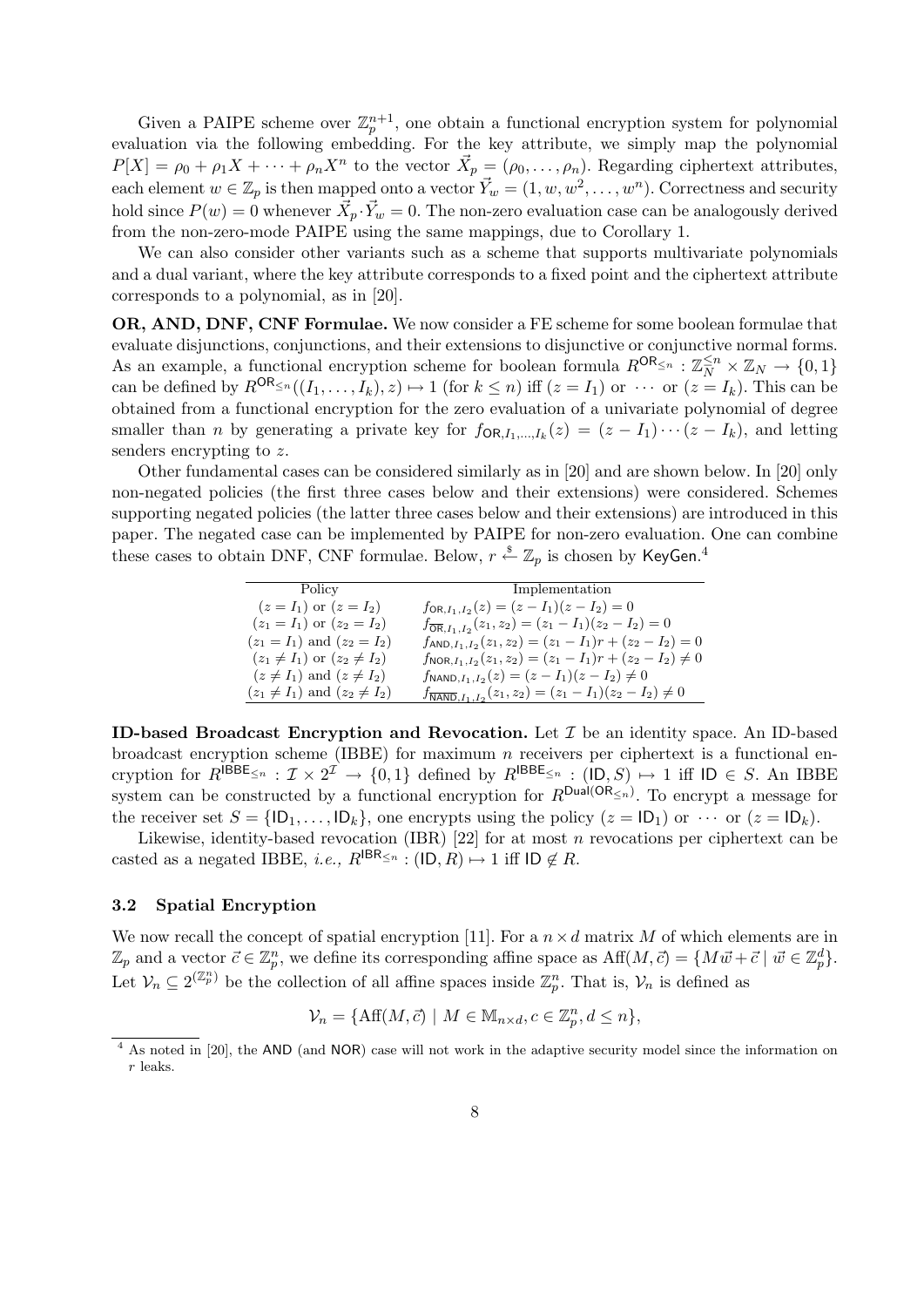where  $\mathbb{M}_{n\times d}$  is the set of all  $n \times d$  matrices in  $\mathbb{Z}_p$ .

A spatial encryption system in  $\mathbb{Z}_p^n$  is a functional encryption scheme for a relation  $R^{\text{Spatial}}$ :  $\mathcal{V}_n \times \mathbb{Z}_p^n \to \{0,1\}$  defined by  $R^{\mathsf{Spatial}} : (V, \vec{y}) \mapsto 1$  iff  $\vec{y} \in V$ .

The notion of spatial encryption was motivated by Boneh and Hamburg [11]. It has many applications as it notably implies broadcast HIBE and multi-authority schemes. Nevertheless, its connection to inner-product encryption has not been investigated so far. In section 4.1, we prove that spatial encryption implies inner product encryption by providing a simple attribute mapping.

As a result of independent interest, we also consider the negated spatial encryption primitive (namely, FE that is defined by  $R^{\text{Neg(Spatial)}} : (V, \vec{y}) \mapsto 1$  iff  $\vec{y} \notin V$ ) and provide a construction in section 5.1. From this scheme and Corollary 1 together with our implication result of zero-mode PAIPE from spatial encryption, we then obtain a non-zero-mode PAIPE construction.

#### 4 Functional Encryption for Zero-Mode PAIPE

## 4.1 Warm-up: Selectively Secure Zero-Mode PAIPE from Spatial Encryption

We first observe that spatial encryption implies zero-mode public-attribute inner product encryption. Indeed, for the key attribute, we map a vector  $\vec{X} = (x_1, \ldots, x_n)^\top \in \mathbb{Z}_p^n$  onto a  $(n-1)$ -dimension affine space  $V_{\vec{X}} = \text{Aff}(M_{\vec{X}}, \vec{0}_n) = \{M_{\vec{X}}\vec{w} + \vec{0}_n \mid \vec{w} \in \mathbb{Z}_p^{n-1}\}\$  with the matrix  $M_{\vec{X}} \in \mathbb{Z}_p^{n \times (n-1)}$ 

$$
M_{\vec{X}} = \begin{pmatrix} -\frac{x_2}{x_1}, -\frac{x_3}{x_1}, \cdots, -\frac{x_n}{x_1} \\ I_{n-1} \end{pmatrix} . \tag{3}
$$

For any vector  $\vec{Y} = (y_1, \ldots, y_n)^\top \in \mathbb{Z}_p^n$ , we then have  $\vec{X} \cdot \vec{Y} = 0 \Leftrightarrow \vec{Y} \in V_{\vec{X}}$  since  $\vec{X} \cdot \vec{Y} = 0 \Leftrightarrow$  $y_1 = y_2 \cdot \left(-\frac{x_2}{x_1}\right)$  $\frac{x_2}{x_1}$ ) +  $\cdots$  +  $y_n$   $\cdot$  (- $\frac{x_n}{x_1}$  $\overline{x}_n^{\overline{x}_1}$   $\Leftrightarrow$   $\overrightarrow{Y} = M_{\overrightarrow{X}} \cdot (y_2, \ldots, y_n)^\top \Leftrightarrow \overrightarrow{Y} \in V_{\overrightarrow{X}}$ . By the embedding lemma, we can therefore conclude its implication.

In [11], Boneh and Hamburg described a selectively secure construction of spatial encryption that achieves constant-size ciphertexts (by generalizing the Boneh-Boyen-Goh HIBE [7]). From their scheme, we thus immediately obtain a selectively secure zero PAIPE scheme with constantsize ciphertext as shown below.

We first give some notations here. For a vector  $\vec{a} = (a_1, \ldots, a_n)^\top \in \mathbb{Z}_p^n$ , we write  $g^{\vec{a}}$  to denote  $(g^{a_1},\ldots,g^{a_n})^{\top}$ . Given  $g^{\vec{a}},\vec{z}$ , one can easily compute  $(g^{\vec{a}})^{\vec{z}}:=g^{\langle\vec{a},\vec{z}\rangle}$ , where  $\langle\vec{a},\vec{z}\rangle$  denotes the inner product  $\vec{a} \cdot \vec{z} = \vec{a}^\top \vec{z}$ .

## Construction 2. (SELECTIVELY SECURE ZERO-MODE PAIPE)

► Setup( $1^{\lambda}, n$ ): chooses bilinear groups ( $\mathbb{G}, \mathbb{G}_T$ ) of prime order  $p > 2^{\lambda}$  with a generator  $g \stackrel{\$}{\leftarrow} \mathbb{G}$ . It chooses  $\alpha, \alpha_0, \ldots, \alpha_n \stackrel{\$}{\leftarrow} \mathbb{Z}_p$  at random and defines  $\vec{\alpha} = (\alpha_1, \ldots, \alpha_n)$ . The public key is defined to be  $pk = (g, g^{\alpha_0}, \vec{H} = g^{\vec{\alpha}}, Z = e(g, g)^{\alpha})$  and the master secret key is  $msk = g^{\alpha}$ .

► KeyGen( $\vec{X}$ , msk, pk): chooses  $t \stackrel{\$}{\leftarrow} \mathbb{Z}_p$  and parses  $\vec{X}$  as  $(x_1,\ldots,x_n)$  and returns  $\bot$  if  $x_1 = 0$ . It outputs the private key as  $\mathsf{sk}_{\vec{X}} = (D_0, D_1, K_2, \ldots, K_n)$  where

$$
D_0 = g^t, \qquad D_1 = g^{\alpha + \alpha_0 t}, \qquad \{K_i = (g^{-\alpha_1 \frac{x_i}{x_1}} g^{\alpha_i})^t\}_{i=2,\dots,n}.
$$

► Encrypt( $\vec{Y}$ , pk): the encryption algorithm first picks  $s \stackrel{\$}{\leftarrow} \mathbb{Z}_p$ . It parses  $\vec{Y}$  as  $(y_1, \ldots, y_n)$  and computes the ciphertext as

$$
E_0 = \mathsf{M} \cdot e(g, g)^{\alpha s}, \qquad E_1 = (g^{\alpha_0} g^{\langle \vec{\alpha}, \vec{Y} \rangle})^s, \qquad E_2 = g^s.
$$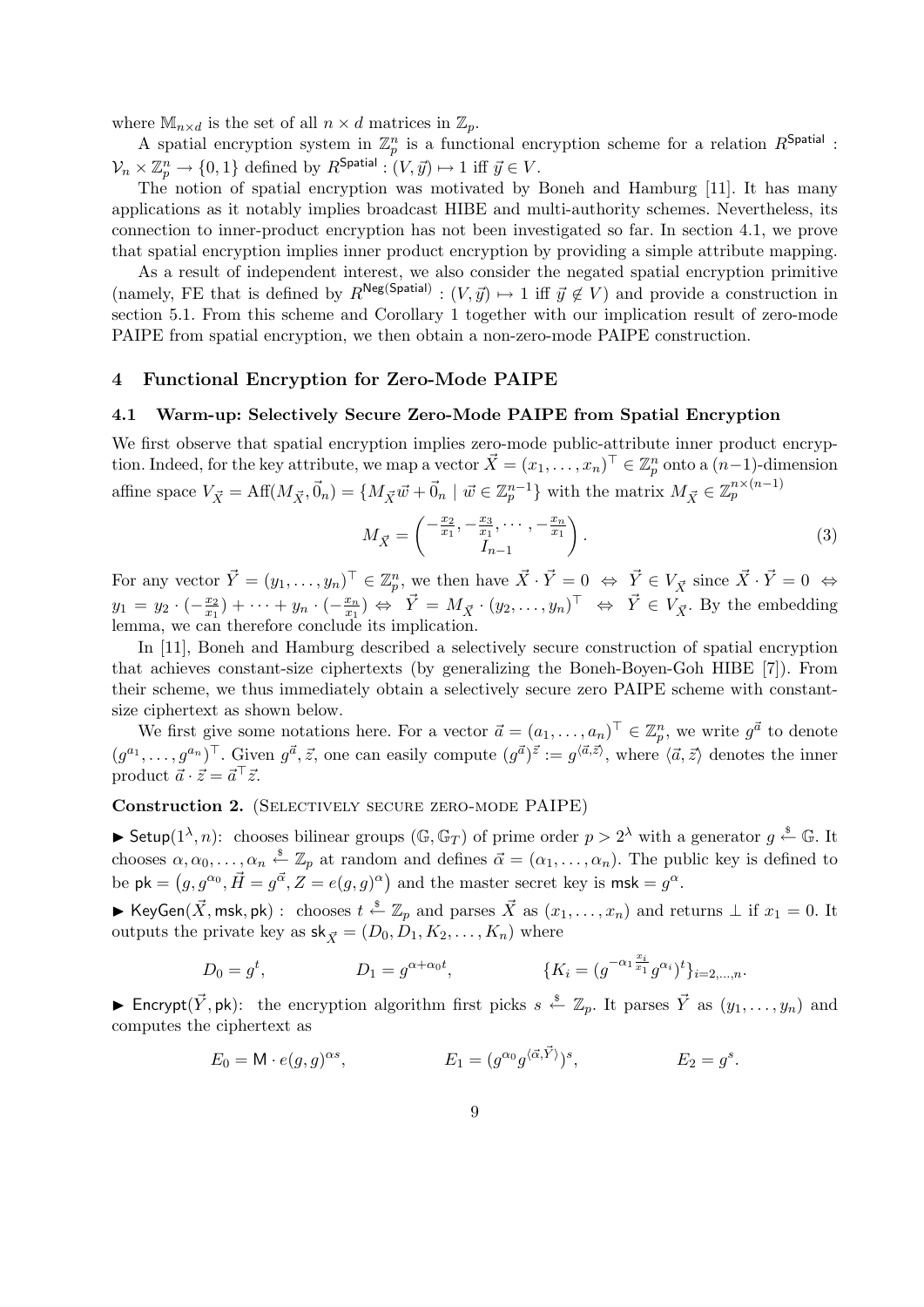Decrypt $(C, \vec{Y}, sk_{\vec{X}}, \vec{X}, pk)$ : to decrypt, the algorithm computes the blinding factor  $e(g, g)^{\alpha \cdot s}$  as  $\frac{e(D_1K_2^{y_2} \cdot \cdot \cdot K_n^{y_n}, E_2)}{e(E_1, D_0)} = e(g, g)^{\alpha \cdot s}.$ 

The selective security of this scheme is a consequence of a result given in [11].

Theorem 1. Construction 2 is selectively secure under the n-Decisional Bilinear Diffie-Hellman Exponent assumption (see [10, 11] for a description of the latter).

#### 4.2 Adaptively Secure Zero-Mode PAIPE under Simple Assumptions

We extend the above selectively secure zero-mode PAIPE to acquire adaptive security by applying the Waters' dual system method [31]. However, we have to use our "n-equation technique" as opposed to 2-equation technique used for IBE in [31]. The reason is that we have to deal with the difficulties arising from the richer structure of PAIPE and the aggregation of ciphertexts into a constant number of elements, analogously to what we described in section 1.

The scheme basically goes as follows. A ciphertext contains a random tag tagc in the element  $E_1$  while each private key contains  $n-1$  tags (tagk<sub>i</sub> for each  $K_i$  element) that are aggregated into tagk  $=\sum_{i=2}^n$ tagk $_i y_i$  upon decryption of a ciphertext intended for  $\vec{Y}$ . The receiver is able to decrypt whenever tagk  $\neq$  tagc (and  $\vec{X}\cdot\vec{Y}=0$ ), which occurs with overwhelming probability.

Construction 3. (ADAPTIVELY SECURE ZERO-MODE PAIPE)

Setup( $1^{\lambda}, n$ ): chooses bilinear groups ( $\mathbb{G}, \mathbb{G}_T$ ) of prime order  $p > 2^{\lambda}$ . It then picks generators  $g, v, v_1, v_2 \stackrel{\$}{\leftarrow} \mathbb{G}$  and chooses  $\alpha, \alpha_0, \alpha_1, \ldots, \alpha_n, a_1, a_2, b \stackrel{\$}{\leftarrow} \mathbb{Z}_p$ . Let  $\vec{\alpha} = (\alpha_1, \ldots, \alpha_n)$  and  $\vec{H} = (h_1, \ldots, h_n) = g^{\vec{\alpha}}$ . The public key consists of

$$
\mathsf{pk} = \begin{pmatrix} g, \ w = g^{\alpha_0}, \ Z = e(g, g)^{\alpha \cdot a_1 \cdot b}, \ \vec{H} = g^{\vec{\alpha}}, \ A_1 = g^{a_1}, \ A_2 = g^{a_2}, B = g^b, \\ B_1 = g^{b \cdot a_1}, \ B_2 = g^{b \cdot a_2}, \ \tau_1 = v \cdot v_1^{a_1}, \ \tau_2 = v \cdot v_2^{a_2}, \ T_1 = \tau_1^b, \ T_2 = \tau_2^b \end{pmatrix}
$$

The master key is defined to be  $\text{msk} = (g^{\alpha}, g^{\alpha a_1}, v, v_1, v_2).$ 

► Keygen( $\vec{X}$ , msk, pk): parses  $\vec{X}$  as  $(x_1, \ldots, x_n)$  and returns  $\bot$  if  $x_1 = 0$ . Otherwise, it randomly picks  $r_1, r_2 \stackrel{\$}{\leftarrow} \mathbb{Z}_p$ ,  $z_1, z_2 \stackrel{\$}{\leftarrow} \mathbb{Z}_p$ ,  $\text{tagk}_2, \ldots, \text{tagk}_n \stackrel{\$}{\leftarrow} \mathbb{Z}_p$ , sets  $r = r_1 + r_2$  and generates the private key sk $_{\vec{X}} = (D_1, \ldots, D_7, K_2, \ldots, K_n, \mathsf{tagk}_2, \ldots, \mathsf{tagk}_n)$  by computing

$$
\mathsf{sk}_{\mathsf{core}} = \left\{ K_i = \left( g^{-\alpha_1 \frac{x_i}{x_1}} \cdot g^{\alpha_i} \cdot g^{\alpha_0 \cdot \mathsf{tagk}_i} \right)^{r_1} \right\}_{i=2,\dots,n},
$$
\n
$$
\mathsf{sk}_{\mathsf{adapt}} = \begin{pmatrix} D_1 = g^{\alpha a_1} \cdot v^r, & D_2 = g^{-\alpha} \cdot v_1^r \cdot g^{z_1}, & D_3 = B^{-z_1}, & D_4 = v_2^r \cdot g^{z_2}, \\ D_5 = B^{-z_2}, & D_6 = B^{r_2}, & D_7 = g^{r_1} \end{pmatrix}.
$$

► Encrypt( $\vec{Y}$ , M, pk): to encrypt  $M \in \mathbb{G}_T$  under  $\vec{Y} = (y_1, \ldots, y_n) \in (\mathbb{Z}_p)^n$ , pick  $s_1, s_2, t$ , tage  $\stackrel{\$}{\leftarrow} \mathbb{Z}_p$ and compute  $C = (C_1, ..., C_7, E_0, E_1, E_2, \text{tagc})$  where

$$
C_{\text{core}} = (E_0 = \mathsf{M} \cdot Z^{s_2}, \quad E_1 = (g^{\alpha_0 \cdot \text{tage}} \cdot g^{\langle \vec{\alpha}, \vec{Y} \rangle})^t, \quad E_2 = g^t),
$$
  
\n
$$
C_{\text{adapt}} = \begin{pmatrix} C_1 = B^{s_1 + s_2}, & C_2 = B_1^{s_1}, & C_3 = A_1^{s_1}, & C_4 = B_2^{s_2}, \\ C_5 = A_2^{s_2}, & C_6 = \tau_1^{s_1} \cdot \tau_2^{s_2}, & C_7 = T_1^{s_1} \cdot T_2^{s_2} \cdot w^{-t} \end{pmatrix}.
$$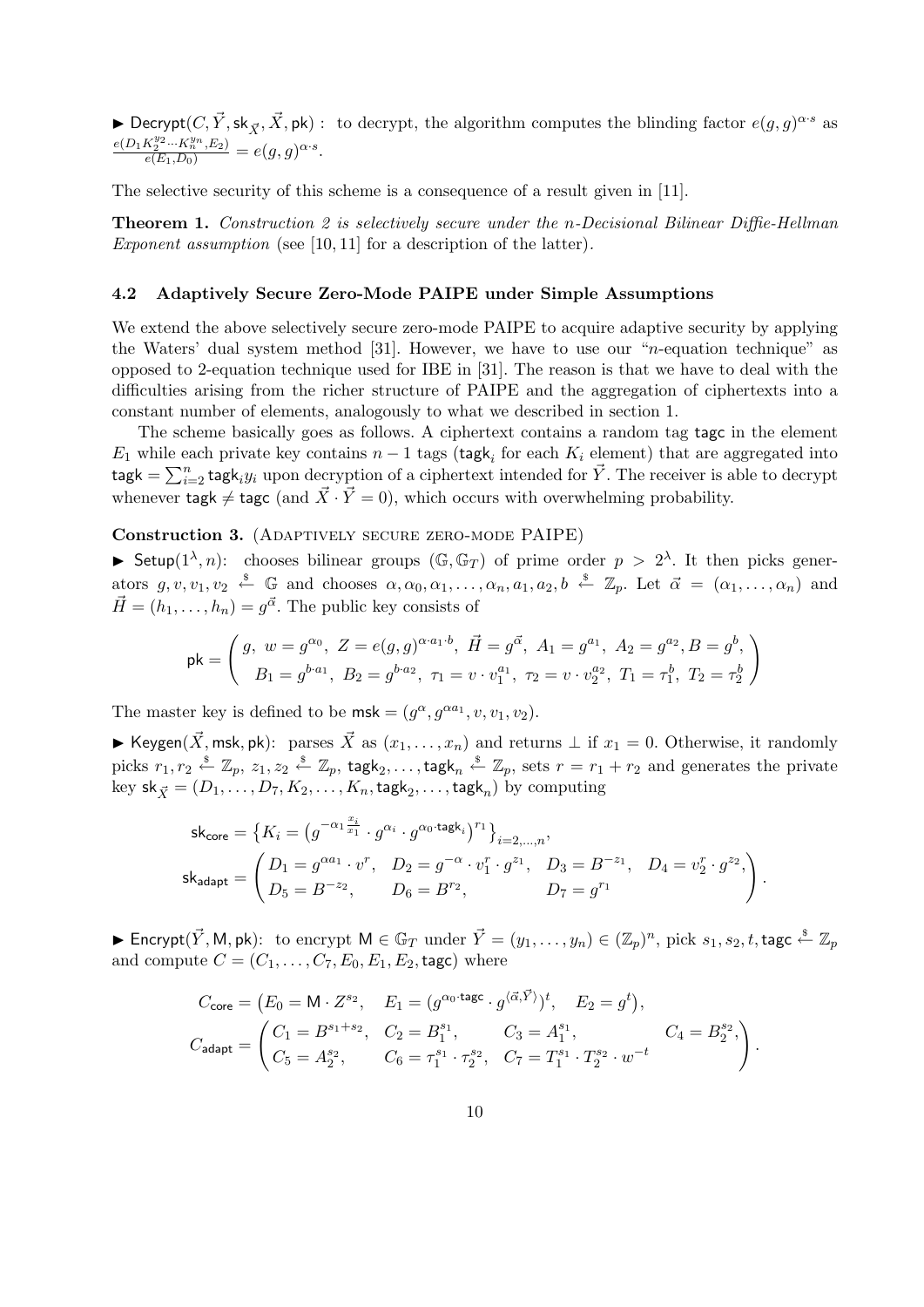Decrypt(C,  $\vec{Y}$ , sk $_{\vec{Y}}$ ,  $\vec{X}$ , pk): computes tagk = tagk<sub>2</sub>y<sub>2</sub> + · · · + tagk<sub>n</sub>y<sub>n</sub> and then

$$
W_1 = \prod_{j=1}^5 e(C_j, D_j) \cdot (\prod_{j=6}^7 e(C_j, D_j))^{-1} = e(g, g)^{\alpha \cdot a_1 \cdot b \cdot s_2} \cdot e(g, w)^{r_1 t},
$$

as well as  $W_2 = \left(\frac{e(K_2^{y_2} \cdots K_n^{y_n}, E_2)}{e(K_1, D_2)}\right)$  $e(E_1,D_7)$  $\int_{\frac{1}{\text{tagk}-\text{tagc}}}^{\frac{1}{\text{tagk}-\text{tagc}}} = e(g,w)^{r_1t}$ . It finally recovers the plaintext as

$$
M = E_0/Z^{s_2} = E_0/e(g, g)^{\alpha \cdot a_1 \cdot b \cdot s_2} \leftarrow E_0 \cdot W_2 \cdot W_1^{-1}.
$$

The correctness of  $W_2$  at decryption is shown in appendix A.1, while the rest follows from [31]. As we can see, ciphertexts have the same size as in the IBE scheme of [31], no matter how large the vector  $\vec{Y}$  is. Also, decryption entails a constant number of pairing evaluations (whereas ciphertexts cost  $O(n)$  pairings to decrypt in [20]).

#### Theorem 2. Construction 3 is adaptively secure under the DLIN and DBDH assumptions.

Proof. The proof uses the dual system methodology similar to [31], which involves ciphertexts and private keys that can be normal or semi-functional.

◦ Semi-functional ciphertexts are generated as in [31] by first computing a normal ciphertext  $(C'_1,\ldots,C'_7,E'_0,E'_1,E'_7, \text{tagc}')$  and then choosing  $\chi \stackrel{\$}{\leftarrow} \mathbb{Z}_p$  before replacing  $(C'_4,C'_5,C'_6,C'_7)$ , respectively, by

$$
C_4 = C'_4 \cdot g^{ba_2 \chi}, \qquad C_5 = C'_5 \cdot g^{a_2 \chi}, \qquad C_6 = C'_6 \cdot v_2^{a_2 \chi}, \qquad C_7 = C'_7 \cdot v_2^{a_2 b \chi}. \tag{4}
$$

 $\circ$  From a normal key  $(D'_1,\ldots,D'_7,K'_2,\ldots,K'_n,\mathsf{tagk}'_2,\ldots,\mathsf{tagk}'_n)$ , semi-functional keys are obtained by choosing  $\gamma \stackrel{\$}{\leftarrow} \mathbb{Z}_p$  and replacing  $(D'_1, D'_2, D'_4)$  by

$$
D_1 = D'_1 \cdot g^{-a_1 a_2 \gamma}, \qquad D_2 = D'_2 \cdot g^{a_2 \gamma}, \qquad D_4 = D'_4 \cdot g^{a_1 \gamma}.
$$
 (5)

The proof proceeds with a game sequence starting from  $Game_{Real}$ , which is the actual attack game. The following games are defined below.

 $Game<sub>0</sub>$  is the real attack game but the challenge ciphertext is semi-functional.

Game<sub>k</sub> (for  $1 \leq k \leq q$ ) is identical to Game<sub>0</sub> except that the first i private key generation queries are answered by returning a semi-functional key.

Game<sub>q+1</sub> is as Game q but the challenge ciphertext is a semi-functional encryption of a random element of  $\mathbb{G}_T$  instead of the actual plaintext.

We prove the indistinguishability between two consecutive games under some assumptions. The sequence ends in  $\mathsf{Game}_{q+1}$ , where the challenge ciphertext is independent of the challenger's bit  $\beta$ , hence any adversary has no advantage.

The indistinguishability of  $\textsf{Game}_{Real}$  and  $\textsf{Game}_0$  as well as that of  $\textsf{Game}_q$  and  $\textsf{Game}_{q+1}$  can be proved exactly in the same way as in [31] and the details are given in appendix C for completeness.

**Lemma 1.** If DLIN is hard, Game<sub>0</sub> is indistinguishable from Game $_{Real}$ .

Lemma 2. For any  $1 \leq k \leq q$ , if an adversary A can distinguish Game<sub>k</sub> from Game<sub>k-1</sub>, we can build a distinguisher for the DLIN problem.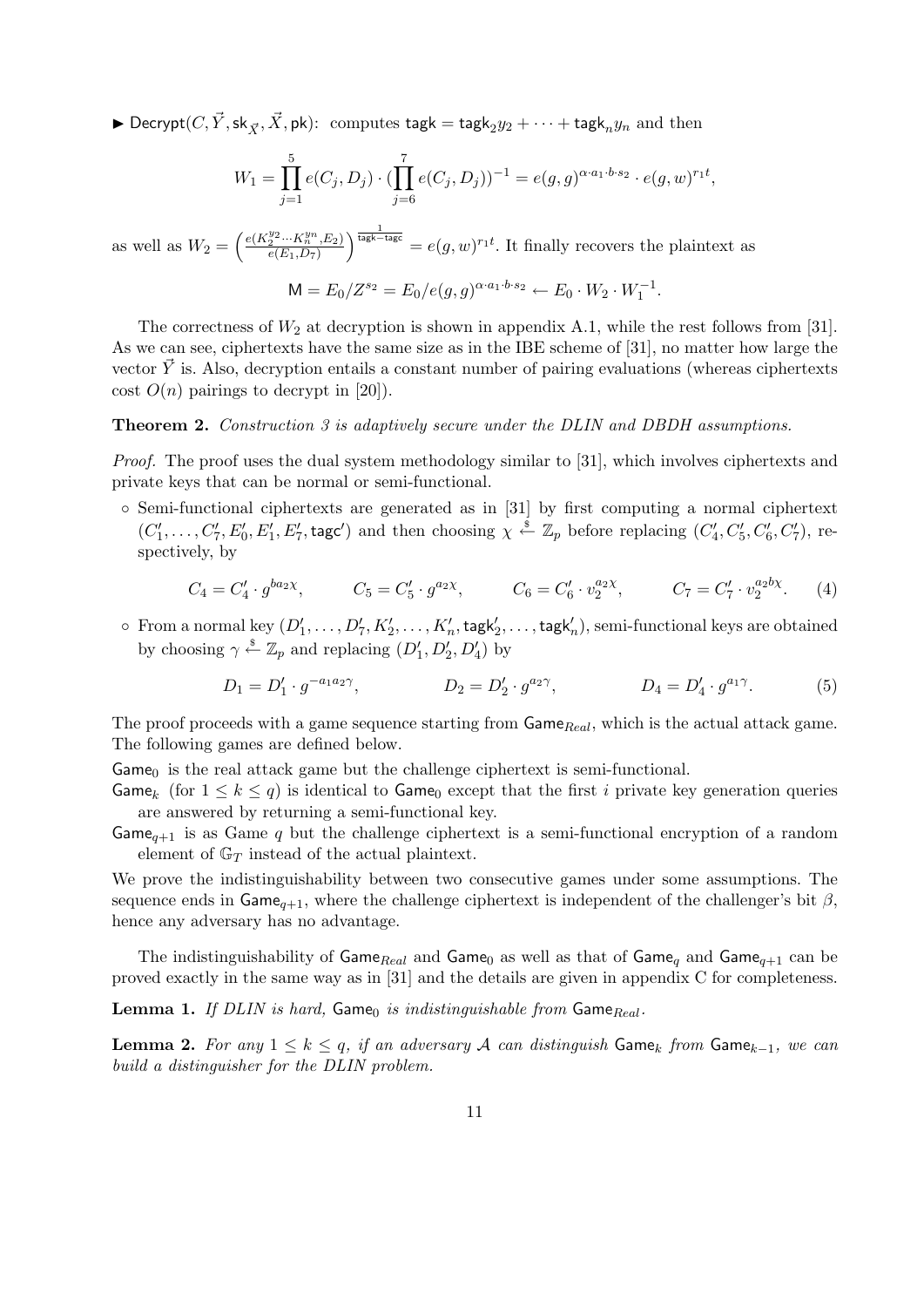This lemma is the most non-trivial part in the theorem. The main issue is that, in order to enable adaptive security, the reduction must be done in such a way that the simulator  $\beta$  can create semifunctional keys for any vector  $\vec{X}$ , including those for which  $\vec{X} \cdot \vec{Y}^* = 0$ . However, the crucial point is that we must prevent  $\beta$  from directly deciding whether the  $k^{\text{th}}$  queried private key is normal or semi-functional by generating a semi-functional ciphertext for itself. Indeed, if this were possible, the reduction from  $A$  would not be established.

To resolve this, we use a secret exponent vector  $\vec{\zeta} \in \mathbb{Z}_p^n$  and embed the DLIN instance in such a way that  $\mathcal B$  can only answer the  $k^{\text{th}}$  private key query for  $\vec X$  using a vector of tags  $(\text{tagk}_2,\ldots,\text{tagk}_n)$  and the challenge ciphertext for  $\vec{Y}^{\star}$  using a tag tagc<sup>\*</sup> that satisfy the relation  $(\mathsf{tagk}_2, \ldots, \mathsf{tagk}_n, \mathsf{tagc}^*)^\top = -M_{\vec{X}, \vec{Y}} \cdot \vec{\zeta}$ , where  $M_{\vec{X}, \vec{Y}}$  is the  $n \times n$  matrix defined in Eq.(2). We thereby conceptually use the *n*-equation technique here. A particular consequence is that, if we have  $\vec{X} \cdot \vec{Y}^* = 0$ , then it holds that

$$
\mathsf{tagk} = \sum_{i=2}^n \mathsf{tagk}_i y_i^\star = \zeta_1 \sum_{i=2}^n \frac{x_i}{x_1} y_i^\star - \sum_{i=2}^n \zeta_i y_i^\star = \zeta_1 \cdot (-y_1^\star) - \sum_{i=2}^n \zeta_i y_i^\star = \mathsf{tagc}^\star,
$$

which is the exact condition under which decryption is hampered. In this situation,  $\beta$  cannot distinguish the  $k<sup>th</sup>$  private key by itself, as desired. We are now ready to describe the proof of Lemma 2.

*Proof.* The distinguisher B receives  $(g, f, \nu, g^{\theta_1}, f^{\theta_2}, \eta)$  and decides if  $\eta = \nu^{\theta_1 + \theta_2}$ . **Setup.** Algorithm B picks  $\alpha, a_1, a_2, \delta_{v_1}, \delta_{v_2} \stackrel{\$}{\leftarrow} \mathbb{Z}_p$  and sets  $g = g, Z = e(f, g)^{\alpha a_1},$ 

$$
A_1 = g^{a_1}, \t A_2 = g^{a_2}, \t B_3 = g^b = f, \t v_1 = \nu^{a_2} \cdot g^{\delta v_1}
$$
  
\n
$$
B_1 = g^{ba_1} = f^{a_1}, \t B_2 = g^{ba_2} = f^{a_2}, \t v = \nu^{-a_1 a_2}, \t v_2 = \nu^{a_1} \cdot g^{\delta v_2},
$$
  
\n
$$
\tau_1 = v v_1^{a_1} = g^{\delta v_1 a_1}, \t \tau_2 = v v_2^{a_2} = g^{\delta v_2 a_2}, \t \tau_1^b = f^{\delta v_1 a_1}, \t \tau_2^b = f^{\delta v_2 a_2}.
$$

Next, algorithm B chooses  $\delta_w \stackrel{\$}{\leftarrow} \mathbb{Z}_p, \vec{\zeta} = (\zeta_1, \ldots, \zeta_n) \stackrel{\$}{\leftarrow} \mathbb{Z}_p^n, \vec{\delta} = (\delta_1, \ldots, \delta_n) \stackrel{\$}{\leftarrow} \mathbb{Z}_p^n$ , then defines  $w = g^{\alpha_0} = f \cdot g^{\delta_w}$ , and  $h_i = g^{\alpha_i} = f^{\zeta_i} \cdot g^{\delta_i}$  for  $i = 1, \ldots, n$ . Note that, as in the proof of lemma 2 in [31],  $\beta$  knows msk =  $(g^{\alpha}, g^{\alpha a_1}, v, v_1, v_2)$ .

**Key Queries.** When A makes the j<sup>th</sup> private key query, B does as follows.

[Case  $j > k$ ] It generates a normal key, using the master secret key msk.

[Case  $j < k$ ] It creates a semi-functional key, which it can do using  $g^{a_1 a_2}$ .

[Case  $j = k$ ] It defines tagk<sub>2</sub>,..., tagk<sub>n</sub> as tagk<sub>i</sub> =  $\zeta_1 \cdot \frac{x_i}{x_1}$  $\frac{x_i}{x_1} - \zeta_i$  for  $i = 2, \ldots, n$ , which implies that  $(h_1^{-x_i/x_1})$  $\int_1^{-x_i/x_1} \cdot h_i \cdot w^{\text{tagk}_i} = g^{-\delta_1(x_i/x_1) + \delta_i + \delta_w \text{tagk}_i}$ , for  $i = 2, \ldots, n$ . Using these tags, it generates a normal private key  $(D'_1,\ldots,D'_7,K'_2,\ldots,K'_n)$  using random exponents  $r'_1,r'_2,z'_1,z'_2 \stackrel{\$}{\leftarrow} \mathbb{Z}_p$ . Then, it sets

$$
D_1 = D'_1 \cdot \eta^{-a_1 a_2}, \qquad D_2 = D'_2 \cdot \eta^{a_2} \cdot (g^{\theta_1})^{\delta_{v_1}}, \quad D_3 = D'_3 \cdot (f^{\theta_2})^{\delta_{v_1}},
$$
  

$$
D_4 = D'_4 \cdot \eta^{a_1} \cdot (g^{\theta_1})^{\delta_{v_2}}, \qquad D_5 = D'_5 \cdot (f^{\theta_2})^{\delta_{v_2}}, \qquad D_6 = D'_6 \cdot f^{\theta_2},
$$

as well as  $D_7 = D'_7 \cdot (g^{\theta_1})$  and  $K_i = K'_i \cdot (g^{\theta_1})^{-\delta_1(x_i/x_1) + \delta_i + \delta_w \text{tagk}}$  for  $i = 2, \ldots, n$ .

If  $\eta = \nu^{\theta_1+\theta_2}$ ,  $\mathsf{sk}_{\vec{X}} = (D_1, \ldots, D_7, K_2, \ldots, K_n, \mathsf{tagk}_2, \ldots, \mathsf{tagk}_n)$  is easily seen to form a normal key where  $r_1 = r_1' + \theta_1$ ,  $r_2 = r_2' + \theta_2$ ,  $z_1 = z_1' - \delta_{v_1} \theta_2$ ,  $z_2 = z_2' - \delta_{v_2} \theta_2$  are the underlying random exponents. If  $\eta \in_R \mathbb{G}$ , it can be written  $\eta = \nu^{\theta_1 + \theta_2} \cdot g^\gamma$  for some  $\gamma \in_R \mathbb{Z}_p$ , so that  $sk_{\vec{X}}$  is distributed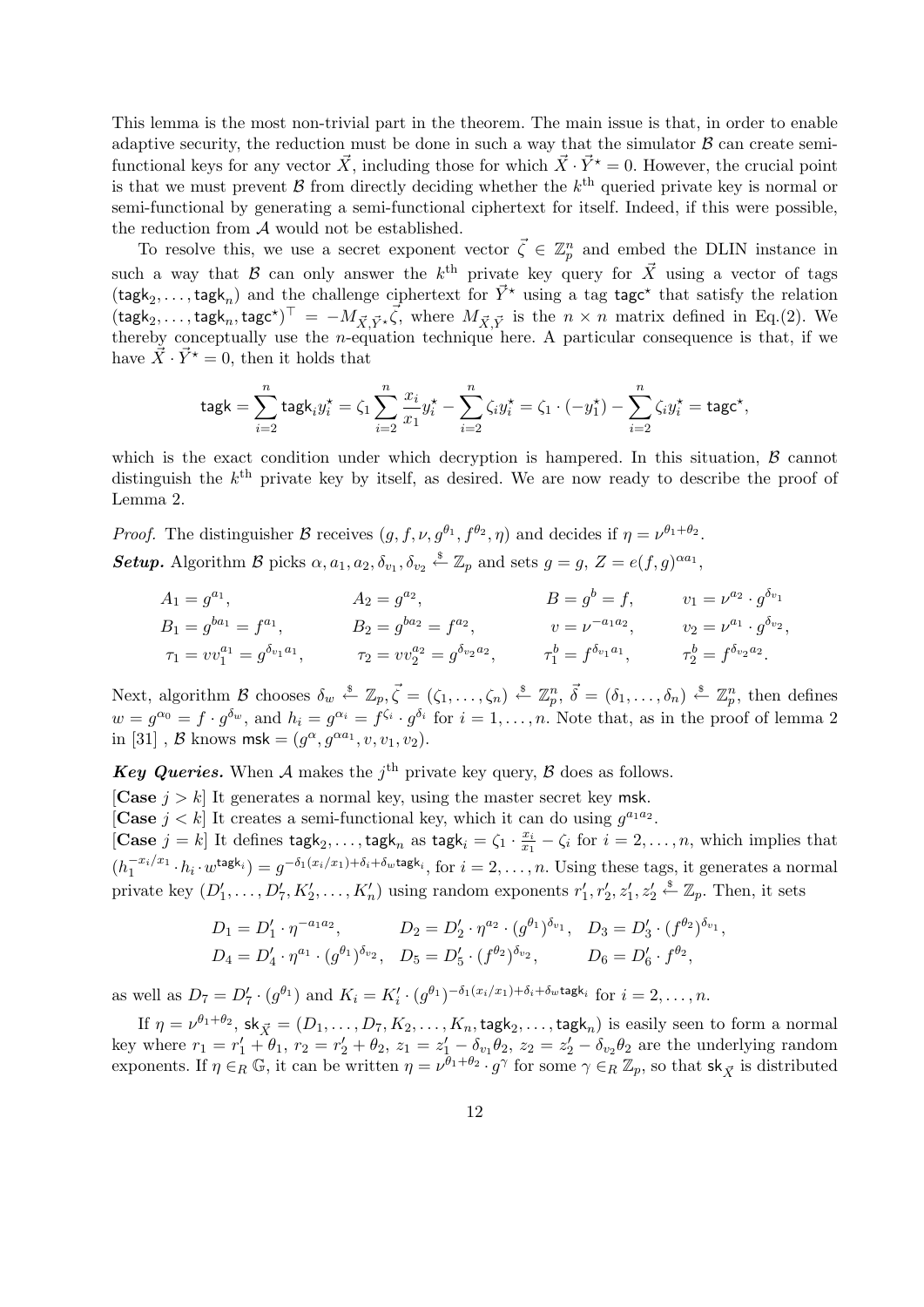as a semi-functional key. We note that  $\text{tag}k_2, \ldots, \text{tag}k_n$  are independent and uniformly distributed since  $\zeta_1, \ldots, \zeta_n$  (which are the solutions of a system of  $n-1$  equations with n unknowns) are uniformly random and perfectly hidden from  $A$ 's view.

**Challenge.** Once the first phase is over, A outputs  $M_0, M_1 \in \mathbb{G}_T$  along with a target vector  $\vec{Y}^{\star} = (y_1^{\star}, \dots, y_n^{\star})$ . Then,  $\mathcal{B}$  flips a coin  $\beta \stackrel{\$}{\leftarrow} \{0, 1\}$  and computes the tag tagc<sup>\*</sup> =  $-\langle \vec{Y}^{\star}, \vec{\zeta} \rangle$  for which  $\beta$  will be able to prepare the semi-functional ciphertext. To this end,  $\beta$  first computes a normal encryption  $(C'_1,\ldots,C'_7,E'_0,E'_1,E'_2, \text{tage*})$  of  $M_\beta$  using exponents  $s'_1,s'_2,t'$ . It then chooses  $\chi \stackrel{\$}{\leftarrow} \mathbb{Z}_p$ and computes

$$
C_4 = C'_4 \cdot f^{a_2 \cdot \chi}, \t C_5 = C'_5 \cdot g^{a_2 \cdot \chi}, \t C_7 = C'_7 \cdot \nu^{-\delta_w \cdot a_1 \cdot a_2 \cdot \chi} \cdot f^{\delta_{v_2} \cdot a_2 \cdot \chi},
$$
  
\n
$$
C_6 = C'_6 \cdot v_2^{a_2 \cdot \chi}, \t E_2 = E'_2 \cdot \nu^{a_1 \cdot a_2 \cdot \chi}, \t E_1 = E'_1 \cdot (\nu^{\delta_w \cdot \text{tagc*} + \langle \vec{Y}^{\star}, \vec{\delta} \rangle})^{a_1 \cdot a_2 \cdot \chi}.
$$

We claim that  $(C'_1, C'_2, C'_3, C_4, C_5, C_6, C_7, E_0, E_1, E_2, \text{tage}^{\star})$  is a semi-functional ciphertext with underlying exponents  $\chi$ ,  $s_1 = s'_1$ ,  $s_2 = s'_2$  and  $t = t' + \log_g(\nu)a_1a_2\chi$ . To prove this, we observe that

$$
C_7 = T_1^{s_1} \cdot T_2^{s_2} \cdot w^{-t} \cdot v_2^{a_2 b \chi} = T_1^{s_1} \cdot T_2^{s_2} \cdot w^{-t' - \log_g(\nu) a_1 a_2 \chi} \cdot (\nu^{a_1} \cdot g^{\delta_{v_2}})^{a_2 b \chi}
$$
  
=  $T_1^{s_1} \cdot T_2^{s_2} \cdot w^{-t'} \cdot (f \cdot g^{\delta_w})^{-\log_g(\nu) a_1 a_2 \chi} \cdot (\nu^{a_1} \cdot g^{\delta_{v_2}})^{a_2 b \chi}$   
=  $C_7' \cdot \nu^{-\delta_w a_1 a_2 \chi} \cdot f^{\delta_{v_2} a_2 \chi}$ ,

where the unknown term in  $v_2^{a_2b\chi}$  is canceled out by  $w^{-t}$ . Also,

$$
E_1 = E'_1 \cdot \left( h_1^{y_1^*} \cdots h_n^{y_n^*} \cdot w^{\text{tagc}*} \right)^{\log_g(\nu) a_1 a_2 \chi}
$$
  
=  $E'_1 \cdot \left( (f^{\zeta_1} g^{\delta_1})^{y_1^*} \cdots (f^{\zeta_n} g^{\delta_n})^{y_n^*} \cdot (fg^{\delta_w})^{-(\vec{Y}^*, \vec{\zeta})} \right)^{\log_g(\nu) a_1 a_2 \chi}$   
=  $E'_1 \cdot (\nu^{\langle \vec{Y}^*, \vec{\delta} \rangle + \delta_w \cdot \text{tagc}*} )^{a_1 a_2 \chi},$ 

where the unknown  $f^{\log_g(\nu)}$  vanishes due to our definition of tagc<sup>\*</sup>. It then remains to show that  $\mathsf{tagc}^\star, \mathsf{tagk}_2, \ldots, \mathsf{tagk}_n$  are still n-wise independent. But this holds since their relations form a system

$$
M\cdot\vec{\zeta}:=\begin{pmatrix}-\frac{x_2}{x_1} & 1 & & \\ -\frac{x_3}{x_1} & 1 & & \\ \vdots & & \ddots & \\ -\frac{x_n}{x_1} & & 1 \\ y_1^{\star} & y_2^{\star} & y_3^{\star} \dots y_n^{\star} \end{pmatrix}\begin{pmatrix} \zeta_1 \\ \zeta_2 \\ \vdots \\ \zeta_n \end{pmatrix}=-\begin{pmatrix} \mathrm{tagk}_2 \\ \mathrm{tagk}_3 \\ \vdots \\ \mathrm{tagk} \end{pmatrix},
$$

which has a solution in  $\vec{\zeta}$  whenever  $\det(M) = (-1)^{n+1} \vec{X} \cdot \vec{Y}^* / x_1 \neq 0$ .

Eventually, A outputs a bit  $\beta'$  and B outputs 0 if  $\beta = \beta'$ . As in [31], we see that A is playing Game<sub>k-1</sub> if  $\eta = \nu^{\theta_1 + \theta_2}$  and Game<sub>k</sub> otherwise.

**Lemma 3.** If DBDH is hard, Game<sub>q</sub> and Game<sub>q+1</sub> are indistinguishable.

## 4.3 Comparisons

In this section, we give a detailed comparison among the various IPE and PAIPE that can be found in the literature. This is shown in Table 1. Their efficiency is measured in terms of ciphertext and key sizes as well as the number of exponentiations and pairing evaluations to decrypt.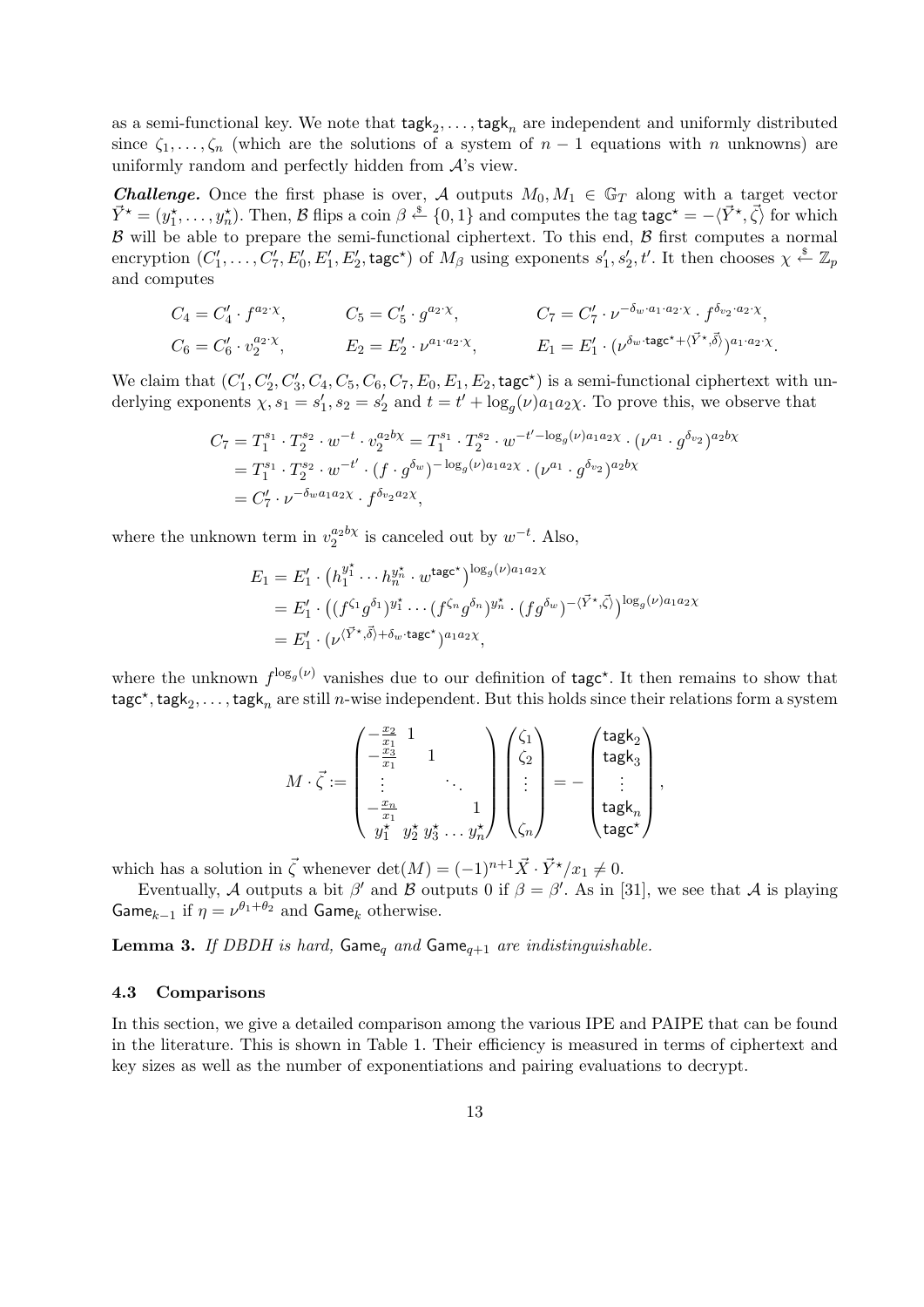| IPE/PAIPE                                                                                                       | Ciphertext                 | Private key                | Decryption               | Attribute | Security  |
|-----------------------------------------------------------------------------------------------------------------|----------------------------|----------------------------|--------------------------|-----------|-----------|
| schemes                                                                                                         | overhead                   | size                       | cost                     | hiding?   |           |
| KSW [20], TO [30]                                                                                               | $O(n) \times  \mathbb{G} $ | $O(n) \times  \mathbb{G} $ | $O(n)$ p.                | Yes       | Selective |
| $LOSTW$ [21]                                                                                                    | $O(n) \times  \mathbb{G} $ | $O(n) \times  \mathbb{G} $ | $O(n)$ p.                | Yes       | Adaptive  |
| This work                                                                                                       | $O(1) \times  \mathbb{G} $ | $O(n) \times  \mathbb{G} $ | $ O(1)$ p. + $O(n)$ exp. | No        | Adaptive  |
| the contract of the contract of the contract of the contract of the contract of the contract of the contract of |                            |                            |                          |           |           |

Table 1. Performances of IPE and PAIPE Schemes

n:dimension, p.:pairing applications, exp.:group exponential applications

Table 2 also summarizes the features of all identity-based broadcast encryption schemes that have been described in prime order groups. Comparisons are given in terms of performances and security guarantees. As for the latter criterion, three dimensions are considered depending on the strength of underlying assumptions (*i.e.*, simple assumptions vs  $q$ -type assumptions), on whether security holds in the standard model or the random oracle model, as well as in the adaptive or selective sense.

Table 2. Performances of IBBE systems

| IBBE           | Ciphertext                     | Private key                  | Decryption                        | Security  |     | RO? Assumptions |
|----------------|--------------------------------|------------------------------|-----------------------------------|-----------|-----|-----------------|
| schemes        | overhead                       | size                         | cost                              |           |     |                 |
| $AKN$ [2]      | $O(1) \times  \mathbb{G} $     | G <br>$O(n^2)$ $\times$      | $ O(1)$ p. + $O(n)$ exp.          | Selective | No  | $q$ -type       |
| Del. [15]      | G <br>$O(1) \times$            | $O(1) \times  \mathbb{G} $   | $ O(1)$ p. + $O(n)$ exp.          | Selective | No  | $q$ -type       |
| <b>BH</b> [11] | $O(1) \times  \mathbb{G} $     | $O(n) \times  \mathbb{G} $   | $ O(1)$ p. + $O(n)$ exp.          | Selective | No  | $q$ -type       |
| GW [17]        | $O(1) \times  \mathbb{G} $     | $O(1) \times  \mathbb{G} $   | $ O(1)$ p. + $O(n)$ exp. Adaptive |           | Yes | $q$ -type       |
|                | $+ O(1) \times  \mathbb{G}_T $ | $O(1) \times  \mathbb{Z}_p $ |                                   |           |     |                 |
| This work      | G <br>$O(1) \times$            | $O(n) \times  \mathbb{G} $   | $ O(1)$ p. + $O(n)$ exp. Adaptive |           | No  | Simple          |
|                |                                |                              |                                   |           |     |                 |

n:the number of users, p.:pairing applications, exp.:group exponential applications

Our system is asymptotically on par with the Boneh-Hamburg realization [11] in all efficiency metrics, with the advantage of providing full security under simple assumptions (which appears to be a unique property in existing IBBE schemes).

In appendix B, we describe a less efficient but conceptually simpler (notably in its similarity with construction 2) variant of our PAIPE scheme in groups of composite order. It is derived from an adaptively secure spatial encryption system obtained by applying the Lewko-Waters techniques [23] to the construction of Boneh and Hamburg.

## 5 Functional Encryption for Non-Zero-Mode PAIPE

#### 5.1 Negated Spatial Encryption

We begin this section by providing a co-selectively-secure construction of negated spatial encryption, which is motivated by its implication of non-zero-mode PAIPE. At a high-level, our scheme can be viewed as a "negative" analogue of the Boneh-Hamburg spatial encryption [11], in very much the same way as the Lewko-Sahai-Waters revocation scheme [22] is a negative analogue of the Boneh-Boyen IBE [5]. The intuition follows exactly from section 1, where we have to use "*n*-equation technique". In spatial encryption, we have to deal with, in general, how we can set up a system of n equations similarly to Eq.(1). To this end, we confine the vector subspaces that we can use as follows. Our construction is a functional encryption for the relation  $R^{\text{Neg(Spatial)}}: \mathcal{W}_n \times \mathbb{Z}_p^n \to \{0, 1\}$ , for a collection  $\mathcal{W}_n \subseteq \mathcal{V}_n$  of vector subspaces in  $\mathbb{Z}_p^n$  defined as

$$
\mathcal{W}_n = \{ \text{Aff}(M, \vec{0}) \in \mathcal{V}_n \mid \text{rank}(M_{(-1)}) = n - 1 \},
$$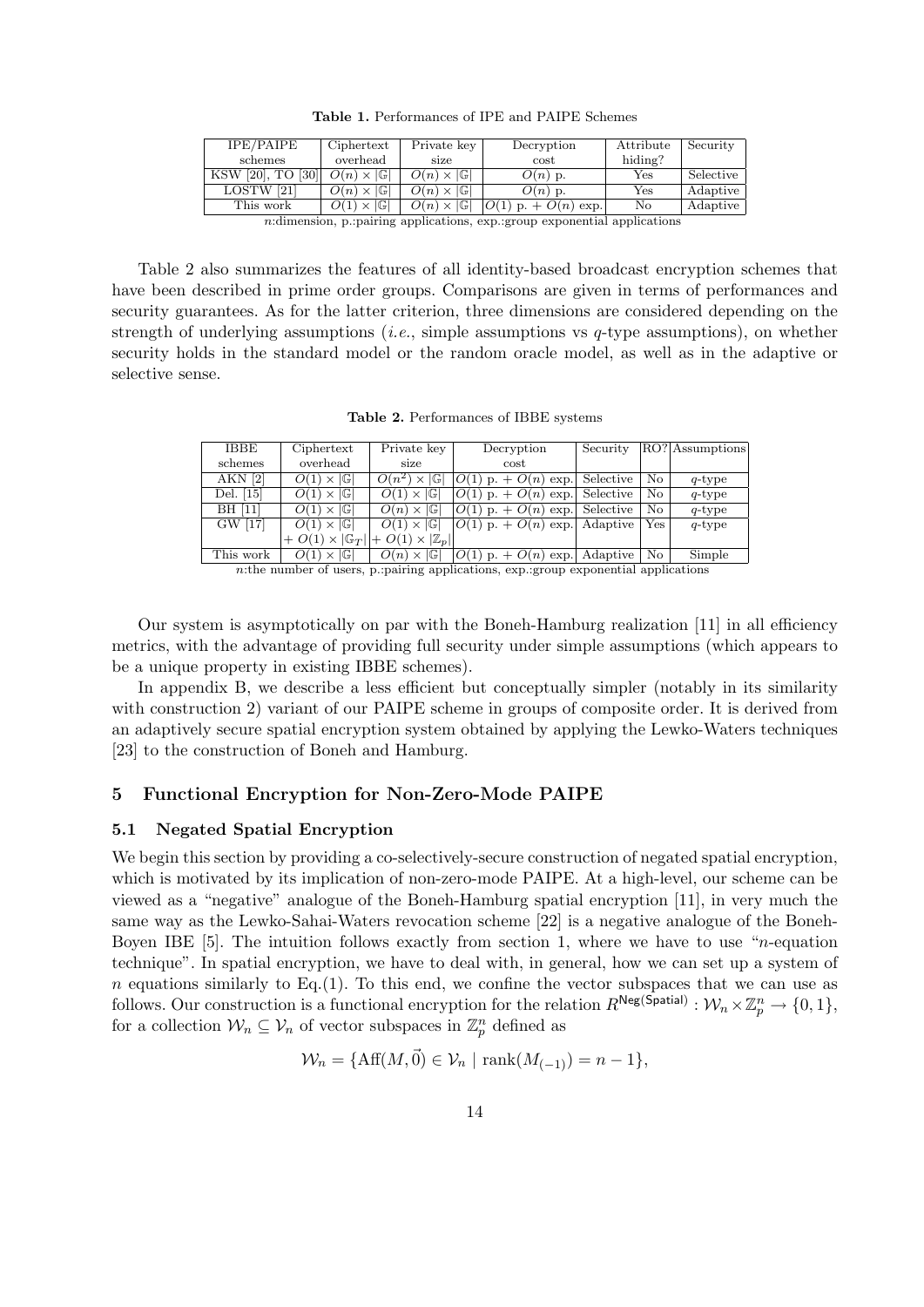where we denote  $M_{(-1)}$  as the matrix obtained by deleting the first row  $M_1 \in \mathbb{Z}_p^{1 \times d}$  of M.

Construction 4. (Co-selectively secure negated spatial encryption)

Setup( $1^{\lambda}, n$ ): chooses a bilinear group G of prime order  $p > 2^{\lambda}$  with a random generator  $g \stackrel{\$}{\leftarrow} \mathbb{G}$ . It randomly chooses  $\alpha, \alpha_1, \ldots, \alpha_n \stackrel{\$}{\leftarrow} \mathbb{Z}_p$ . Let  $\vec{\alpha} = (\alpha_1, \ldots, \alpha_n)$ . The public key consists of  $\mathsf{pk} = (g, g^{\vec{\alpha}}, g^{\alpha_1 \vec{\alpha}}, e(g, g)^{\alpha})$ . The corresponding master secret key is  $\mathsf{msk} = (\alpha, \vec{\alpha})$ .

► KeyGen(V, msk, pk): suppose that  $V = Aff(M, \vec{0})$ , from a matrix  $M \in (\mathbb{Z}_p)^{n \times d}$ . The algorithm picks  $t \stackrel{\$}{\leftarrow} \mathbb{Z}_p$  and outputs  $\mathsf{sk}_V = (D_0, D_1, \vec{K}) \in \mathbb{G}^{d+2}$  where

$$
D_0 = g^t, \qquad D_1 = g^{\alpha + t\alpha_1^2}, \qquad \tilde{K} = g^{tM^\top \vec{\alpha}}.
$$

► Encrypt( $\vec{y}$ , M, pk): picks  $s \stackrel{\$}{\leftarrow} \mathbb{Z}_p$  and computes  $(C_0, C_1, C_2, C_3)$  as

$$
C_0 = \mathsf{M} \cdot e(g, g)^{\alpha s},
$$
  $C_1 = g^{s \alpha_1 \langle \vec{y}, \vec{\alpha} \rangle},$   $C_2 = g^s,$   $C_3 = g^{\alpha_1 s}.$ 

 $\blacktriangleright$  Decrypt(C,  $\vec{y}$ , sk<sub>V</sub>, V, pk): the algorithm first obtains M from V. We also recall the notation of  $M_1$ , which is the vector of the first row of M. It first solves the system of equations in  $\vec{w}$  from  $M_{(-1)}\vec{w} = (y_2,\ldots,y_n)^\top$ , which it can do since  $V \in \mathcal{W}_n$ . It computes the message blinding factor as

$$
e(g,g)^{\alpha s}=e(D_1,C_2)\cdot\left(\frac{e(C_1,D_0)}{e(\vec{K}^{\vec{w}},C_3)}\right)^{\frac{1}{M_1\vec{w}-y_1}}=e(g^{\alpha+t\alpha_1^2},g^s)\cdot\left(\frac{e(g^{s\alpha_1\langle \vec{y},\vec{\alpha}\rangle},g^t)}{g^{t\vec{w}^\top M^\top\vec{\alpha}},g^{\alpha_1s})}\right)^{\frac{1}{M_1\vec{w}-y_1}}
$$

.

COMPUTABILITY. We claim that the decryption can be computed if  $y \notin V$ . Indeed, we prove that if  $y \notin V$  then  $M_1 \vec{w} - y_1 \neq 0$  (and the above equation is well-defined). To prove the contrapositive, suppose that  $M_1 \vec{w} - y_1 = 0$ . Then, we must have  $\vec{y} \in V$  since  $M \vec{w} = \begin{bmatrix} M_1 \\ M_{(-1)} \end{bmatrix} \vec{w} = \begin{bmatrix} M_1 \vec{w} \\ M_{(-1)} \end{bmatrix}$  $\begin{bmatrix} M_1\vec{w} \\ M_{(-1)}\vec{w} \end{bmatrix} = \vec{y}.$ 

CORRECTNESS. We verify that decryption is correct as follows. First, we note that due to our definition of  $\vec{w}$ , we have  $\langle M\vec{w} - \vec{y}, \vec{\alpha} \rangle = (M_1 \vec{w} - y_1)\alpha_1$ . Therefore, the correctness follows from the fact that

$$
\left(\frac{e(g^{s\alpha_1\langle \vec{y},\vec{\alpha}\rangle},g^t)}{e(g^{t\vec{w}^\top M^\top \vec{\alpha}},g^{\alpha_1 s})}\right)^{\frac{1}{M_1\vec{w}-y_1}} = \left(\frac{1}{e(g,g)^{ts\alpha_1\langle M\vec{w}-\vec{y},\vec{\alpha}\rangle}}\right)^{\frac{1}{M_1\vec{w}-y_1}} = e(g,g)^{-st\alpha_1^2}.
$$

SECURITY. The co-selective security of the scheme relies on a  $q$ -type assumption defined in [22].

Definition 3 ([22]). The q-Decision Multi-Exponent Bilinear Diffie-Hellman Problem (or q-MEBDH) in  $(\mathbb{G}, \mathbb{G}_T)$  is, given  $Z \in \mathbb{G}_T$  and a set of elements

$$
P = \begin{Bmatrix} g, g^s, e(g, g)^{\alpha} \\ \forall_{1 \le i,j \le q} & g^{a_i}, g^{a_i s}, g^{a_i a_j}, g^{\alpha/a_i^2} \\ \forall_{1 \le i,j,k \le q, i \ne j} g^{a_i a_j s}, g^{\alpha a_j/a_i^2}, g^{\alpha a_i a_j/a_k^2}, g^{\alpha a_i^2/a_j^2} \end{Bmatrix},
$$

where  $g \stackrel{\$}{\leftarrow} \mathbb{G}$ ,  $s, \alpha, a_1, \ldots, a_q \stackrel{\$}{\leftarrow} \mathbb{Z}_p$ , to decide whether  $Z = e(g, g)^{\alpha s}$  or  $Z \in_R \mathbb{G}_T$ .

**Theorem 3.** Construction 4 is co-selectively secure under the q-Decisional Multi-Exponent Bilinear Diffie-Hellman assumption, where q is the number of key queries. (The proof is given in appendix D).

IMPLICATIONS. For a vector  $\vec{X} \in \mathbb{Z}_p^n$ , the embedding  $V_{\vec{X}} = \text{Aff}(M_{\vec{X}}, \vec{0_n})$  defined in Eq.(3) is easily seen to be in the limited domain  $\mathcal{W}_n$  since  $(M_{\vec{X}})_{(-1)}$  is an identity matrix of size  $n-1$  and hence rank $((M_{\vec{X}})_{(-1)}) = n - 1$ . From Corollary 1, the above scheme thus implies non-zero-mode PAIPE.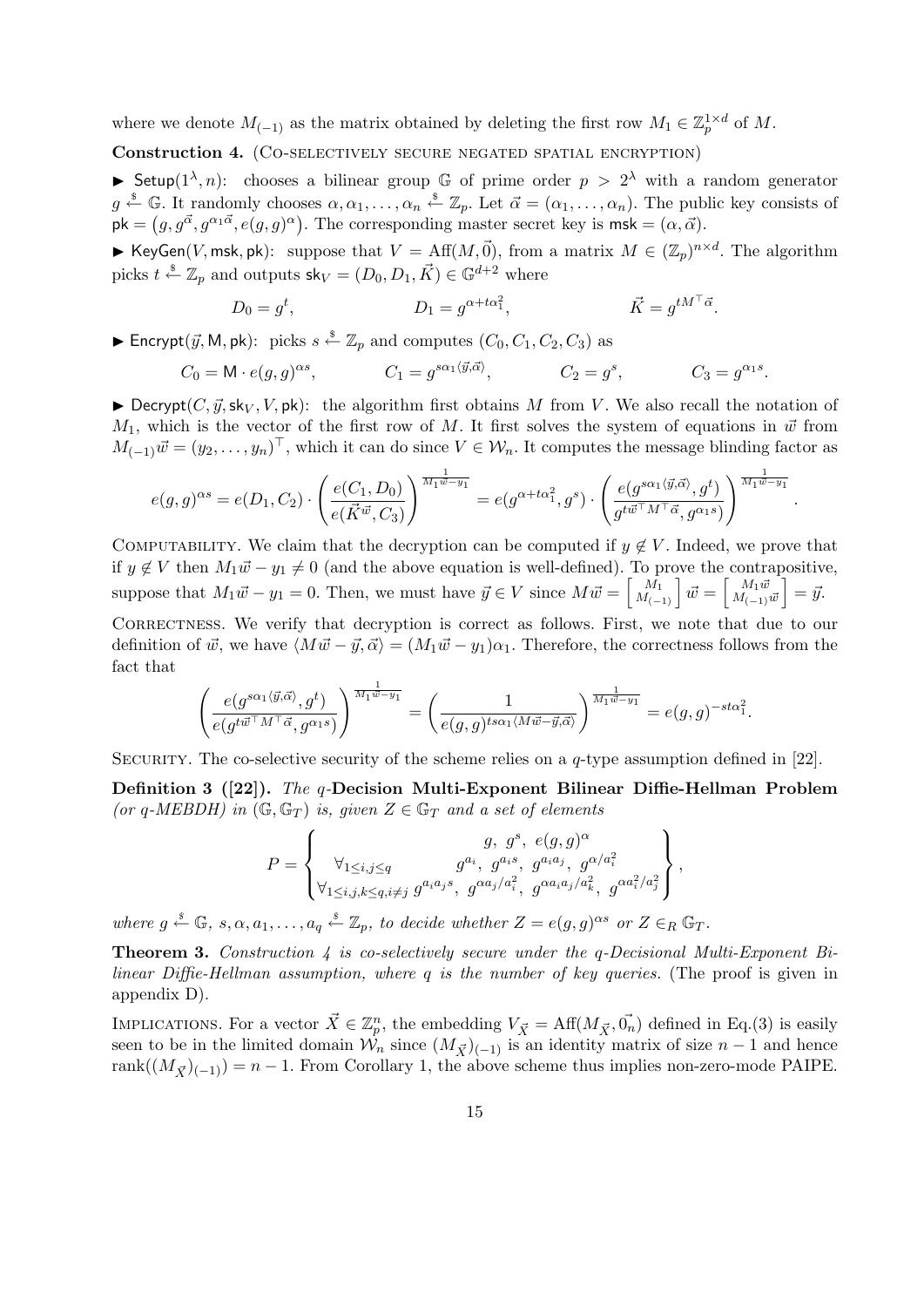#### 5.2 Non-Zero-Mode PAIPE under Simple Assumptions

We proved the co-selective security of our negated spatial encryption scheme under a non-standard q-type assumption introduced in [22]. In this section, we show that the dual system technique [31] makes it possible to rest on simple assumptions such as DBDH and DLIN.

The scheme is very similar to the zero PAIPE scheme of section 4.2 and we only state the differences. Again, the intuition follows exactly from section 1 and the security proof uses similar techniques as in [22]. In appendix E, we describe an intuitively simpler variant of the scheme in composite order groups.

#### Construction 5. (Co-selectively secure non-zero-mode PAIPE)

Setup( $1^{\lambda}, n$ ): outputs pk exactly as in the construction 3 except that we define  $w = g^{\alpha_1} (= h_1)$ in this scheme, instead of  $g^{\alpha_0}$ .

Exercise Keygen( $\vec{X}$ , msk, pk): outputs sk $\vec{X}$  = (sk<sub>adapt</sub>, sk<sub>core</sub>) where sk<sub>adapt</sub> is the same as in the construction 3 (with  $w = g^{\alpha_1}$ ) and  $sk_{core} = \{K_i = (g^{-\alpha_1} \frac{x_i}{x_1} \cdot g^{\alpha_i})^{r_1}\}_{i=2,\dots,n}$ . Namely, it parses  $\vec{X}$  as  $(x_1,\ldots,x_n)$  and returns  $\perp$  if  $x_1=0$ . Otherwise, it chooses  $r_1,r_2,z_1,z_2 \stackrel{\hspace{0.1em}\mathsf{\scriptscriptstyle\$}}{\leftarrow} \mathbb{Z}_p$ . It sets  $r=r_1+r_2$ and outputs  $\mathsf{sk}_{\vec{X}} = (D_1, \ldots, D_7, K_2, \ldots, K_n)$  where

$$
D_1 = g^{\alpha a_1} \cdot v^r, \quad D_2 = g^{-\alpha} \cdot v_1^r \cdot g^{z_1}, \quad D_3 = B^{-z_1}, \quad D_4 = v_2^r \cdot g^{z_2},
$$
  
\n
$$
D_5 = B^{-z_2}, \qquad D_6 = B^{r_2}, \qquad D_7 = g^{r_1}, \qquad \{K_i = (w^{-x_i/x_1} \cdot h_i)^{r_1}\}_{i=2,\dots,n}
$$

**Encrypt**( $\vec{Y}$ , M, pk): outputs  $C = (C_{\text{adapt}}, C_{\text{core}})$  where  $C_{\text{adapt}}$  is as in the construction 3 (with  $w = g^{\alpha_1}$  and  $C_{\text{core}} = (E_0 = M \cdot Z^{s_2}, E_1 = (g^{\langle \vec{\alpha}, \vec{Y} \rangle})^t, E_2 = g^t)$ . In more details, to encrypt  $M \in \mathbb{G}_T$  under the vector  $\vec{Y} = (y_1, \ldots, y_n) \in (\mathbb{Z}_p)^n$ , pick  $s_1, s_2, t \stackrel{\$}{\leftarrow} \mathbb{Z}_p$  and compute the ciphertext  $C = (C_1, \ldots, C_7, E_0, E_1, E_2)$  where

$$
E_0 = \mathsf{M} \cdot Z^{s_2}, \quad C_1 = B^{s_1 + s_2}, \quad C_2 = B_1^{s_1}, \quad C_3 = A_1^{s_1}, C_4 = B_2^{s_2}, \quad C_5 = A_2^{s_2}, \quad C_6 = \tau_1^{s_1} \cdot \tau_2^{s_2}, \quad C_7 = T_1^{s_1} \cdot T_2^{s_2} \cdot w^{-t}.
$$
 (6)

$$
E_1 = (w^{y_1} \cdot h_2^{y_2} \cdots h_n^{y_n})^t = (w^{y_1} \cdot g^{\alpha_2 y_2 + \cdots + \alpha_n y_n})^t, \qquad E_2 = g^t.
$$
 (7)

 $\blacktriangleright$  Decrypt(C,  $\vec{Y}$ , sk<sub> $\vec{Y}$ </sub>,  $\vec{X}$ , pk): computes  $W_1$  as in construction 3 and  $W_2$  as

$$
W_2 = \left(\frac{e(K_2^{y_2} \cdots K_n^{y_n}, E_2)}{e(E_1, D_7)}\right)^{-\frac{x_1}{\overline{X} \cdot \overline{Y}}} = e(g, w)^{r_1 t}.
$$

The correctness of the scheme is showed in appendix A.2. Its security proof relies on the DLIN and DBDH assumptions.

#### Theorem 4. Construction 5 is co-selectively secure under the DLIN and DBDH assumptions.

Proof. The proof uses exactly the same sequence of games as in Theorem 2. Semi-functional ciphertexts and keys are also defined identically to those of the previous scheme, i.e., as those stated in Eq.(4,5), except that no tag components are used.

The proofs of indistinguishability between  $\text{Game}_{Real}$  and  $\text{Game}_0$  as well as that of  $\text{Game}_q$  and  $Game_{q+1}$  proceed almost as those of Lemma 1 and 2.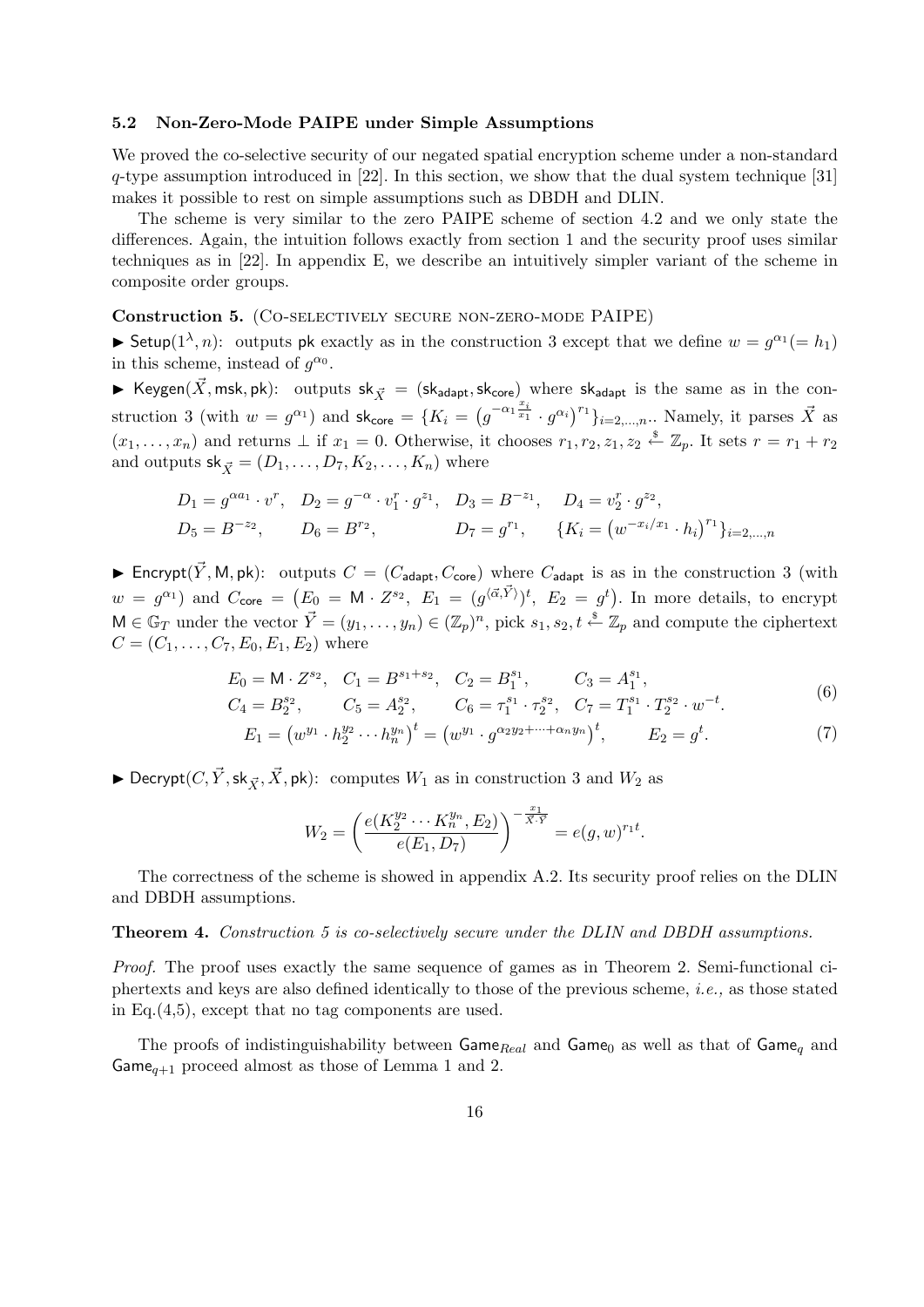#### **Lemma 4.** Game<sub>0</sub> is indistinguishable from  $\text{Game}_{Real}$  under the DLIN assumption.

Proof. The proof is identical to the one of lemma 1 since the switch from normal to semi-functional ciphertexts only affect elements  $(C_4, C_5, C_6, C_7)$  and, in their normal or semi-functional form, these ciphertexts components are identical to those of the PAIPE scheme of section 4.

**Lemma 5.** For any  $1 \leq k \leq q$ , if an adversary A can distinguish Game<sub>k</sub> from Game<sub>k-1</sub>, we can build a distinguisher for the DLIN problem.

*Proof.* The distinguisher B takes as input a DLIN instance  $(g, f, \nu, g^{\theta_1}, f^{\theta_2}, \eta)$  and has to decide whether  $\eta = \nu^{\theta_1 + \theta_2}$  or not.

**Init.** The adversary A first outputs the vectors to be queried  $\vec{X}_1, \ldots, \vec{X}_q$ . We parse the  $k^{\text{th}}$  vector  $\vec{X}_k$  as  $(x_1, \ldots, x_n)$ .

**Setup.** The algorithm B first randomly chooses  $\alpha, a_1, a_2, \delta_{v_1}, \delta_{v_2} \stackrel{\$}{\leftarrow} \mathbb{Z}_p$  and sets  $g = g$ ,

$$
A_1 = g^{a_1}
$$
,  $A_2 = g^{a_2}$ ,  $B = g^b = f$ ,  $v_1 = v^{a_2} \cdot g^{\delta_{v_1}}$   
\n $B_1 = g^{ba_1} = f^{a_1}$ ,  $B_2 = g^{ba_2} = f^{a_2}$ ,  $v = v^{-a_1 a_2}$ ,  $v_2 = v^{a_1} \cdot g^{\delta_{v_2}}$ 

as well as  $e(g, g)^{\alpha a_1 b} = e(f, g)^{\alpha a_1}$ , which allows defining

$$
\tau_1 = v v_1^{a_1} = g^{\delta_{v_1} a_1}, \qquad \tau_2 = v v_2^{a_2} = g^{\delta_{v_2} a_2}, \qquad \tau_1^b = f^{\delta_{v_1} a_1}, \qquad \tau_2^b = f^{\delta_{v_2} a_2}.
$$

Next, B chooses  $\delta_w, \delta_1, \ldots, \delta_n \stackrel{\$}{\leftarrow} \mathbb{Z}_p$ , and defines  $w = f \cdot g^{\delta_w}$ ,

$$
h_i = w^{x_i/x_1} \cdot g^{\delta_i} \qquad \text{for } i = 2, \dots, n.
$$

As in the proof of lemma 2 and the one of lemma 2 in [31], the simulator  $\beta$  knows the master secret key msk =  $(g^{\alpha}, g^{\alpha a_1}, v, v_1, v_2)$  of the system.

**Key Queries.** When A makes the  $j^{\text{th}}$  private key query, B does as follows.

[Case  $j > k$ ] It generates a normal key, using the master secret key msk. [Case  $j < k$ ] It creates a semi-functional key using  $g^{a_1 a_2}$ .

[Case  $j = k$ ] In this case, it generates a key by computing

$$
D_1 = D'_1 \cdot \eta^{-a_1 a_2}, \qquad D_2 = D'_2 \cdot \eta^{a_2} \cdot (g^{\theta_1})^{\delta_{v_1}}, \quad D_3 = D'_3 \cdot (f^{\theta_2})^{\delta_{v_1}},
$$
  

$$
D_4 = D'_4 \cdot \eta^{a_1} \cdot (g^{\theta_1})^{\delta_{v_2}}, \qquad D_5 = D'_5 \cdot (f^{\theta_2})^{\delta_{v_2}}, \qquad D_6 = D'_6 \cdot f^{\theta_2},
$$

and  $D_7 = D'_7 \cdot (g^{\theta_1})$ , as well as elements

$$
K_i = K'_i \cdot (g^{\theta_1})^{\delta_i} \quad \text{for } i = 2, \dots, n,
$$

which are all computable since we have  $w^{x_i/x_1} \cdot h_i = g^{\delta_i}$  and  $K_i = K'_i \cdot (g^{\theta_1})^{\delta_1} = (w^{x_i/x_1}h_i)^{r'_1 + \theta_1}$ , with  $r'_1 = \log_g(D'_7)$ . As in the proof of lemma 2, if  $\eta = \nu^{\theta_1 + \theta_2}$ ,  $\mathsf{sk}_{\vec{X}} = (D_1, \ldots, D_7, K_2, \ldots, K_n)$ forms a normal key where  $r_1 = r_1' + \theta_1$ ,  $r_2 = r_2' + \theta_2$ ,  $z_1 = z_1' - \tilde{\delta}_{v_1} \theta_2$ ,  $z_2 = z_2' - \delta_{v_2} \theta_2$  are the implicitly defined underlying exponents. On the other hand, if  $\nu$  is random, it can be expressed as  $\eta = \nu^{\theta_1 + \theta_2} \cdot g^{\gamma}$  for some  $\gamma \in_R \mathbb{Z}_p$ , so that  $sk_{\vec{X}}$  is distributed as a semi-functional key.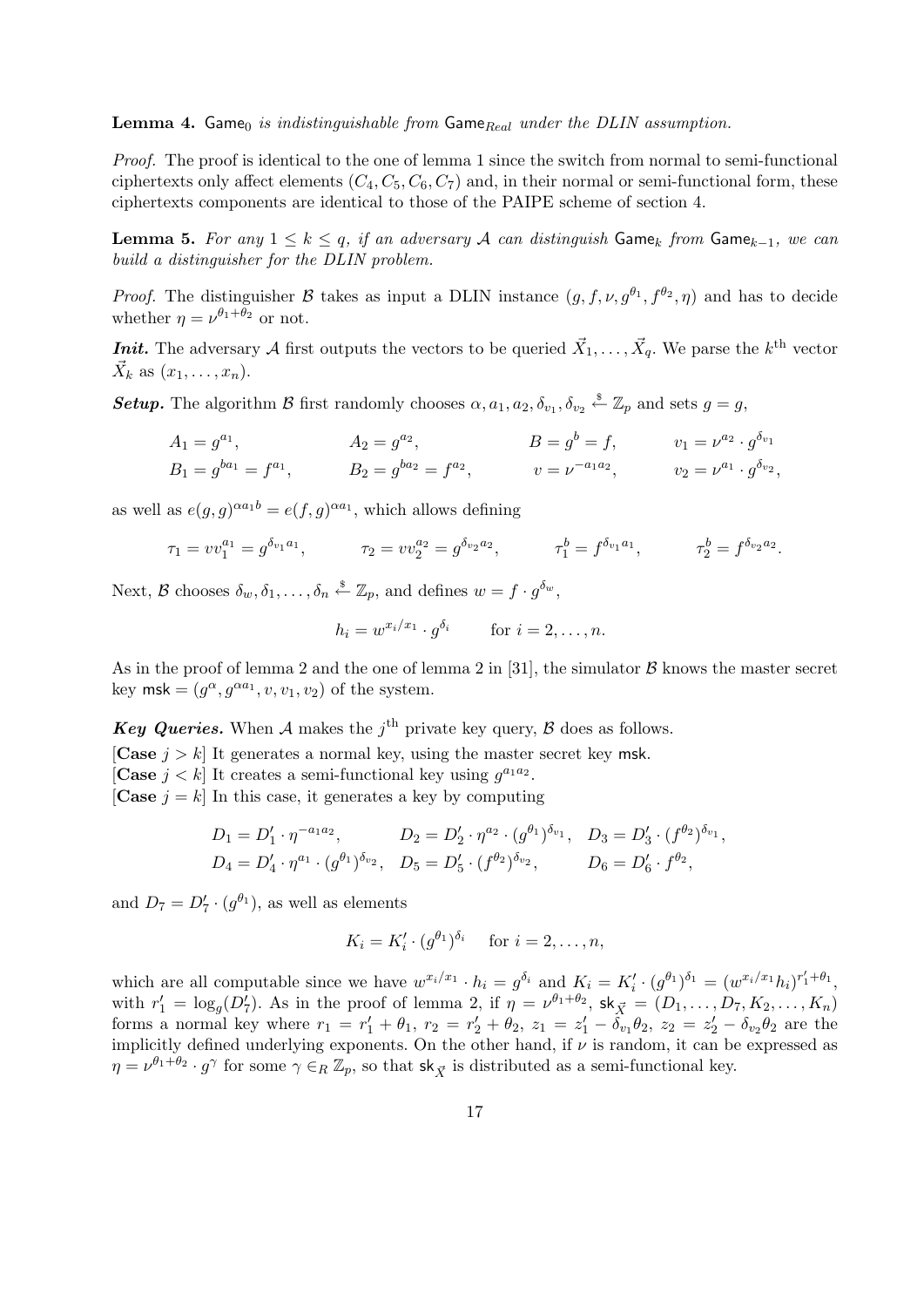**Challenge.** At the challenge phase, A outputs two messages  $M_0, M_1 \in \mathbb{G}_T$  along with a vector  $\vec{Y}^{\star} = (y_1^{\star}, \ldots, y_n^{\star})$  such that  $\vec{X}_i \cdot \vec{Y}^{\star} = 0$  for each  $i \in \{1, \ldots, q\}$ . At this stage, B flips a coin  $\beta \stackrel{\$}{\leftarrow} \{0,1\}$  and generates a normal encryption  $(C'_1,\ldots,C'_7,E'_0,E'_1,E'_2)$  of  $M_{\beta}$ . It then chooses  $\chi \overset{\$}{\leftarrow} \mathbb{Z}_p$  and computes a perturbed ciphertext as

$$
C_4 = C'_4 \cdot f^{a_2 \cdot \chi}, \qquad C_5 = C'_5 \cdot g^{a_2 \cdot \chi}, \qquad C_6 = C'_6 \cdot v_2^{a_2 \cdot \chi},
$$
  

$$
C_7 = C'_7 \cdot \nu^{-\delta_w \cdot a_1 \cdot a_2 \cdot \chi} \cdot f^{\delta_{v_2} \cdot a_2 \cdot \chi} = T_1^{s'_1} \cdot T_2^{s'_2} \cdot w^{-t'} \cdot \nu^{-\delta_w \cdot a_1 \cdot a_2 \cdot \chi} \cdot f^{\delta_{v_2} \cdot a_2 \cdot \chi},
$$
  

$$
E_1 = E'_1 \cdot (\nu^{\sum_{i=2}^n y_i^{\star} \delta_i})^{a_1 \cdot a_2 \cdot \chi}, \qquad E_2 = E'_2 \cdot \nu^{a_1 \cdot a_2 \cdot \chi}.
$$

As in the proof of Lemma 2, the semi-functional component  $C_7$  is created by implicitly setting  $t = \log_g(E_2)$  as  $t = t' + \log_g(\nu)a_1a_2\chi$ . The term  $E_1$  is computed as above since

$$
E_1 = (w^{y_1^*} \cdot h_2^{y_2^*} \cdots h_n^{y_n^*})^t = (w^{y_1^*} \cdot (w^{x_2/x_1} g^{\delta_2})^{y_2^*} \cdots (w^{x_n/x_1} g^{\delta_n})^{y_n^*})^t
$$
  
=  $(w^{\vec{X} \cdot \vec{Y}^{\star}/x_1} \cdot (g^{\delta_2})^{y_2^*} \cdots (g^{\delta_n})^{y_n^*})^t = (g^{\sum_{j=2}^n \delta_j y_j^*})^t = E'_1 \cdot (\nu^{\sum_{i=2}^n y_i^* \delta_i})^{a_1 \cdot a_2 \cdot \chi},$ 

where the unknown term  $w^t$  disappears due to the requirement  $\vec{X} \cdot \vec{Y}^* = 0$  on the challenge vector  $\vec{Y}^*$ . We then can conclude that  $(C'_1, C'_2, C'_3, C_4, C_5, C_6, C_7, E_0, E_1, E_2)$  is properly distributed as a semi-functional ciphertext.

Eventually, A outputs a bit  $\beta'$  and B outputs 0 if  $\beta = \beta'$ . As in [31], we see that A is playing Game<sub>k-1</sub> if  $\eta = \nu^{\theta_1 + \theta_2}$  and Game<sub>k</sub> otherwise.

## Lemma 6. If the DBDH assumption holds, no PPT distinguisher can tell apart Game<sub>q</sub> and Game<sub>q+1</sub>.

Proof. Mutatis mutandis, the proof is identical to the one of lemma 3. As in the case of lemma 4, variable assignments are unchanged since all values that are implicitly defined  $(i.e.,$  not explicitly known to the simulator) appear in key or ciphertext components that are identical to those of the zero-mode PAIPE scheme. The only difference is that no tags are introduced in keys or ciphertexts.

## 5.3 A Generalization of the Scheme and Its Application

Extended Ciphertext Attribute Domain. The above scheme is a functional encryption for the relation  $R^{\text{NIPE}_n} : \mathbb{Z}_p^n \times \mathbb{Z}_p^n \to \{0,1\}$ . It can be extended so as to support relations of the form  $R^{\text{NIPE}_{n}^{*}}:\mathbb{Z}_{p}^{n}\times(\mathbb{Z}_{p}^{n})^{d}\to\{0,1\},$  for some  $d\in \text{poly}(\lambda)$ , and defined as  $R^{\text{NIPE}_{n}^{*}}(\vec{X},(\vec{Y}_{1},\ldots,\vec{Y}_{d}))=1$  if and only if for all  $i = 1, ..., d: \vec{X} \cdot \vec{Y}_i \neq 0$ .

We construct this extended system by setting up exactly the same public and private keys (for  $\vec{X}$  as in the original scheme. To encrypt to  $(\vec{Y}_1, \ldots, \vec{Y}_d)$ , the scheme generates  $C_{\text{adapt}}$  and  $E_0$  as usual with the underlying exponents  $s_1, s_2, t$ . Then, it chooses  $t_1, \ldots, t_d \in \mathbb{Z}_p$  so that  $t = t_1 + \cdots + t_d$ and for  $i = 1, \ldots, d$ , parses  $\vec{Y}_i = (y_{i,1}, \ldots, y_{i,n})$  and computes  $E_{1,i} = (g^{\langle \vec{\alpha}, \vec{Y}_i \rangle})^{t_i} = (h_1^{y_{i,1}})^{t_i}$  $h_1^{y_{i,1}} \cdots h_n^{y_{i,n}}$ )<sup>t<sub>i</sub></sup> and  $E_{2,i} = g^{t_i}$ , in such a way that the ciphertext is  $(C_1, \ldots, C_7, E_0, \{E_{1,i}, E_{2,i}\}_{i=1,\ldots,d})$ . Decryption requires to first compute

$$
W_{2,i} = \left(\frac{e(K_2^{y_{i,2}} \cdots K_n^{y_{i,n}}, E_{2,i})}{e(E_{1,i}, D_7)}\right)^{-\frac{x_1}{\overline{X} \cdot \overline{Y}_i}} = e(g, w)^{r_1 t_i},
$$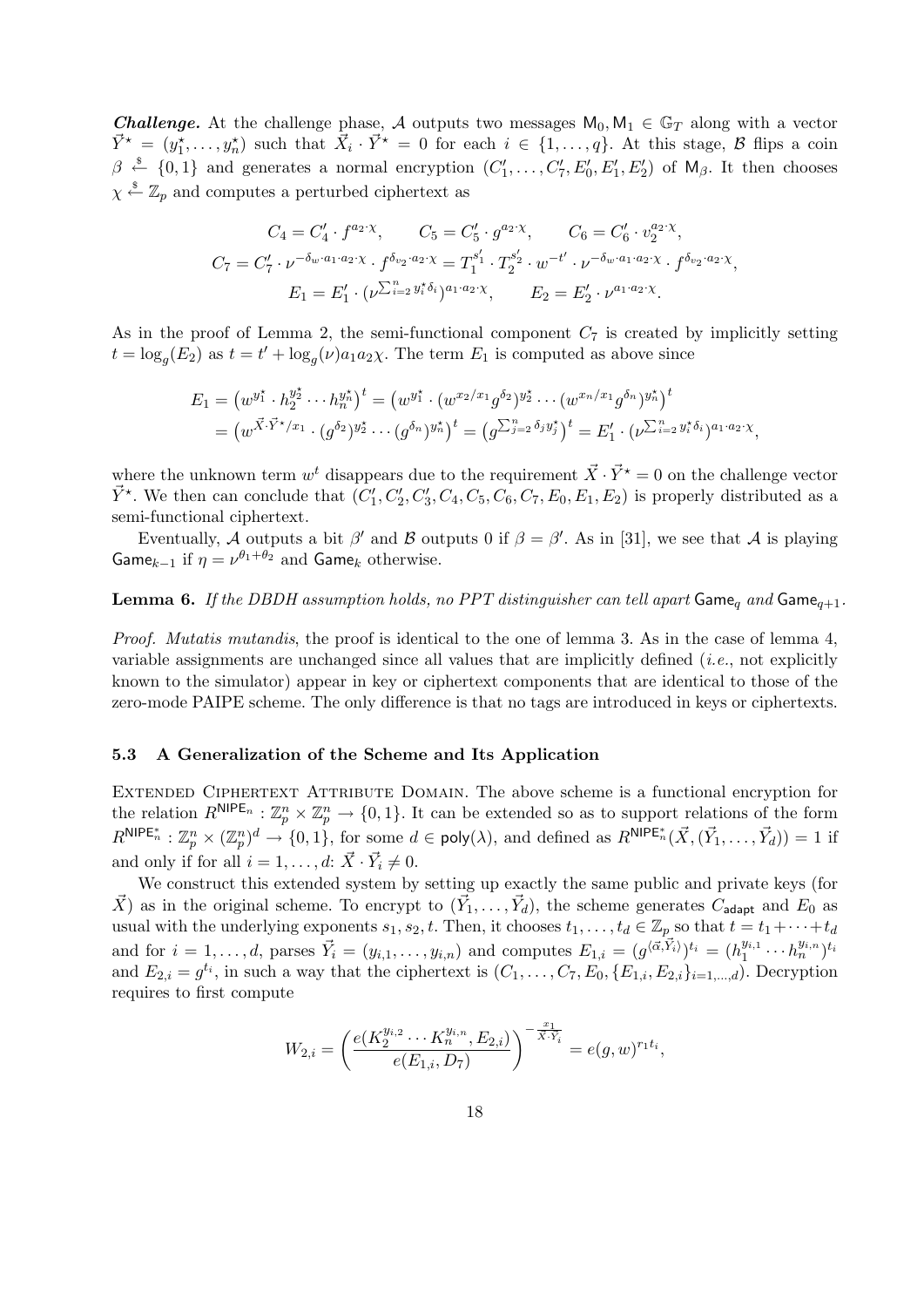for  $i = 1, \ldots, d$ , from which the receiver obtains<sup>5</sup>  $W_2 = W_{2,1} \cdots W_{2,d} = e(g, w)^{r_1 t}$ . The remaining calculations are carried out as in the basic scheme and we now explain how the security proof must be adapted.

The proof of co-selective security is almost identical to the proof of Lemma 5, except that simulating the challenge ciphertext is instead done as follows. First, recall that the challenge vector set  $(\vec{Y}_1,\ldots,\vec{Y}_d)$  is legal iff, for each private key query  $\vec{X}_{\ell}$   $(\ell \in [1,q])$ , there exists  $j \in [1,d]$  such that  $\vec{X}_{\ell} \cdot \vec{Y}_{j} = 0$ . Let us consider the k<sup>th</sup> query as in the proof of Lemma 5 and let  $j \in [1, d]$  be such that  $\vec{X}_k \cdot \vec{Y}_j = 0$ . For all  $i \in [1, d]$  such that  $i \neq j$ , the simulator B picks  $t_i \stackrel{\$}{\leftarrow} \mathbb{Z}_p$  and computes  $E_{1,i}, E_{2,i}$ as specified by the scheme. We let  $t'' = \sum_{i \neq j} t_i$  be the sum of these values. The simulator then implicitly defines the exponent  $t_j = t' - t'' + \log_q(\nu) a_1 a_2 \chi$ . Analogously to the proof of Lemma 5, it can compute  $E_{1,j} = E'_1 \cdot (g^{-t^{j}} \cdot \nu^{a_1 a_2 \chi}) \sum_{i=2}^n y_i^* \delta_i$  and  $E_{2,j} = E'_2 \cdot g^{-t^{i'}} \cdot \nu^{a_1 a_2 \chi}$  (where  $E'_1, E'_2$  are part of a normal ciphertexts obtained as in the basic scheme) in such a way that the term  $w^{t_j}$  is canceled out due to  $\vec{X} \cdot \vec{Y}_j = 0$ . The rest of the proof then follows similarly.

Applications. We can obtain an identity-based revocation scheme with parameter tradeoff from the aforementioned extension. The instantiation of ID-based revocation scheme (IBR $\langle n \rangle$ ) from our non-zero inner-product system  $NIPE_{n+1}$  yields a construction with  $O(1)$ -size ciphertexts and  $O(n)$ size private keys, where *n* denotes the maximal number of revoked users.

From our extended scheme  $NIPE^*_{n+1}$ , we can obtain an ID-based revocation scheme  $IBR_{poly(\lambda)}$ , without a fixed maximal number of revoked users. To revoke the set R where  $|R| = r$ , we divide it into a disjointed union  $R = R_1 \cup \cdots \cup R_{r/n}$ , where  $|R_i| = n$  for all i (we assume that n divides r). We then simply construct the vector  $\vec{Y}_i$  from the revocation subset  $R_i$  for each  $i \in [1, r/n]$ , in the same way as we use  $NIPE_{n+1}$  to instantiate  $IBR_{\leq n}$ . We then finally encrypt using the set of vectors  $(\vec{Y}_1, \ldots, \vec{Y}_{r/n})$ . The correctness and security properties are easily seen to hold since we have

$$
R^{\mathsf{IBR}_{\leq n}}(\mathsf{ID}, R) = 1 \Leftrightarrow \mathsf{ID} \not\in R \Leftrightarrow \forall i \in [1, r/n] : \mathsf{ID} \not\in R_i \Leftrightarrow R^{\mathsf{IBR}_{\mathsf{poly}(\lambda)}}(\mathsf{ID}, (R_1, \ldots, R_{r/n})) = 1
$$

As far as efficiency goes, the construction has  $O(r/n)$ -size ciphertexts and  $O(n)$ -size private keys. Interestingly, we note that the second scheme described by Lewko, Sahai and Waters [22] (which indeed inspires ours) can be viewed as a special case of our scheme where  $n = 1$ .

Comparison Between Revocation Schemes. Table 3 gives a comparative efficiency between the two revocation schemes described by Lewko, Sahai and Waters [22] and our constructions.

From a security point of view, all schemes are proven secure in the standard model and in a non-adaptive sense. Comparisons are thus given w.r.t. the same metrics as in section 4.3 as well as according to whether the number of revocations must be fixed in advance or not.

## 6 Conclusion

This paper proposed new constructions of functional encryption with short ciphertexts in the public attribute setting, where ciphertexts do not have to be anonymous. In prime order groups, these new schemes gave rise to the first adaptively secure identity-based broadcast encryption scheme with constant-size ciphertexts in the standard model. In their negated counterpart, they also imply the

<sup>&</sup>lt;sup>5</sup> If  $n < r^{1/2}$ , the receiver can more efficiently compute  $W_2 = \frac{\prod_{j=2}^n e\left(K_j, \prod_{i=1}^d E_{2,i}^{-y_{i,j}+x_1/(\vec{X}\cdot\vec{Y}_i)}\right)}{f\left(K_j, \prod_{i=1}^d E_{2,i}^{-y_{i,j}+x_1/(\vec{X}\cdot\vec{Y}_i)}\right)}$  $e^{\frac{P(\mathbf{x}_j,\mathbf{1}_i)=1 - 2}{\prod_{i=1}^d E_{1,i}^{-x_1/(\vec{X}\cdot\vec{Y}_i)},D_7}},$  so that only  $O(n)$ pairing evaluations are required (instead of  $O(r/n)$ ).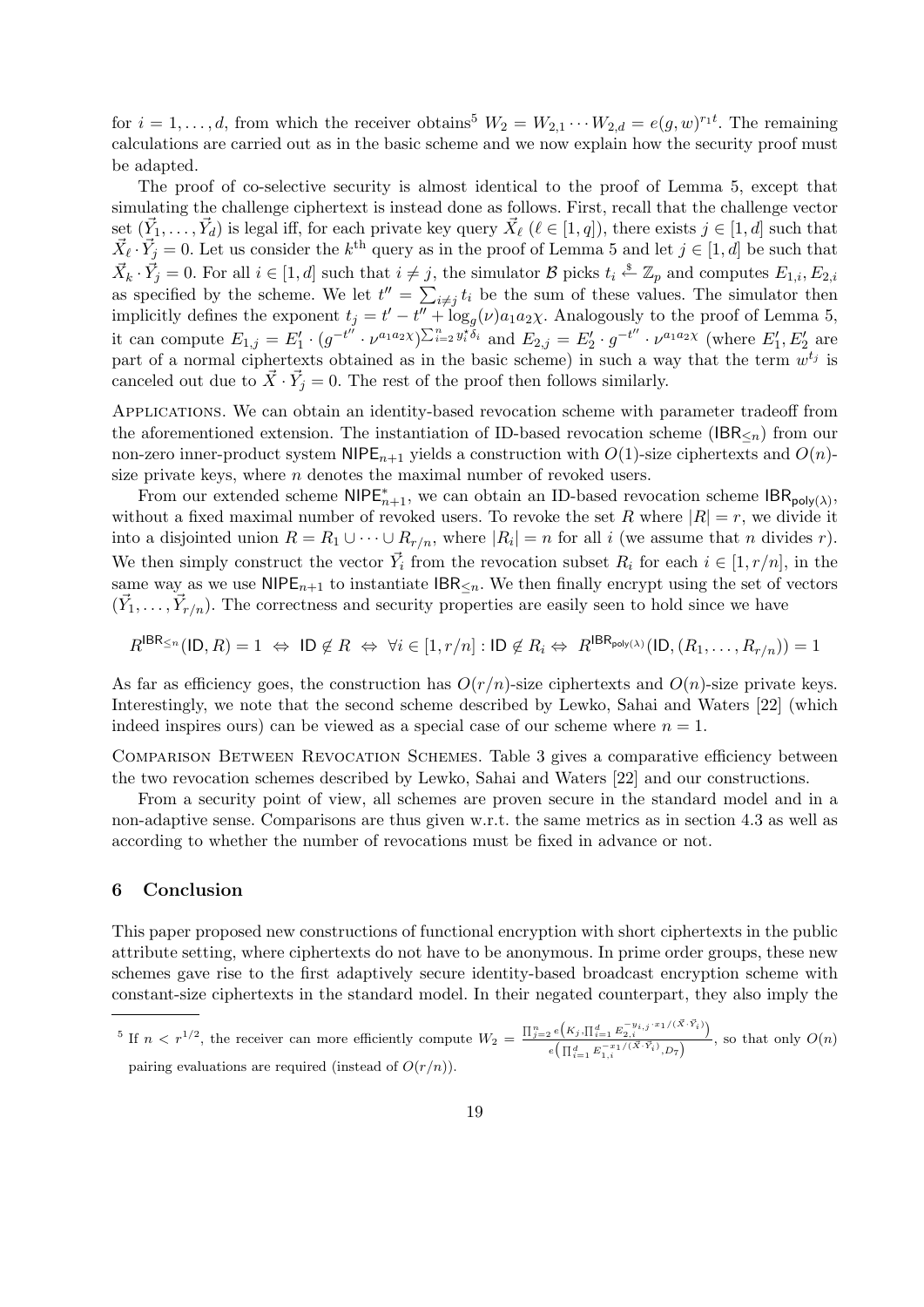| Revocation                       | Ciphertext                 | Private                    | Decryption                                                                                | Assumption    | Bounded number  |
|----------------------------------|----------------------------|----------------------------|-------------------------------------------------------------------------------------------|---------------|-----------------|
| schemes                          | overhead                   | key size                   | cost                                                                                      |               | of revocations? |
| LSW1 $\overline{22}$             | $O(r) \times  \mathbb{G} $ | $O(1) \times  \mathbb{G} $ | $ O(1) p. + O(r) exp.$                                                                    | $q$ -MEBDH    | No              |
| LSW2 [22]                        | $O(r) \times  \mathbb{G} $ | $O(1) \times  \mathbb{G} $ | $ O(1) p. + O(r) exp.$ DLIN + DBDH                                                        |               | No              |
| Basic scheme                     | $O(1) \times  \mathbb{G} $ |                            | $ O(r_{\text{max}}) \times  \mathbb{G}   O(1) \text{ p.} + O(r) \text{ exp.}$ DLIN + DBDH |               | Yes             |
|                                  |                            |                            |                                                                                           |               |                 |
| Tradeoff scheme $O(\frac{r}{n})$ | $\times$  G                | $O(n) \times  \mathbb{G} $ | $O(min(\frac{r}{n}, n))$ p.                                                               | $DLIN + DBDH$ | No              |
|                                  |                            |                            | $+ O(r)$ exp.                                                                             |               |                 |

Table 3. Performances of revocation systems

first (identity-based) revocation schemes featuring constant-size ciphertexts, no matter how many users are revoked. We also introduced a revocation analogue of the spatial encryption primitive of Boneh and Hamburg, which we showed to imply revocation.

In composite order groups, we also described conceptually simpler variants of the above constructions using the Lewko-Waters techniques. Our fully secure zero-mode PAIPE scheme (construction 3) was notably generalized into an adaptively secure spatial encryption system, which provides a simpler answer to a question left open by Boneh and Hamburg.

These results leave a few open problems. First, it would be nice to completely (namely, with a proper delegation mechanism) implement fully secure spatial encryption in groups of prime order with any  $(i.e., not only asymmetric)$  pairing configuration. This would require new ideas to eliminate tags or get the delegation technique of [11] to suitably interact with them. Another open problem is to move beyond the co-selective model when it comes to prove the security of our negated schemes. In particular, it would be interesting to have adaptively secure negated spatial encryption realizations (ideally, under simple assumptions).

## References

- 1. M. Abdalla, M. Bellare, D. Catalano, E. Kiltz, T. Kohno, T. Lange, J. Malone-Lee, G. Neven, P. Paillier, H. Shi. Searchable Encryption Revisited: Consistency Properties, Relation to Anonymous IBE, and Extensions. In Crypto'05, LNCS 3621, pp. 205–222, 2005.
- 2. M. Abdalla, E. Kiltz, G. Neven. Generalized Key Delegation for Hierarchical Identity-Based Encryption. In ESORICS'07, LNCS 4734, pp. 139–154. Springer, 2007.
- 3. N. Attrapadung, B. Libert. Functional Encryption for Inner Product: Achieving Constant-Size Ciphertexts with Adaptive Security or Support for Negation. In PKC'10, LNCS 6056, pp. 384–402. Springer, 2010.
- 4. A. Barth, D. Boneh, B. Waters. Privacy in Encrypted Content Distribution Using Private Broadcast Encryption. In Financial Cryptography 2006, LNCS 4107, pp. 52–64, 2006.
- 5. D. Boneh, X. Boyen. Efficient Selective-ID Secure Identity-Based Encryption Without Random Oracles. In Eurocrypt'04, LNCS 3027, pp. 223–238, 2004.
- 6. D. Boneh, X. Boyen, and H. Shacham. Short Group Signatures. In Crypto'04, LNCS 3152, pp. 41–55, 2004.
- 7. D. Boneh, X. Boyen, E.-J. Goh. Hierarchical Identity-Based encryption with Constant Size Ciphertext. In Eurocrypt'05, LNCS 3494, pp. 440–456, 2005.
- 8. D. Boneh, G. Di Crescenzo, R. Ostrovsky, G. Persiano. Public Key Encryption with Keyword Search. In Eurocrypt'04, LNCS 3027, pp. 506–522, 2004.
- 9. D. Boneh, M. Franklin. Identity-Based Encryption from the Weil Pairing. In SIAM Journal of Computing 32(3), pp. 586–615, 2003, earlier version in Crypto'01, LNCS 2139, pp. 213–229, 2001.
- 10. D. Boneh, C. Gentry, B. Waters. Collusion Resistant Broadcast Encryption with Short Ciphertexts and Private Keys. In Crypto'05, LNCS 3621, pp. 258–275, 2005.
- 11. D. Boneh, M. Hamburg. Generalized Identity Based and Broadcast Encryption Schemes. In Asiacrypt'08, LNCS 5350, pp. 455–470, 2008

n:any parameter, r:the number of revoked users,  $r_{\text{max}}$ : the maximum size of r (if required),

p.:pairing applications, exp.:group exponential applications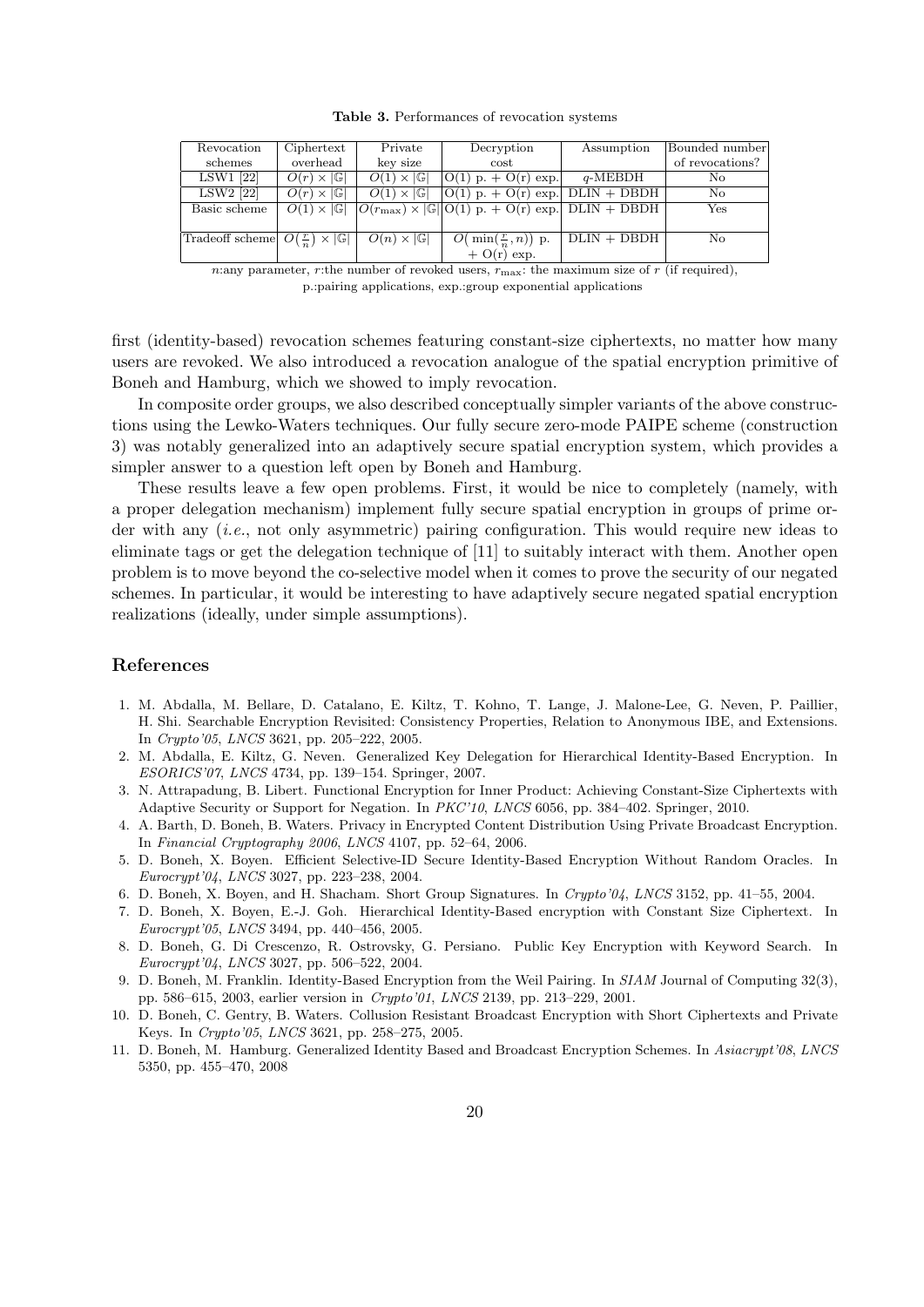- 12. D. Boneh, B. Waters. Conjunctive, Subset, and Range Queries on Encrypted Data. In 4th Theory of Cryptography Conference (TCC 2007), LNCS 4392, pp. 535–554, 2007.
- 13. R. Canetti, S. Halevi, J. Katz. A Forward-Secure Public-Key Encryption Scheme. In Eurocrypt'03, LNCS 2656, pp. 254–271, 2003.
- 14. R. Canetti, S. Halevi, J. Katz. Chosen-Ciphertext Security from Identity-Based Encryption. In Eurocrypt'04, LNCS 3027, pp. 207–222, 2004.
- 15. C. Delerabl´ee. Identity-Based Broadcast Encryption with Constant Size Ciphertexts and Private Keys. In Asiacrypt'07, LNCS 4833, pp. 200–215, 2007.
- 16. D. Freeman. Converting Pairing-Based Cryptosystems from Composite-Order Groups to Prime-Order Groups. In Eurocrypt'10, LNCS series, to appear, 2010.
- 17. C. Gentry, B. Waters. Adaptive Security in Broadcast Encryption Systems (with Short Ciphertexts). In Eurocrypt'09, LNCS 5479, pp. 171–188, 2009.
- 18. V. Goyal, O. Pandey, A. Sahai, B. Waters. Attribute-based encryption for fine-grained access control of encrypted data. In ACM CCS'06, pp. 89–98, 2006.
- 19. V. Iovino, G. Persiano. Hidden-Vector Encryption with Groups of Prime Order. In Pairing'08, LNCS 5209, pp. 75–88, 2008.
- 20. J. Katz, A. Sahai, B. Waters. Predicate Encryption Supporting Disjunctions, Polynomial Equations, and Inner Products. In Eurocrypt'08, LNCS 4965, pp. 146-162, 2008.
- 21. A. Lewko, T. Okamoto, A. Sahai, K. Takashima, B. Waters. Fully Secure Functional Encryption: Attribute-Based Encryption and (Hierarchical) Inner Product Encryption. In Eurocrypt 2010, LNCS 6110, pp. 62–91, 2010.
- 22. A. Lewko, A. Sahai, B. Waters. Revocation Systems with Very Small Private Keys. In IEEE Symposium on Security and Privacy (S&P) 2010, to appear.
- 23. A. Lewko, B. Waters. New Techniques for Dual System Encryption and Fully Secure HIBE with Short Ciphertexts. In TCC 2010, LNCS 5978, pp. 455-479, Springer, 2010.
- 24. R. Ostrovsky, A. Sahai, B. Waters. Attribute-based encryption with non-monotonic access structures. In ACM  $CCS'07$ , pp. 195–203, 2007.
- 25. A. Sahai, B. Waters. Fuzzy Identity-Based Encryption In Eurocrypt'05, LNCS 3494, pp. 457–473, 2005.
- 26. R. Sakai, J. Furukawa. Identity-Based Broadcast Encryption. In Cryptology ePrint Archive: Report 2007/217, http://eprint.iacr.org/2007/217, 2007.
- 27. A. Shamir. Identity-Based Cryptosystems and Signature Schemes. In Crypto'84, LNCS 196, pp. 47–53, 1984.
- 28. E. Shen, E. Shi, B. Waters. Predicate Privacy in Encryption Systems. In TCC'09, LNCS 5444, pp. 457–473, 2009.
- 29. E. Shi, B. Waters. Delegating Capabilities in Predicate Encryption Systems. In ICALP'08, LNCS 5126, pp. 560–578, 2008.
- 30. K. Takashima, T. Okamoto. Hierarchical Predicate Encryption for Inner-Products. In Asiacrypt'09, LNCS 5912, pp. 214–231, 2009.
- 31. B. Waters. Dual System Encryption: Realizing Fully Secure IBE and HIBE under Simple Assumptions. In Crypto'09, LNCS series, 2009.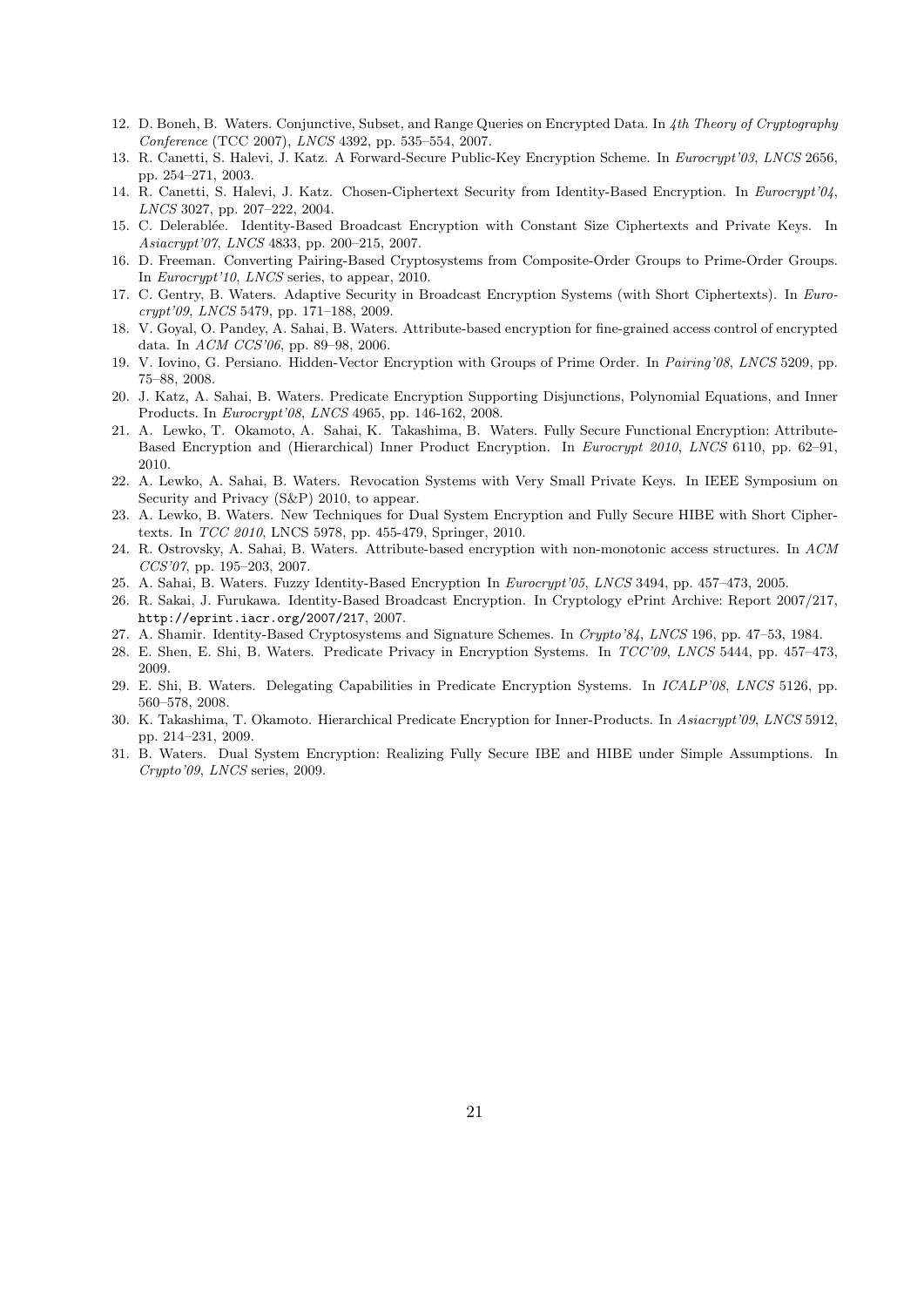## A Verifying Correctness in Decryption

#### A.1 For the Zero-Mode PAIPE Scheme of Section 4.2

$$
W_2 = \left(\frac{e(\prod_{i=2}^n K_i^{y_i}, E_2)}{e(E_1, D_7)}\right)^{\frac{1}{\text{tagk}-\text{tagc}}} = \left(\frac{e\left(\prod_{i=2}^n (g^{-\alpha_1 \frac{x_i}{x_1}} g^{\alpha_i} w^{\text{tagk}})^{r_1 y_i}, g^t\right)}{e\left((g^{(\vec{\alpha}, \vec{Y})} \cdot w^{\text{tagc}})^t, g^{r_1}\right)}\right)^{\frac{1}{\text{tagk}-\text{tagc}}} = \left(\frac{e\left((g^{-\alpha_1 \frac{x_2 y_2 + \dots + x_n y_n}{x_1}} g^{\alpha_2 y_2 + \dots + \alpha_n y_n} w^{\text{tagk}} y_2 + \dots + \text{tagk}_n y_n)^{r_1}, g^t\right)}{e\left((g^{\alpha_1 y_1 + \alpha_2 y_2 + \dots + \alpha_n y_n} \cdot w^{\text{tagc}})^t, g^{r_1}\right)}\right)^{\frac{1}{\text{tagk}-\text{tagc}}} = e\left(g^{-\alpha_1 \frac{x_2 y_2 + \dots + x_n y_n}{x_1}} w^{(\text{tagk}-\text{tagc})}, g\right)^{\frac{r_1 t}{\text{tagk}-\text{tagc}}} = e(g, w)^{r_1 t}.
$$

#### A.2 For the Non-Zero-Mode PAIPE Scheme of Section 5.2

$$
W_2 = \left(\frac{e(\prod_{i=2}^n K_i^{y_i}, E_2)}{e(E_1, D_7)}\right)^{-\frac{x_1}{\overline{X} \cdot \overline{Y}}} = \left(\frac{e(\prod_{i=2}^n (g^{-\alpha_1 \frac{x_i}{x_1}} g^{\alpha_i})^{r_1 y_i}, g^t)}{e((g^{\alpha_1 y_1 + \dots + \alpha_n y_n})^t, g^{r_1})}\right)^{-\frac{x_1}{\overline{X} \cdot \overline{Y}}}
$$
  

$$
= \left(\frac{e((w^{-\frac{x_2 y_2 + \dots + x_n y_n}{x_1}} g^{\alpha_2 y_2 + \dots + \alpha_n y_n})^{r_1}, g^t)}{e((w^{y_1} \cdot g^{\alpha_2 y_2 + \dots + \alpha_n y_n})^t, g^{r_1})}\right)^{-\frac{x_1}{\overline{X} \cdot \overline{Y}}}
$$
  

$$
= e(w^{\frac{\overline{X} \cdot \overline{Y}}{x_1}}, g)^{r_1 t \cdot \frac{x_1}{\overline{X} \cdot \overline{Y}}} = e(g, w)^{r_1 t}.
$$

## B Adaptively Secure Spatial Encryption in Composite Order Groups

The Lewko-Waters techniques [23] apply to provide a simpler realization (that avoids the use of tags and achieves perfect correctness) of our PAIPE scheme in groups whose order is a product  $N = p_1 p_2 p_3$  of three distinct primes.

However, as showed in Section 4.1, spatial encryption is a more general primitive than PAIPE as it includes zero-mode PAIPE as a special case. For this reason, we only describe a fully secure spatial encryption construction in composite order groups, a special case of which is a fully secure zero-mode PAIPE with a similar efficiency and based on the same assumptions.

In a nutshell, the idea is to use groups of order  $N = p_1p_2p_3$  to turn the selectively secure scheme of Boneh and Hamburg [11] into an adaptively secure scheme.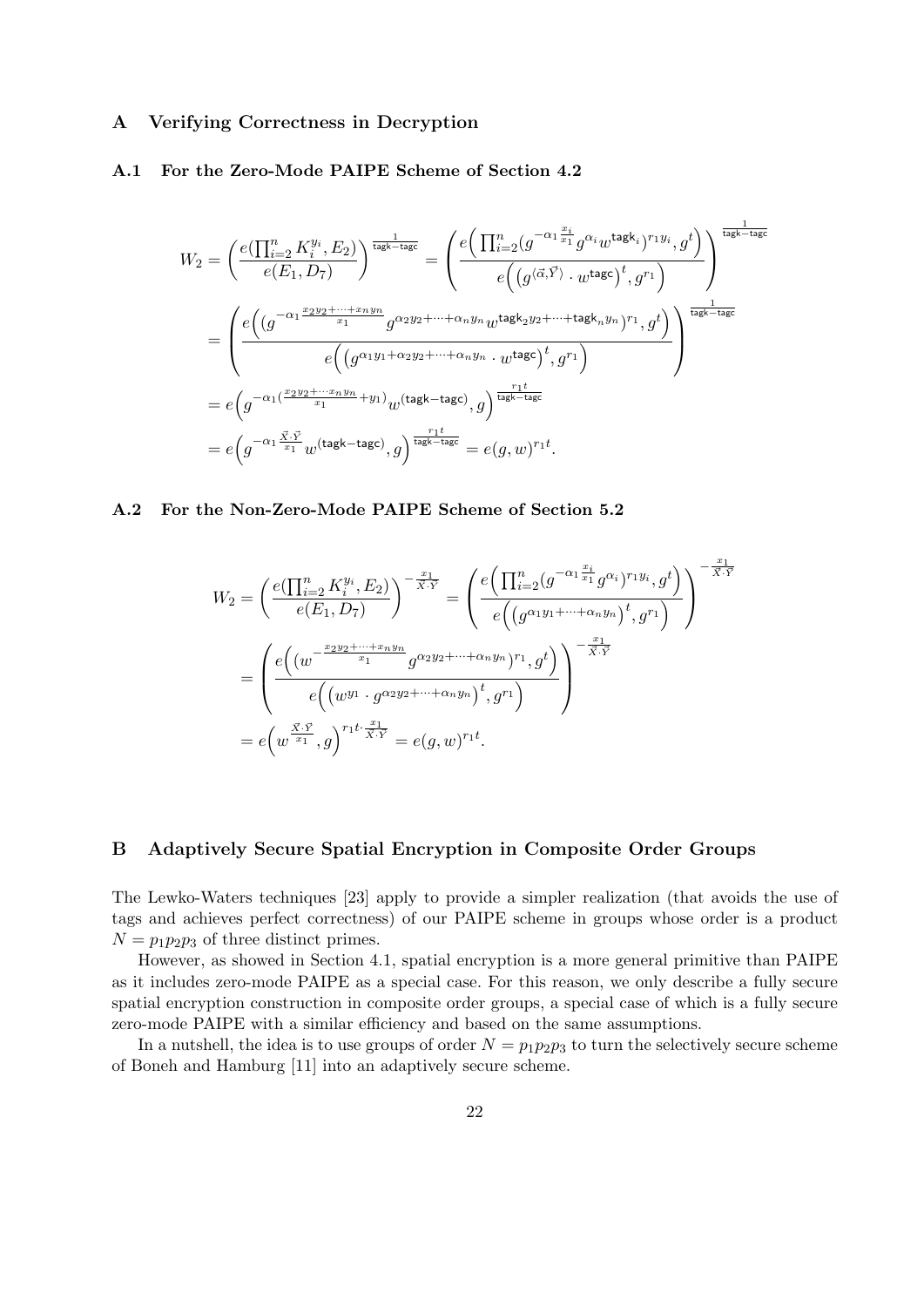#### B.1 Construction

We first briefly recall the concept of spatial encryption [11]. For a matrix  $M \in \mathbb{Z}_N^{n \times d}$  $\int_{N}^{n \times d}$  and a vector  $\vec{c} \in \mathbb{Z}_N^n$ , one considers the affine space  $\text{Aff}(M, \vec{c}) = \{M\vec{w} + \vec{c} \mid \vec{w} \in \mathbb{Z}_N^d\}$ . Let  $\mathcal{V}_n \subseteq 2^{(\mathbb{Z}_p^n)}$  be the collection of all affine spaces inside  $\mathbb{Z}_N^n$ . That is,  $\mathcal{V}_n$  is defined as

$$
\mathcal{V}_n = \{ \text{Aff}(M, \vec{c}) \mid M \in \mathbb{M}_{n \times d}, c \in \mathbb{Z}_N^n, d \leq n \},\
$$

where  $\mathbb{M}_{n\times d}$  is the set of all  $n \times d$  matrices in  $\mathbb{Z}_N$ .

In a spatial encryption scheme, private keys correspond to affine subspaces and ciphertexts are associated with a vector and can be decrypted by any private key associated with a subspace containing that vector. In addition, a private key corresponding to an affine subspace  $V_1$  allows deriving (using algorithm Delegate below) a private key for any subspace  $V_2$  such that  $V_2 \subset V_1$ .

In [11], Boneh and Hamburg gave a construction of spatial encryption with short ciphertexts. It is inspired by the Boneh-Boyen-Goh hierarchical identity-based encryption scheme [7]. We show that the Lewko-Waters techniques [23] indeed apply to tweak the Boneh-Hamburg construction and render it adaptively secure.

The description hereafter thus uses groups  $(\mathbb{G}, \mathbb{G}_T)$  of order  $N = p_1p_2p_3$ . In this kind of group, for each  $i, j \in \{1, 2, 3\}$ , we denote by  $\mathbb{G}_{p_i}$  the subgroup of  $\mathbb{G}$  of order  $p_i$  while  $\mathbb{G}_{p_i p_j}$  stands for the subgroup of order  $p_i p_j$ .

Ciphertexts are generated exactly in the same way as in [11] but they live in the subgroup of order  $p_1$ . Private keys are also generated as in the underlying basic schemes and are then multiplied by a random element of order  $p_3$ . These randomizers of order  $p_3$  vanish upon decryption since pairing two elements of order  $p_i$  and  $p_j$ , with  $i \neq j$ , always gives the identity element  $1_{\mathbb{G}_T}$ .

The security proof relies on the fact that, at the first transition in the sequence of games, normal ciphertexts are indistinguishable from semi-functional ones, where ciphertexts components live in the subgroup  $\mathbb{G}_{p_1p_2}$  according to a certain distribution. In addition, at some step of the sequence of games, normal private keys are computatinally indistinguishable from semi-functional keys, the elements of which have a non-trivial component of order  $p_2$ .

Construction 6. (FULLY SECURE SPATIAL ENCRYPTION)

 $\blacktriangleright$  Setup(n): chooses bilinear group (G, G<sub>T</sub>) of order  $N = p_1p_2p_3$ . It then picks a random generator  $g \stackrel{\$}{\leftarrow} \mathbb{G}_{p_1}$  and  $X_3 \stackrel{\$}{\leftarrow} \mathbb{G}_{p_3}$ . It randomly chooses  $\alpha, \alpha_0, \ldots, \alpha_n \stackrel{\$}{\leftarrow} \mathbb{Z}_N$ . Let  $\vec{\alpha} = (\alpha_1, \ldots, \alpha_n) \in \mathbb{Z}_N^n$ . The public key is  $\mathsf{pk} = (g, g^{\vec{\alpha}}, e(g, g)^{\alpha}, X_3)$ . The master secret key is  $\mathsf{msk} = g^{\alpha}$ .

► KeyGen(V, msk, pk): suppose that  $V = Aff(M, \vec{c})$ , from a matrix  $M \in (\mathbb{Z}_p)^{n \times d}$  and a vector  $\vec{c} \in \mathbb{Z}_N^n$ . The algorithm chooses  $t \stackrel{\$}{\leftarrow} \mathbb{Z}_N$ ,  $R'_0, R'_1 \stackrel{\$}{\leftarrow} \mathbb{G}_{p_3}$ , and  $\vec{R}' \stackrel{\$}{\leftarrow} \mathbb{G}_{p_3}^d$ . It outputs the private key as  $\mathsf{sk}_V = (D_0, D_1, \vec{K}) \in \mathbb{G}_{p_1p_3}^{d+2}$  where

$$
D_0 = g^t R'_0, \qquad D_1 = g^{\alpha + t(\alpha_0 + \langle \vec{c}, \vec{\alpha} \rangle)} R'_1, \qquad \qquad \vec{K} = g^{tM^\top \vec{\alpha}} \vec{R}'.
$$

 $\blacktriangleright$  Delegate(msk, pk,  $V_1, D_{V_1}, V_2$ ): takes as input two subspaces  $V_1 = \text{Aff}(M_1, \vec{c_1})$ ,  $V_2 = \text{Aff}(M_2, \vec{c_2})$ for some matrices  $M_1 \in \mathbb{Z}_N^{n \times d_1}$ ,  $M_2 \in \mathbb{Z}_N^{n \times d_2}$ . It outputs  $\perp$  if it turns out that  $V_2 \not\subset V_1$ . Otherwise, we must have  $M_2 = M_1 T$  and  $\vec{c}_2 = \vec{c}_1 + M_1 \vec{x}$  for some efficiently computable matrix  $T \in \mathbb{Z}_N^{d_1 \times d_2}$ and some vector  $\vec{x} \in \mathbb{Z}_N^{d_1}$ . Given  $D_{V_1} = (D_0, D_1, \vec{K}) \in \mathbb{G}_{p_1p_3}^{d_1+2}$ , these allow computing a delegated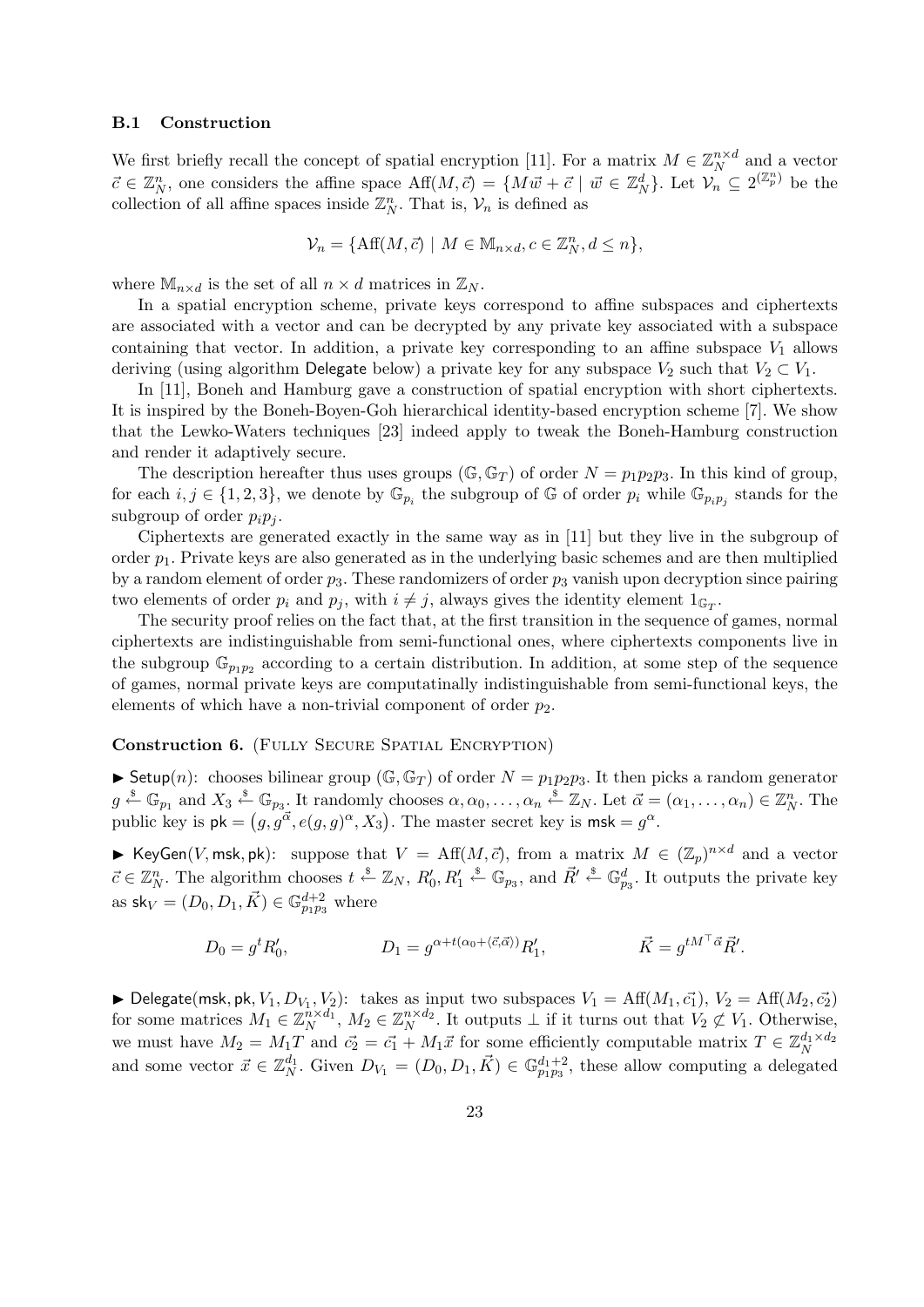key  $D_{V_2} = (D'_0, D'_1, \vec{K}') \in \mathbb{G}_{p_1p_3}^{d_2+2}$  as

$$
D_{V_2} = (D_0 \cdot g^{t_1} \cdot R_0'', D_1 \cdot \vec{K}^{x^{\top}} \cdot g^{\alpha_0 t_1} \cdot g^{t_1 \langle \vec{c_2}, \vec{\alpha} \rangle} \cdot R_1'', \vec{K}^{T^{\top}} \cdot g^{t_1 M_2^{\top} \vec{\alpha}} \cdot \vec{R}''
$$
  
=  $(g^{t'} \cdot R_0''', g^{\alpha} \cdot g^{\alpha_0 t'} \cdot g^{t' \langle \vec{c_2}, \vec{\alpha} \rangle} \cdot R_1''', g^{t' M_2^{\top} \vec{\alpha}} \cdot \vec{R}''')$ ,

where  $t' = t + t_1$ , for some randomly drawn  $t_1 \stackrel{s}{\leftarrow} \mathbb{Z}_p$ ,  $R''_0, R''_1 \stackrel{s}{\leftarrow} \mathbb{G}_{p_3}$ ,  $\vec{R}'' \stackrel{s}{\leftarrow} \mathbb{G}_{p_3}^{d_2}$ .

► Encrypt( $\vec{Y}$ , M, pk): picks  $s \stackrel{\$}{\leftarrow} \mathbb{Z}_N$  and computes the ciphertext as

$$
C_0 = \mathsf{M} \cdot e(g, g)^{\alpha s}, \qquad C_1 = g^{s(\alpha_0 + \langle \vec{Y}, \vec{\alpha} \rangle)}, \qquad C_2 = g^s.
$$

► Decrypt $(C, \vec{Y}, sk_V, V, \text{pk})$ : the decryption algorithm first obtain  $M \in \mathbb{Z}_N^{n \times d}$  $_{N}^{n \times d}, \vec{c} \in \mathbb{Z}_{N}^{n}$  from V. Suppose that  $\vec{Y} \in V$  (so that decryption is possible). Therefore, there must exist  $\vec{w} \in \mathbb{Z}_N^d$  such that  $M \vec{w} + \vec{c} = \vec{Y}$ . It then solves this system of linear equations to obtain  $\vec{w}$ . It then computes the message blinding factor as

$$
\frac{e(D_1 \vec{K}^{\vec{w}^\top}, C_2)}{e(C_1, D_0)} = e(g, g)^{\alpha s}.
$$

The correctness of the scheme can be verified by observing that

$$
\frac{e(D_1 \cdot \vec{K}^{\vec{w}^\top}, C_2)}{e(C_1, D_0)} = \frac{e(g^{\alpha + t(\alpha_0 + \langle \vec{c}, \vec{\alpha} \rangle)} g^{t\vec{w}^\top M^\top \vec{\alpha}}, g^s)}{e(g^{s(\alpha_0 + \langle \vec{Y}, \vec{\alpha} \rangle)}, g^t)} = \frac{e(g^{\alpha + t(\alpha_0 + \langle \vec{c} + M\vec{w}, \vec{\alpha} \rangle)}, g^s)}{e(g^{s(\alpha_0 + \langle \vec{Y}, \vec{\alpha} \rangle)}, g^t)} = e(g, g)^{\alpha s}.
$$

#### B.2 Security Proof

The above spatial encryption is adaptively secure under Assumptions 1, 2 and 3 stated by Lewko and Waters in [23], which are described as follows.

- 1. Given  $g \stackrel{\$}{\leftarrow} \mathbb{G}_{p_1}, X_3 \stackrel{\$}{\leftarrow} \mathbb{G}_{p_3}$ , and  $T \in \mathbb{G}$ , decide if  $T \in \mathbb{G}_{p_1} \times \mathbb{G}_{p_2}$  or  $\mathbb{G}_{p_1}$ .
- 2. Let  $g, X_1 \stackrel{\$}{\leftarrow} \mathbb{G}_{p_1}, X_2, Y_2 \stackrel{\$}{\leftarrow} \mathbb{G}_{p_2}, X_3, Y_3 \stackrel{\$}{\leftarrow} \mathbb{G}_{p_3}$ . Given  $(g, X_1X_2, X_3, Y_2Y_3)$ , and  $T \in \mathbb{G}$ , decide if  $T \in \mathbb{G}_{p_1} \times \mathbb{G}_{p_2} \times \mathbb{G}_{p_3}$  or  $\mathbb{G}_{p_1} \times \mathbb{G}_{p_3}$ .
- 3. Let  $g \stackrel{\$}{\leftarrow} \mathbb{G}_{p_1}, X_2, Y_2, Z_2 \stackrel{\$}{\leftarrow} \mathbb{G}_{p_2}, X_3, Z_3 \stackrel{\$}{\leftarrow} \mathbb{G}_{p_3}$  and  $\alpha, s \stackrel{\$}{\leftarrow} \mathbb{Z}_N$ . Given a tuple of elements  $(g, g^{\alpha} X_2, X_3, g^s Y_2, Z_2 Z_3)$  and  $T \in \mathbb{G}_T$ , decide if  $T = e(g, g)^{\alpha s}$  or not.

The proof follows exactly the same strategy as that of [23]. It uses the same sequence of games as in Theorem 2, except only that we insert one more game namely  $\mathsf{Game}_{Restricted}$  between  $\mathsf{Game}_{Real}$ and Game<sub>0</sub>. This game, Game $_{Restricted}$ , will be the same as Game $_{Real}$ , except that the adversary is not allowed to ask for keys of  $\vec{X}$  such that  $M \vec{w} + \vec{c} = \vec{Y}^{\star}$  mod  $p_2$  for some  $\vec{w} \in \mathbb{Z}_{p_2}^d$ . The semifunctional ciphertexts and keys are defined as follows. Let  $g_2$  denote a generator of  $\mathbb{G}_{p_2}$ .

 $\circ$  Semi-functional ciphertexts are generated from a normal ciphertext  $(C'_0, C'_1, C'_2)$  by choosing random  $x, z_c \stackrel{\$}{\leftarrow} \mathbb{Z}_N$  and setting

$$
C_0 = C'_0, \qquad C_1 = C'_1 \cdot g_2^{xz_c}, \qquad C_2 = C'_2 \cdot g_2^{x}
$$

 $\circ$  Semi-functional keys are obtained from a normal key  $(D'_0, D'_1, D'_2, \vec{K}')$  by choosing random  $\gamma, z_{\mathsf{k}} \stackrel{\$}{\leftarrow} \mathbb{Z}_N, \ \vec{z} \stackrel{\$}{\leftarrow} \mathbb{Z}_N^d$  and setting

$$
D_0 = D'_0 \cdot g_2^{\gamma}, \qquad \qquad D_1 = D'_1 \cdot g_2^{\gamma z_k}, \qquad \qquad \vec{K} = \vec{K}' \cdot g_2^{\gamma \vec{z}}
$$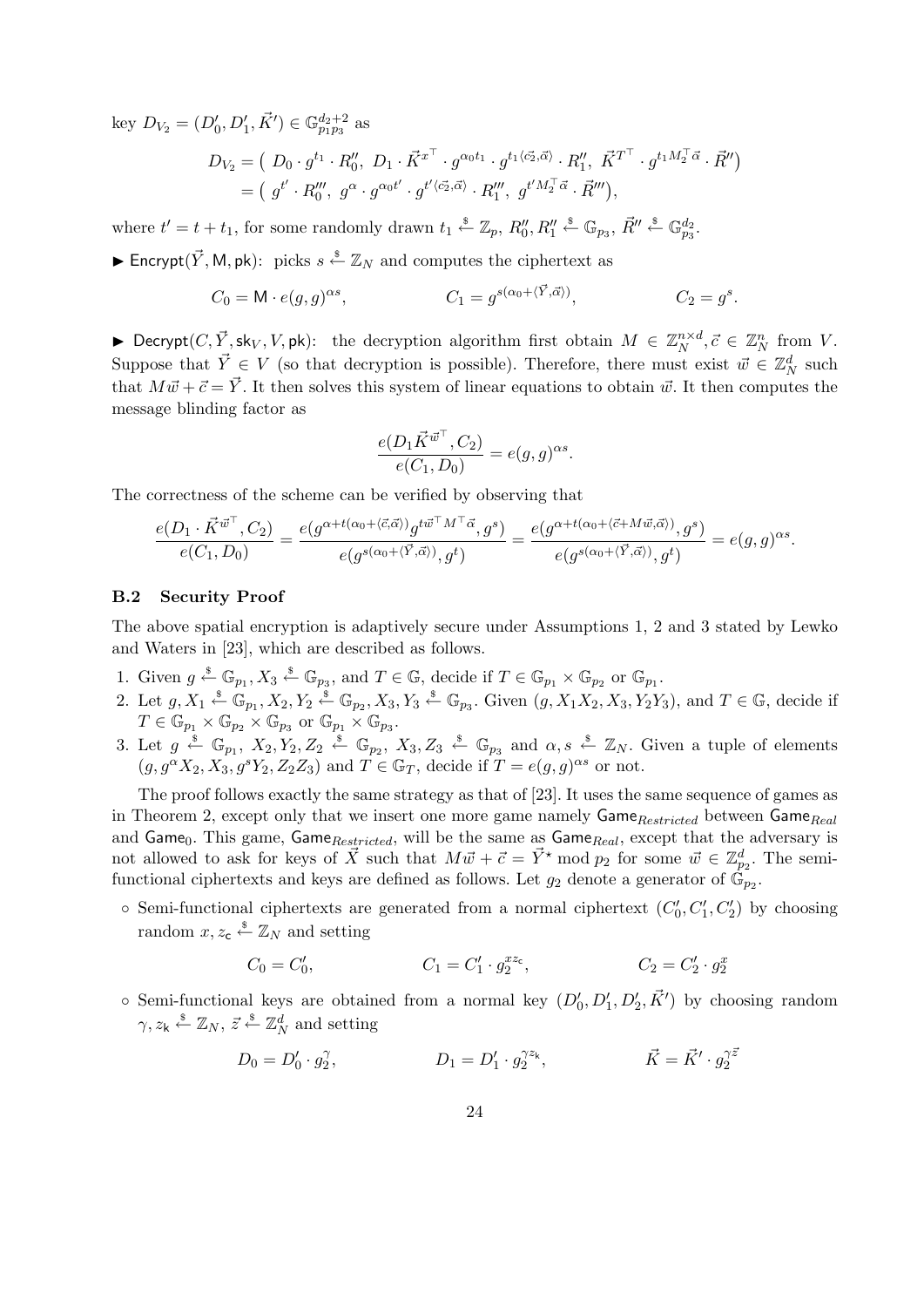We note that if one attempts to decrypt a semi-functional ciphertext with a semi-functional key, the output from decryption will be the correct mask  $e(g, g)^{\alpha s}$  multiplied by the perturbation factor  $e(g_2, g_2)^{x\gamma(z_{\mathsf{k}}+\langle \vec{z}, \vec{w}\rangle-z_{\mathsf{c}})}.$ 

The indistinguishability between games  $\textsf{Game}_{Real}/\textsf{Game}_{Restricted}$ , between  $\textsf{Game}_{Restricted}/\textsf{Game}_0$ as well as  $\text{Game}_q/\text{Game}_{q+1}$  can be proved almost exactly in the same way as in [23]. These proofs rely on Assumption 1 and 2, Assumption 1, Assumption 3, respectively. We thus omit them here and focus on the following lemma.

Lemma 7. For any  $1 \leq k \leq q$ , if an adversary A can distinguish Game<sub>k</sub> from Game<sub>k−1</sub>, we can build an algorithm **B** that breaks Assumption 2 given in [23].

*Proof.* The distinguisher B takes in a problem instance  $(q, X_1X_2, X_3, Y_2Y_3, T)$  for Assumption 2. Its task is to decide whether  $T \in \mathbb{G}_{p_1} \times \mathbb{G}_{p_2} \times \mathbb{G}_{p_3}$  or  $T \in \mathbb{G}_{p_1} \times \mathbb{G}_{p_3}$ .

**Setup.** Algorithm B first picks  $\alpha, \alpha_0, \ldots, \alpha_n \stackrel{\$}{\leftarrow} \mathbb{Z}_N$  and prepares  $\mathsf{pk} = (g, g^{\vec{\alpha}}, e(g, g)^{\alpha}, X_3)$  as usual. It sends pk to  $\mathcal{A}$ .

**Key Queries.** When A makes the  $j^{\text{th}}$  private key query, B does as follows.

[Case  $j > k$ ] B generates a normal key as in the construction. This can be done since it knows the master key  $\mathsf{msk} = g^{\alpha}$ .

[Case  $j < k$ ] In this case,  $\beta$  creates a semi-functional key. To do so, it first computes a normal private key  $(D'_0, D'_1, \vec{K}')$ . It then chooses  $\tilde{\gamma}, z_k \stackrel{\$}{\leftarrow} \mathbb{Z}_N$ ,  $\vec{z} \stackrel{\$}{\leftarrow} \mathbb{Z}_N^d$  and sets

$$
D_0 = D'_0 \cdot (Y_2 Y_3)^{\tilde{\gamma}}, \qquad D_1 = D'_1 \cdot (Y_2 Y_3)^{\tilde{\gamma} z_k}, \qquad \vec{K} = \vec{K}' \cdot (Y_2 Y_3)^{\tilde{\gamma} \vec{z}}.
$$

This is a properly distributed semi-functional key with  $g_2^{\gamma} = Y_2^{\tilde{\gamma}}$  $\frac{1}{2}$ .

[Case  $j = k$ ] The distinguisher B picks  $u \stackrel{s}{\leftarrow} \mathbb{Z}_N$ ,  $\vec{u} \stackrel{s}{\leftarrow} \mathbb{Z}_N^d$  and constructs the private key  $(D_0, D_1, D_2, K_2, \ldots, K_n)$  as

$$
D_0 = T, \qquad D_1 = g^{\alpha} \cdot T^{\alpha_0 + \langle \vec{c}, \vec{\alpha} \rangle} \cdot X_3^u, \qquad \vec{K} = T^{M^\top \vec{\alpha}} \cdot X_3^{\vec{u}}.
$$

If  $T \in \mathbb{G}_{p_1} \times \mathbb{G}_{p_3}$ , then this is a normal key with  $g^t$  being equal to the  $\mathbb{G}_{p_1}$  component of T. If  $T \in \mathbb{G}_{p_1} \times \mathbb{G}_{p_2} \times \mathbb{G}_{p_3}$ , then this is a semi-functional key with  $g_2^{\overline{2}}$  $\mathbb{Q}_2^{\gamma}$  being equal to the  $\mathbb{G}_{p_2}$  component of T and  $z_k = \alpha_0 + \langle \vec{c}, \vec{\alpha} \rangle$  mod  $p_2, \vec{z} = M^\top \vec{\alpha}$  mod  $p_2$ . We note that  $\vec{\alpha}$  mod  $p_1$  is not correlated with  $\vec{\alpha}$  mod  $p_2$  and these values are properly distributed.

**Challenge.** In the challenge phase, A outputs messages  $M_0, M_1 \in \mathbb{G}_T$  along with her target  $\vec{Y}^*$ . Then, B flips a coin  $\beta \stackrel{\$}{\leftarrow} \{0,1\}$  and forms the challenge ciphertext as

$$
C_0 = M_\beta \cdot e(X_1 X_2, g)^\alpha
$$
,  $C_1 = (X_1 X_2)^{\alpha_0 + \langle \vec{Y}^*, \vec{\alpha} \rangle}$ ,  $C_2 = X_1 X_2$ .

We claim that this is a properly distributed semi-functional ciphertext with  $g^s = X_1$ ,  $g_2^x = X_2$  and  $z_c = \alpha_0 + \langle \vec{Y}^*, \vec{\alpha} \rangle$ . To prove this, we must show that  $z_k, \vec{z}$  (from each queried private key) and  $z_c$ are all independently distributed from  $A$ 's view. Hence, it suffices to show that

$$
\begin{pmatrix} 1 & \vec{c}^{\top} \\ \vec{0} & M^{\top} \\ 1 & (\vec{Y}^{\star})^{\top} \end{pmatrix} \begin{pmatrix} \alpha_0 \\ \vec{\alpha} \end{pmatrix} = \begin{pmatrix} z_k \\ \vec{z} \\ z_c \end{pmatrix} \bmod p_2
$$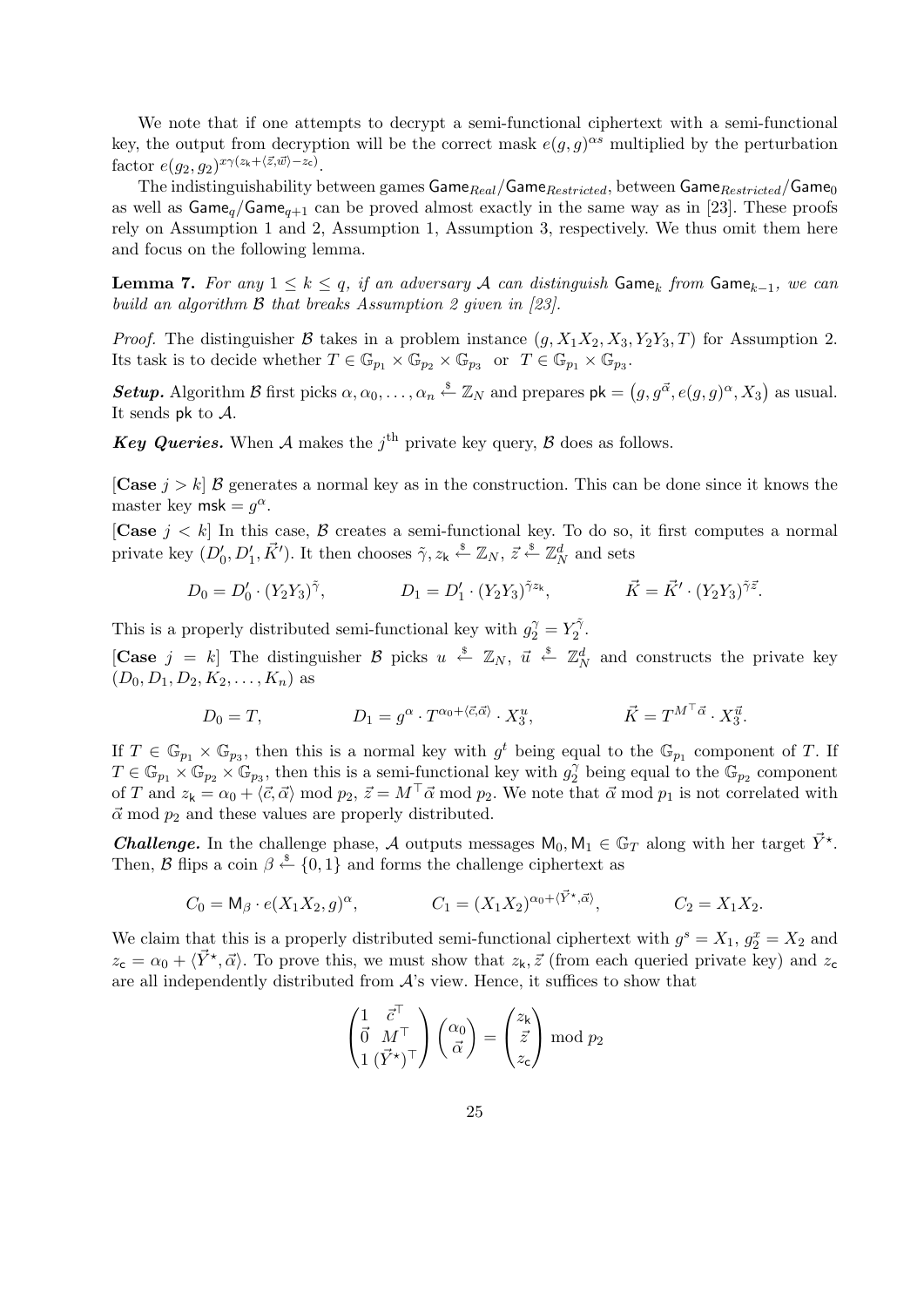has always a solution in  $(\alpha_0, \vec{\alpha})$  modulo  $p_2$ . To this end, it suffices to show that, in the matrix of the left-hand-side member, the last row (which relates to the information revealed by the challenge ciphertext) is independent of all the other rows. This independence is guaranteed by the inequality  $M \vec{w} + \vec{c} \neq \vec{Y}^{\star}$  mod  $p_2$  for any  $\vec{w} \in \mathbb{Z}_{p_2}^d$ , which is exactly our requirement in the game.

Eventually, the adversary A outputs a bit  $\beta'$  and B outputs 0 if  $\beta = \beta'$ . As in [23], we see that A is playing  $\mathsf{Game}_{k-1}$  in the event that  $T \in \mathbb{G}_{p_1} \times \mathbb{G}_{p_3}$  and  $\mathsf{Game}_k$  otherwise  $(i.e., T \in \mathbb{G}_{p_1} \times \mathbb{G}_{p_2} \times \mathbb{G}_{p_3})$ .

#### B.3 Zero-Mode PAIPE in Composite Order Groups

As a special case of the fully secure spatial encryption system, we outline a simple construction of PAIPE scheme which is very similar to the selectively-secure scheme of section 4.1.

Construction 7. (SIMPLER FULLY SECURE ZERO-MODE PAIPE)

 $\blacktriangleright$  Setup(n): proceeds almost as in appendix B.1. Namely, it chooses bilinear group ( $\mathbb{G}, \mathbb{G}_T$ ) of order  $N = p_1p_2p_3$  and picks random  $g \stackrel{\$}{\leftarrow} \mathbb{G}_{p_1}$  and  $X_3 \stackrel{\$}{\leftarrow} \mathbb{G}_{p_3}$ . It chooses  $\alpha, \alpha_0, \ldots, \alpha_n \stackrel{\$}{\leftarrow} \mathbb{Z}_N$ . Let  $\vec{\alpha} = (\alpha_0, \dots, \alpha_n)$ . The public key is  $\mathsf{pk} = (g, g^{\vec{\alpha}}, e(g, g)^{\alpha}, X_3)$ . The master key consists of  $\mathsf{msk} = g^{\alpha}$ .

► KeyGen( $\vec{X}$ , msk, pk): chooses  $t \stackrel{\$} \leftarrow \mathbb{Z}_N$  and  $R'_0, R'_1, R_2, \ldots, R_n \stackrel{\$} \leftarrow \mathbb{G}_{p_3}$ . The algorithm parses  $\vec{X}$ as a vector  $(x_1, \ldots, x_n) \in (\mathbb{Z}_N)^n$ . Then, it outputs the private key as  $\mathsf{sk}_{\vec{X}} = (D_0, D_1, K_2, \ldots, K_n)$ where

$$
D_0 = g^t R'_0, \qquad D_1 = g^{\alpha + \alpha_0 t} R'_1, \qquad \{K_i = (g^{-\alpha_1 \frac{x_i}{x_1}} g^{\alpha_i})^t R_i\}_{i=2,\dots,n}.
$$

**Encrypt**( $\vec{Y}$ , M, pk): the encryption algorithm first picks  $s \stackrel{\$}{\leftarrow} \mathbb{Z}_N$  at random and parses  $\vec{Y}$  as  $\vec{Y} = (y_1, \ldots, y_n)$ . It then computes the ciphertext as

$$
C_0 = \mathsf{M} \cdot e(g, g)^{\alpha s}, \qquad \qquad C_1 = (g^{\alpha_0} g^{\alpha_1 y_1} g^{\alpha_2 y_2} \cdots g^{\alpha_n y_n})^s, \qquad \qquad C_2 = g^s.
$$

 $\blacktriangleright$  Decrypt $(C, \vec{Y}, \text{sk}_{\vec{Y}}, \vec{X}, \text{pk})$ : computes the message blinding factor as

$$
\frac{e(D_1K_2^{y_2}\cdots K_n^{y_n},C_2)}{e(C_1,D_0)}=e(g,g)^{\alpha s}.
$$

If  $\vec{X} \cdot \vec{Y} = 0$ , correctness can be verified almost identically to appendix A. Indeed, since  $C_2, D_0 \in \mathbb{G}_{p_1}$ , we have that the elements in  $\mathbb{G}_{p_3}$  from the keys will be canceled out when computing pairing, and the computation is thus exactly the same as that of the selectively secure scheme.

## C Proofs of Lemmas 1 and 3

#### C.1 Proof of Lemma 1

The proof proceeds identically to that of lemma 1 in [31]. The simulator  $\beta$  is given a DLIN instance  $(g, f, \nu, g^{\theta_1}, f^{\theta_2}, \eta \stackrel{?}{=} \nu^{\theta_1+\theta_2}$ ). It first sets  $g = g$ ,  $A_1 = g^{a_1} = f$ ,  $A_2 = g^{a_2} = \nu$  and chooses random exponents  $\alpha, b, \delta_v, \delta_{v_1}, \delta_{v_2} \stackrel{\$}{\leftarrow} \mathbb{Z}_p$  to define

$$
B = g^{b}
$$
,  $B_1 = g^{ba_1} = f^{b}$ ,  $B_2 = g^{ba_2} = v^{b}$ ,  $v = g^{\delta_v}$ ,  $v_1 = g^{\delta_{v_1}}$ ,  $v_2 = g^{\delta_{v_2}}$ ,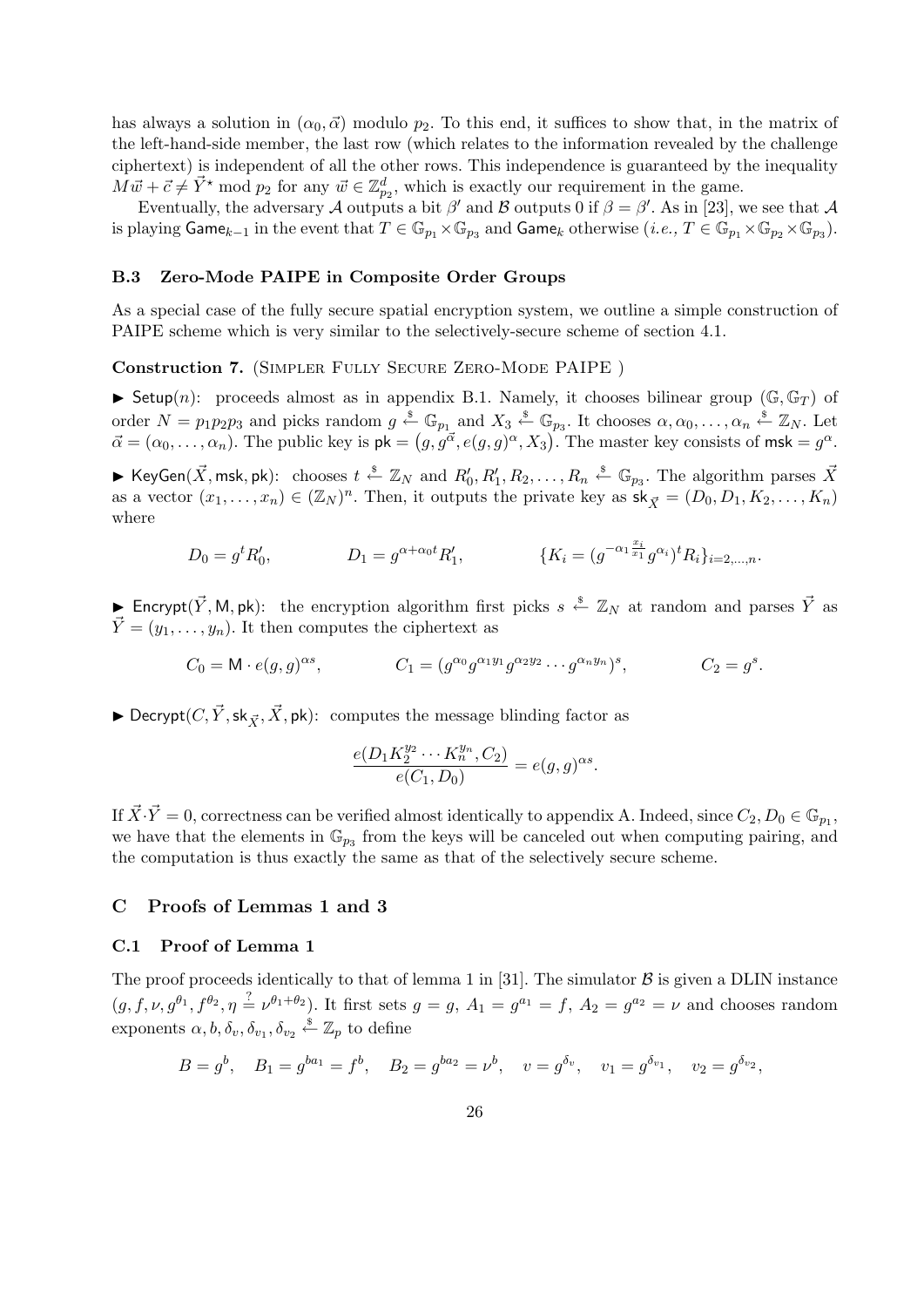which allow calculating  $\tau_1, \tau_2, \tau_1^b, \tau_2^b$  and  $Z = e(g, g)^{\alpha \cdot a_1 \cdot b} = e(g, f)^{\alpha \cdot b}$ . Finally,  $\beta$  picks random group elements  $w, h_1, \ldots, h_n \stackrel{\$}{\leftarrow} \mathbb{G}$ , which completes the generation of mpk. Since  $\mathcal{B}$  knows the entire master secret key  $msk = (g^{\alpha}, g^{\alpha a_1}, v, v_1, v_2)$ , it is able to generate normal private keys for any vector  $\overline{X}$  throughout the game.

To generate the challenge ciphertext for the adversarially-chosen vector  $\vec{Y}^{\star}$ ,  $\beta$  first computes a normal ciphertext  $(C'_1, \ldots, C'_7, E'_0, E'_1, E'_2, \text{tagc})$  using random exponents  $s'_1, s'_2, t' \stackrel{\$}{\leftarrow} \mathbb{Z}_p$ . The adversary  $A$  is given

$$
C=(C_1,C_2,C_3,C_4,C_5,C_6,C_7,E_0,E_1,E_2,\mathsf{tagc})
$$

where

$$
E_0 = E'_0 \cdot (e(g^{\theta_1}, f) \cdot e(g, f^{\theta_2}))^{b \cdot \alpha}, \quad C_1 = C'_1 \cdot (g^{\theta_1})^b, \quad C_2 = C'_2 \cdot (f^{\theta_2})^{-b}
$$

$$
C_3 = C'_3 \cdot (f^{\theta_2})^{-1}, \quad C_4 = C'_4 \cdot \eta^b, \quad C_5 = C'_5 \cdot \eta,
$$

$$
C_6 = C'_6 \cdot (g^{\theta_1})^{\delta_v} \cdot (f^{\theta_2})^{-\delta_{v_1}} \cdot \eta^{\delta_{v_2}}, \qquad C_7 = C'_7 \cdot ((g^{\theta_1})^{\delta_v} \cdot (f^{\theta_2})^{-\delta_{v_1}} \cdot \eta^{\delta_{v_2}})^b
$$

and  $(E_1, E_2) = (E'_1, E'_2)$ . As in [31] [lemma 1], the challenge ciphertext C has the distribution of a normal ciphertext (where  $s_1 = -\theta_2 + s_1'$ ,  $s_2 = s_2' + \theta_1 + \theta_2$  and  $s = \theta_1 + s_1' + s_2'$  are the implicitly defined encryption exponents) if  $\eta = \nu^{\bar{\theta}_1+\theta_2}$ . On the other hand, if  $\eta \in_R \bar{\mathbb{G}}$ , C has the shape of a semi-functional ciphertext.

#### C.2 Proof of Lemma 3

The simulator B takes in a Decision Bilinear Diffie-Hellman instance  $(g, g^{\theta_1}, g^{\theta_2}, g^{\theta_3}, \eta)$  and has to decide whether  $\eta = e(g, g)^{\theta_1 \theta_2 \theta_3}$ .

To prepare the master public key mpk, B chooses  $a_1, b, \delta_v, \delta_{v_1}, \delta_{v_2}, \delta_w \stackrel{\$}{\leftarrow} \mathbb{Z}_p$ . It sets  $g = g$ ,  $Z = e(g, g)^{\alpha \cdot a_1 \cdot b} = e(g^{\theta_1}, g^{\theta_2})^{a_1 \cdot b}, w = g^{\delta_w}$  and

$$
B = g^{b}, \t A_{1} = g^{a_{1}}, \t A_{2} = (g^{\theta_{2}}), \t B_{1} = g^{ba_{1}} = f^{a_{1}},
$$
  
\n
$$
B_{2} = (g^{\theta_{2}})^{b}, \t v = g^{\delta_{v}}, \t v_{1} = g^{\delta_{v_{1}}}, \t v_{2} = g^{\delta_{v_{2}}},
$$

which implicitly define  $\alpha = \theta_1 \theta_2$ ,  $a_2 = \theta_2$ , and chooses  $\vec{H} = (h_1, \ldots, h_n) \in \mathbb{G}^n$  at random. In the reduction, B does not entirely know the master secret key since parts  $g^{\alpha} = g^{\theta_1 \cdot \theta_2}$  and  $g^{\alpha a_1} = g^{\theta_1 \cdot \theta_2 \cdot a_1}$ are not available. Nevertheless, it will be able to compute semi-functional keys (recall that generated ciphertexts and private keys are all semi-functional in Game  $q$  and Game  $q + 1$ .

To generate a private key for some vector  $\vec{X} = (x_1, \ldots, x_n)$ ,  $\mathcal B$  randomly draws  $r_1, r_2, z_1, z_2 \stackrel{\hspace{0.1em}\mathsf{\scriptscriptstyle\$}}{\leftarrow} \mathbb{Z}_p$ ,  $\mathsf{tagk}_2,\ldots,\mathsf{tagk}_n \stackrel{\hspace{0.1em}\mathsf{\scriptscriptstyle\$}}{\leftarrow} \mathbb{Z}_p \text{ and } \gamma' \stackrel{\hspace{0.1em}\mathsf{\scriptscriptstyle\$}}{\leftarrow} \mathbb{Z}_p \text{, sets } r=r_1+r_2 \text{ and calculates}$ 

$$
D_1 = (g^{\theta_2})^{-\gamma' \cdot a_1} \cdot v^r, \qquad D_2 = (g^{\theta_2})^{\gamma'} \cdot v_1^r \cdot g^{z_1}, \qquad D_3 = (g^b)^{-z_1}
$$

$$
D_4 = (g^{\theta_1})^{a_1} \cdot g^{a_1 \cdot \gamma'} \cdot v_2^r \cdot g^{z_2}, \qquad D_5 = (g^b)^{-z_2}, \qquad D_6 = g^{r_2 \cdot b}, \qquad D_7 = g^{r_1},
$$

$$
K_2 = (h_1^{x_2/x_1} \cdot h_2 \cdot w^{\text{tagk}_2})^{r_1}, \qquad \dots, \qquad K_n = (h_1^{x_n/x_1} \cdot h_n \cdot w^{\text{tagk}_n})^{r_1}.
$$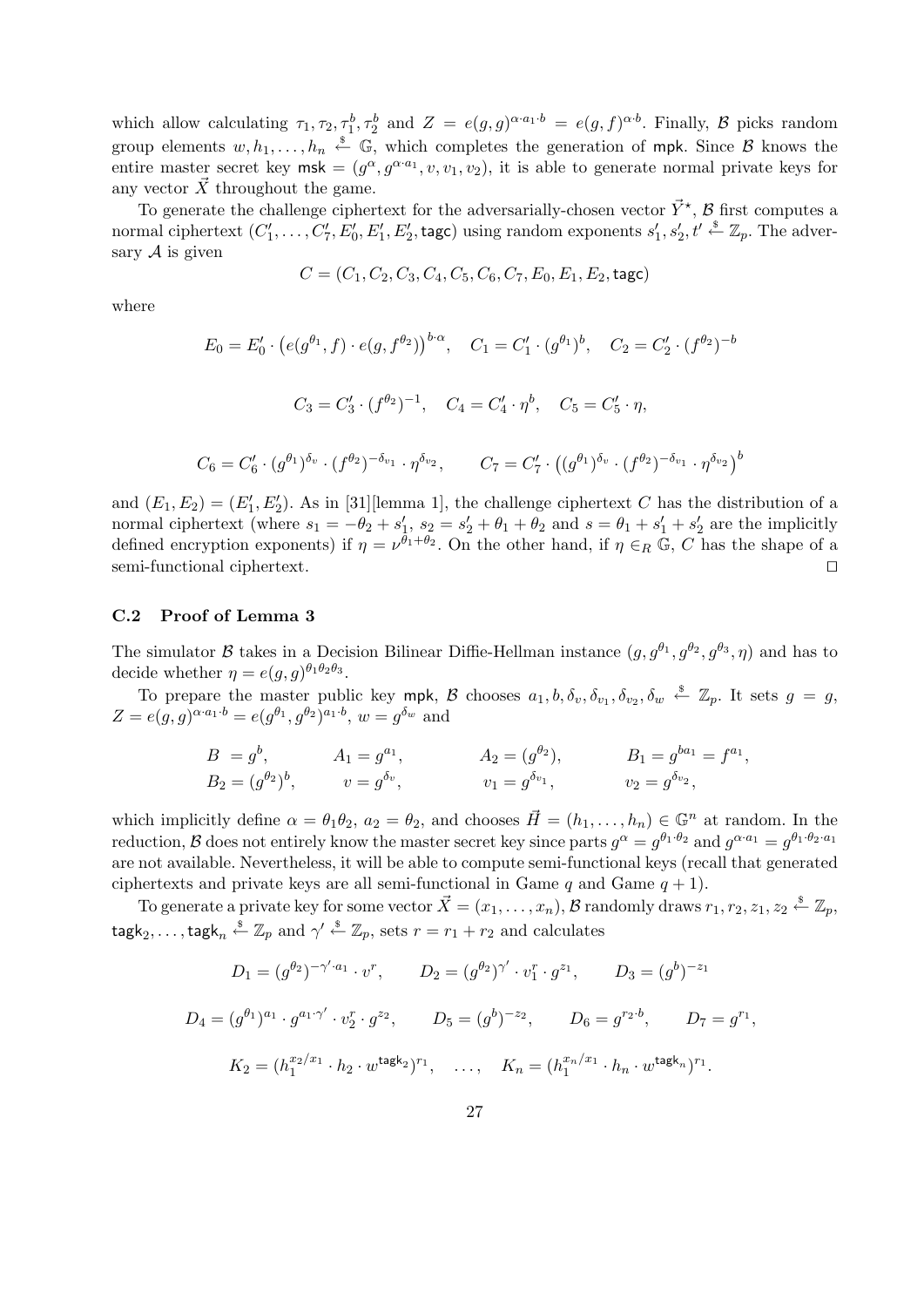The above forms a valid key  $sk_{\vec{X}} = (D_1, \ldots, D_7, K_2, \ldots, K_n, \text{tag}k_2, \ldots, \text{tag}k_n)$  where the variable (which acts as a randomizer making the key semi-functional) is implicitly set to  $\gamma = \theta_1 + \gamma'$ .

At the challenge phase, A outputs a vector  $\vec{Y}^* = (y_1^*, \ldots, y_n^*)$  and a pair of messages  $M_0, M_1 \in$  $\mathbb{G}_T$ . Then, B picks  $\beta \stackrel{\$}{\leftarrow} \{0,1\}$  and sets  $E_0 = \mathsf{M}_{\beta} \cdot \eta^{a_1 \cdot b}$ . Next, it chooses a tag tage  $\stackrel{\$}{\leftarrow} \mathbb{Z}_p$ , encryption exponents  $s_1, t \stackrel{\$}{\leftarrow} \mathbb{Z}_p$  and another exponent  $\chi' \stackrel{\$}{\leftarrow} \mathbb{Z}_p$  that will be used to implicitly define  $\chi = -\theta_3 + \chi'$ . It computes

$$
C_1 = g^{s_1 \cdot b} \cdot (g^{\theta_3})^b, \quad C_2 = g^{b \cdot a_1 \cdot s_1}, \quad C_3 = g^{a_1 \cdot s_1}, \quad C_4 = (g^{\theta_2})^{\chi' \cdot b}, \quad C_5 = (g^{\theta_2})^{\chi'},
$$
  

$$
C_6 = \tau_1^{s_1} \cdot (g^{\theta_3})^{\delta_v} \cdot (g^{\theta_2})^{\delta_{v_2} \cdot \chi'}, \quad C_7 = (\tau_1^{b})^{s_1} \cdot (g^{\theta_3})^{\delta_v \cdot b} \cdot (g^{\theta_2})^{\delta_{v_2} \cdot \chi' \cdot b} \cdot w^{-t}
$$

$$
E_1 = (h_1^{y_1^*} \cdots h_n^{y_n^*} \cdot w^{\text{tagc}})^t, \qquad E_2 = g^t
$$

As in the proof of lemma 3 in [31], if  $\eta = e(g, g)^{\theta_1 \theta_2 \theta_3}$ , the game mirrors Game q where the encryption exponent  $s_2$  is set to be  $\theta_3$ . In contrast, if  $\eta \in_R \mathbb{G}_T$ , the game corresponds to Game  $q + 1$ .

.

## D Proof of Theorem 3

*Proof.* Towards a contradiction, we assume there is a co-selective adversary  $A$  with non-negligible advantage and show that it implies an algorithm  $\beta$  that solves the Decision q-MEBDH problem in G. Algorithm B is given a q-MEBDH challenge  $(Z, P)$ . Let  $\vec{a} = (a_1, \ldots, a_q)^\top$ . It proceeds as follows.

**Init.** The co-selective security game begins with A first choosing  $V_1, \ldots, V_q$ , where  $V_k = \text{Aff}(M^{(k)}, \vec{0}_n)$ is an affine subspace corresponds to the  $k<sup>th</sup>$  query.

**Setup.** First, for each  $k = 1, \ldots, q$ , it solves a linear equation system with variables  $(b_{2,k}, \ldots, b_{n,k})$ :

$$
(M^{(k)})^{\top} \vec{b}_k := (M^{(k)})^{\top} (1, b_{2,k}, \cdots, b_{n,k})^{\top} = \vec{0}.
$$

This can be done since  $\text{rank}(M_{(-1)}^{(k)}) = n - 1$ . It defines a  $n \times q$  matrix  $B = [\vec{b}_1, \vec{b}_2, \dots, \vec{b}_q]$ , which comprises  $\vec{b}_k$  as the k<sup>th</sup> column. It chooses  $\vec{\delta} = (\delta_1, \ldots, \delta_n)^\top \stackrel{\hspace{0.1em}\mathsf{\scriptscriptstyle\$}}{\leftarrow} \mathbb{Z}_p^n$  and implicitly defines the vector  $\vec{\alpha} = B\vec{a} + B\vec{\delta}$ , where  $\vec{a} = (a_1, \ldots, a_q)^\top$  is the unknown vector of exponents from the problem instance, by defining public key components as

$$
g^{\alpha_1} = g^{a_1 + \dots + a_q + \delta_1 + \dots + \delta_q}, \qquad g^{\alpha_1 \vec{\alpha}} = g^{\alpha_1 \vec{\beta} \vec{\alpha}} g^{\alpha_1 \vec{\beta} \vec{\delta}} = g^{B(a_1 + \dots + a_q + \delta_1 + \dots + \delta_q) \vec{a}} g^{\alpha_1 \vec{\beta} \vec{\delta}},
$$

which are computable from elements  $g^{a_i}, g^{a_i a_j}$  that are available from the problem instance, just like  $e(g, g)^\alpha$  that completes the public key.

**Key Queries.** To compute a private key for  $k^{\text{th}}$  query,  $\beta$  does as follows. It chooses  $t'_{k} \stackrel{\$}{\leftarrow} \mathbb{Z}_{p}$  and implicitly defines  $t_k = t'_k - \alpha/a_k^2$  by setting

$$
D_0 = g^{t'_k} g^{-\alpha/a_k^2}, \qquad D_1 = g^{\alpha + t_k \alpha_1^2} = g^{\alpha + (t'_k - \alpha/a_k^2)\alpha_1^2} = (g^{\alpha_1^2})^{t'_k} \cdot g^{\alpha(1 - \alpha_1^2)/a_k^2}
$$

as well as

$$
\vec{K} = g^{t_k(M^{(k)})^\top \vec{\alpha}} = g^{t_k(M^{(k)})^\top (B\vec{a} + B\vec{\delta})} = g^{t'_k(M^{(k)})^\top B\vec{a}} \cdot g^{-\frac{\alpha(M^{(k)})^\top B\vec{a}}{a_k^2}} \cdot g^{t_k(M^{(k)})^\top B\vec{\delta}}.
$$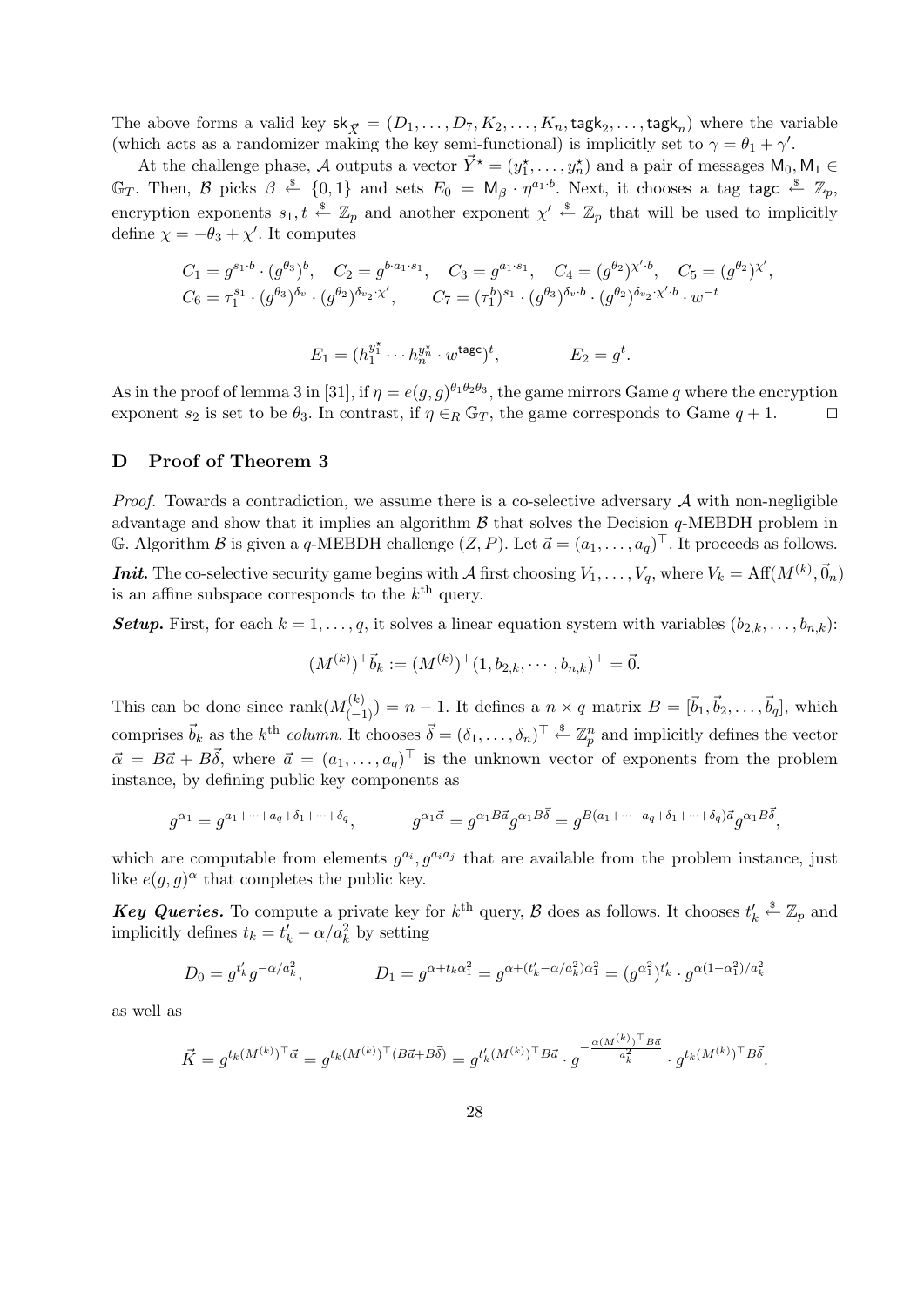The term  $D_1$  can be computed from  $g^{\alpha/a_k^2}$ ,  $g^{\alpha a_j^2/a_k^2}$  for  $1 \le j, k \le n$  from the instance. We then claim that the term  $a_k$  does not appear in  $(M^{(k)})^\top B\vec{a}$ . From this claim, one can see that the middle term  $g^{-\alpha(M^{(k)})^{\top}B\vec{a}/a_k^2}$  (which is the only non-trivial one here) can be computed from the term  $g^{\alpha a_j/a_k^2}$  for  $j \neq k$  from the instance. Indeed, more importantly, the unknown term  $g^{\alpha/a_k}$  is canceled out here. The claim is justified by the fact that the coefficient column vector of  $a_k$  is exactly the  $k^{\text{th}}$  column of  $(M^{(k)})^{\top}B$ , which is indeed  $(M^{(k)})^{\top}\vec{b}_k = \vec{0}$ .

**Challenge.** Eventually, A outputs  $M_0, M_1 \in \mathbb{G}_T$  along with a vector  $\vec{y}^*$ . Recall that A is required to choose the latter in such a way that  $\vec{y}^* \in V_k$  for all  $k \in [1, q]$ . Hence, for all  $k \in [1, q]$ , there must exist  $\vec{w}_k \in \mathbb{Z}_p^{n-1}$  such that  $\vec{y}^* = M^{(k)} \vec{w}_k$ . To construct the challenge ciphertext, B flips a coin  $\beta \stackrel{\$}{\leftarrow} \{0,1\}$  and chooses  $s' \stackrel{\$}{\leftarrow} \mathbb{Z}_p$  to compute

$$
C_0 = \mathsf{M}_{\beta} \cdot Z \cdot e(g, g)^{\alpha s'}, \qquad \qquad C_1 = g^{s\alpha_1 \langle \vec{y}^{\star}, \vec{\alpha} \rangle} g^{s'\alpha_1 \langle \vec{y}^{\star}, \vec{\alpha} \rangle} = g^{s\alpha_1 \langle \vec{y}^{\star} \rangle^\top B \vec{a}} g^{s\alpha_1 \langle \vec{y}^{\star}, \vec{\alpha} \rangle} C_2 = g^s g^{s'}, \qquad \qquad C_3 = g^{s a_1} \cdots g^{s a_q} \cdot (g^s)^{\delta_1 + \cdots + \delta_q} \cdot (g^{\alpha_1})^{s'}.
$$

We claim that  $g^{s\alpha_1(\vec{y}^*)^\top B \vec{a}}$  (which is the only non-trivial term in  $C_1$  since elements of the form  $g^{s\alpha_1^2}$ are not given) equals 1. The claim follows from the fact that, for each  $k \in [1, q]$ , the coefficient of  $a_k$  in  $(\vec{y}^*)^\top B \vec{a}$  is 0. Indeed, this coefficient of  $a_k$  is exactly the k<sup>th</sup> element of the vector  $(\vec{y}^*)^\top B$ , which equals  $(\vec{y}^*)^\top \vec{b}_k$ . Since we have  $(\vec{y}^*)^\top \vec{b}_k = (M^{(k)} \vec{w}_k)^\top \vec{b}_k = (\vec{w}_k)^\top (M^{(k)})^\top \vec{b}_k = (\vec{w}_k)^\top \vec{0} = 0$ , by our definition of  $\vec{b}_k$ , the claim is established.

Finally, A outputs  $\beta' \in \{0,1\}$ . If  $\beta = \beta'$  then B outputs 1 (meaning  $Z = e(g, g)^{\alpha s}$ ). Otherwise, it outputs 0 (meaning Z is random in  $\mathbb{G}_T$ ).

We easily see that, if  $Z \in_R \mathbb{G}_T$ , then  $\Pr[\mathcal{B}(Z, P) = 0] = \frac{1}{2}$ . In contrast, if we have  $Z = e(g, g)^{\alpha s}$ , then  $|\Pr[\mathcal{B}(Z, P) = 0] - \frac{1}{2}$  $\frac{1}{2}$   $\geq$   $\epsilon$ . It follows that  $\beta$  has advantage at least  $\epsilon$  in solving q-MEBDH problem.

#### E Co-Selectively Secure Non-Zero PAIPE in Composite Order Groups

As in appendix B, we consider groups  $(\mathbb{G}, \mathbb{G}_T)$  of composite order  $N = p_1p_2p_3$ . In this setting, we rely on the following three assumptions. The first one and the last one were already used in appendix B whereas the second one is analogous to the one use in [31][Appendix E].

**Assumption 1:** Given  $g \stackrel{\$}{\leftarrow} \mathbb{G}_{p_1}, X_3 \stackrel{\$}{\leftarrow} \mathbb{G}_{p_3}$ , and  $T \in \mathbb{G}$ , decide if  $T \in \mathbb{G}_{p_1} \times \mathbb{G}_{p_2}$  or  $T \in \mathbb{G}_{p_1}$ . **Assumption 2:** Let  $g, w, g^t, X_1 \stackrel{\$}{\leftarrow} \mathbb{G}_{p_1}$  with  $t \stackrel{\$}{\leftarrow} \mathbb{Z}_N$ ,  $X_2, Y_2, Z_2 \stackrel{\$}{\leftarrow} \mathbb{G}_{p_2}, X_3, Y_3, Z_3 \stackrel{\$}{\leftarrow} \mathbb{G}_{p_3}$ . Given

elements  $(g, w, g^t, X_1X_2, X_3, Y_2Y_3)$ , and  $T \in \mathbb{G}$ , decide if  $T = w^t Z_3$  or  $T = w^t Z_2 Z_3$ .

**Assumption 3:** Let  $g \stackrel{\$}{\leftarrow} \mathbb{G}_{p_1}, X_2, Y_2, Z_2 \stackrel{\$}{\leftarrow} \mathbb{G}_{p_2}, X_3 \stackrel{\$}{\leftarrow} \mathbb{G}_{p_3}, \alpha, s \stackrel{\$}{\leftarrow} \mathbb{Z}_N$ . Given

$$
(g, g^{\alpha} X_2, X_3, g^s Y_2, Z_2),
$$

and  $T \in \mathbb{G}_T$ , decide if  $T = e(g, g)^{\alpha s}$  or not.

Using the above assumptions, a relatively simple non-zero PAIPE can then be obtained as follows in the co-selective model.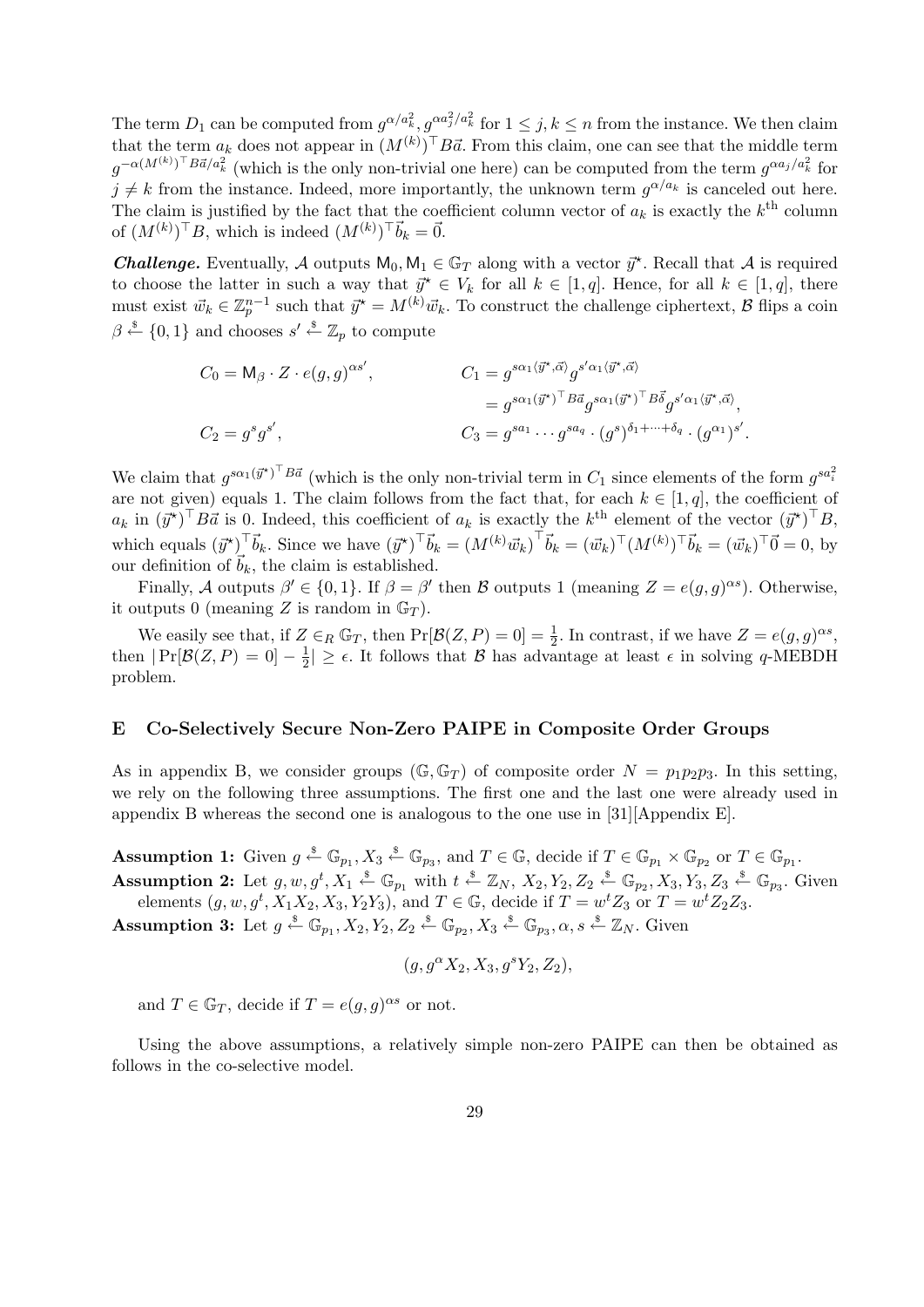#### Construction 8. (Co-selectively secure Non-Zero PAIPE in Composite Order Groups)

**►** Setup(n): given a security parameter  $\lambda \in \mathbb{N}$  and an integer  $n \in \text{poly}(\lambda)$ , choose bilinear groups  $(\mathbb{G}, \mathbb{G}_T)$  of order  $N = p_1p_2p_3$ , where  $p_i > 2^{\lambda}$  for each  $i \in \{1, 2, 3\}$ . Choose  $\alpha \stackrel{\$}{\leftarrow} \mathbb{Z}_N$ ,  $g \stackrel{\$}{\leftarrow} \mathbb{G}_{p_1}, X_{p_3} \stackrel{\$}{\leftarrow} \mathbb{G}_{p_3}, h_i \stackrel{\$}{\leftarrow} \mathbb{G}_{p_1}$  for  $i = 0, \ldots, n$ . The master public key is defined to be  $\mathsf{pk} := (g, e(g, g)^{\alpha}, \{h_i\}_{i=0,\dots,n})$  while the master secret key consists of  $\mathsf{msk} := (g^{\alpha}, X_{p_3})$ .

► KeyGen( $\vec{X}$ , msk, pk): on input of a vector  $\vec{X} = (x_1, \ldots, x_n) \in \mathbb{Z}_N^n$  and the master private key  $\mathsf{msk} = (g^{\alpha}, X_{p_3}),$  choose  $r \stackrel{\$}{\leftarrow} \mathbb{Z}_N$ ,  $R_3, R'_3 \stackrel{\$}{\leftarrow} \mathbb{G}_{p_3}$  and  $R_{3,i} \stackrel{\$}{\leftarrow} \mathbb{G}_{p_3}$ , for  $i = 1$  to n, and compute

$$
D_1 = g^{\alpha} \cdot h_0^r \cdot R_3, \qquad D_2 = g^r \cdot R_3', \qquad \{K_i = (h_0^{x_i} \cdot h_i)^r \cdot R_{3,i}\}_{i=1}^n
$$

before returning  $\mathsf{sk}_{\vec{X}} = (D_1, D_2, \{K_i\}_{i=1}^n)$ .

**►** Encrypt( $\vec{Y}$ , M, pk): to encrypt  $M \in \mathbb{G}_T$  under  $\vec{Y} = (y_1, \ldots, y_n) \in (\mathbb{Z}_N)^n$ , choose  $s \stackrel{\$}{\leftarrow} \mathbb{Z}_N$  and compute

$$
C_0 = M \cdot e(g, g)^{\alpha \cdot s},
$$
  $C_1 = g^s,$   $C_2 = (h_1^{y_1} \cdots h_n^{y_n})^s.$ 

The ciphertext is  $C = (C_0, C_1, C_2)$ .

 $\blacktriangleright$  Decrypt $(C, \vec{Y}, \text{sk}_{\vec{Y}}, \vec{X}, \text{pk})$ : parse sk<sub> $\vec{Y}$ </sub> as  $(D_1, D_2, D_3)$ , compute

$$
K' = \prod_{i=1}^{n} K_i^{y_i} = (h_0^{\vec{X} \cdot \vec{Y}} \cdot h_1^{y_1} \cdots h_n^{y_n})^r,
$$

and compute  $e(g,g)^{\alpha \cdot s} = e(D_1, C_1) \cdot \left( \frac{e(K',C_1)}{e(C_2,D_2)} \right)$  $e(C_2,D_2)$  $\int_{-\frac{1}{\bar{X}\cdot\vec{Y}}}^{\frac{1}{\bar{X}\cdot\vec{Y}}}$  as well as  $M=C_0/e(g,g)^{\alpha s}$ .

The correctness of the scheme is showed by observing that

$$
e(K', C_1) = e(g, h_0)^{r \cdot s \cdot \vec{X} \cdot \vec{Y}} \cdot e(\prod_{i=1}^n h_i^{x_i}, g^{rs}) = e(g, h_0)^{r \cdot s \cdot \vec{X} \cdot \vec{Y}} \cdot e(C_2, D_2)
$$

and  $e(D_1, C_1) = e(g, g)^{\alpha \cdot s} \cdot e(g, h_0)^{r \cdot s}$ .

**Lemma 8.** Any adversary distinguishing Game<sub>Real</sub> from Game<sub>0</sub> with non-negligible advantage contradicts Assumption 1.

*Proof.* Let B be an algorithm that receives  $(g, X_3, T)$  and aims at deciding whether  $T \in_R \mathbb{G}_{p_1p_2}$  or  $T \in_R \mathbb{G}_{p_1}.$ 

To prepare the public key mpk, B chooses  $\alpha \stackrel{\$}{\leftarrow} \mathbb{Z}_N$  as well as  $a_i \stackrel{\$}{\leftarrow} \mathbb{Z}_N$  for  $i = 0$  to n. Then, it computes  $e(g, g)^\alpha$  and sets  $X_{p_3} = X_3$  as well as  $h_i = g^{a_i}$  for  $i = 0$  to n. Since  $\beta$  knows  $\mathsf{msk} = (g^{\alpha}, X_3),$  it is able to answer all key generation queries.

At the challenge step, A outputs a pair of equal-length messages  $M_0, M_1 \in \mathbb{G}$  as well as a vector  $\vec{Y} = (y_1, \ldots, y_n) \in (\mathbb{Z}_N)^n$ . To generate the challenge ciphertext, B flips a random coin  $\beta \stackrel{\$}{\leftarrow} \{0,1\}$ and computes  $C_1 = T$ ,  $C_2 = T^{\sum_{i=1}^{n} a_i y_i}$  and  $C_0 = \mathsf{M}_{\beta} \cdot e(T, g)^{\alpha}$ .

If  $T \in_R \mathbb{G}_{p_1p_2}$ , the challenge ciphertext has the same distribution as in Game<sub>0</sub> whereas  $\beta$  is playing  $\text{Game}_{Real}$  if  $T \in_R \mathbb{G}_{p_1}$ .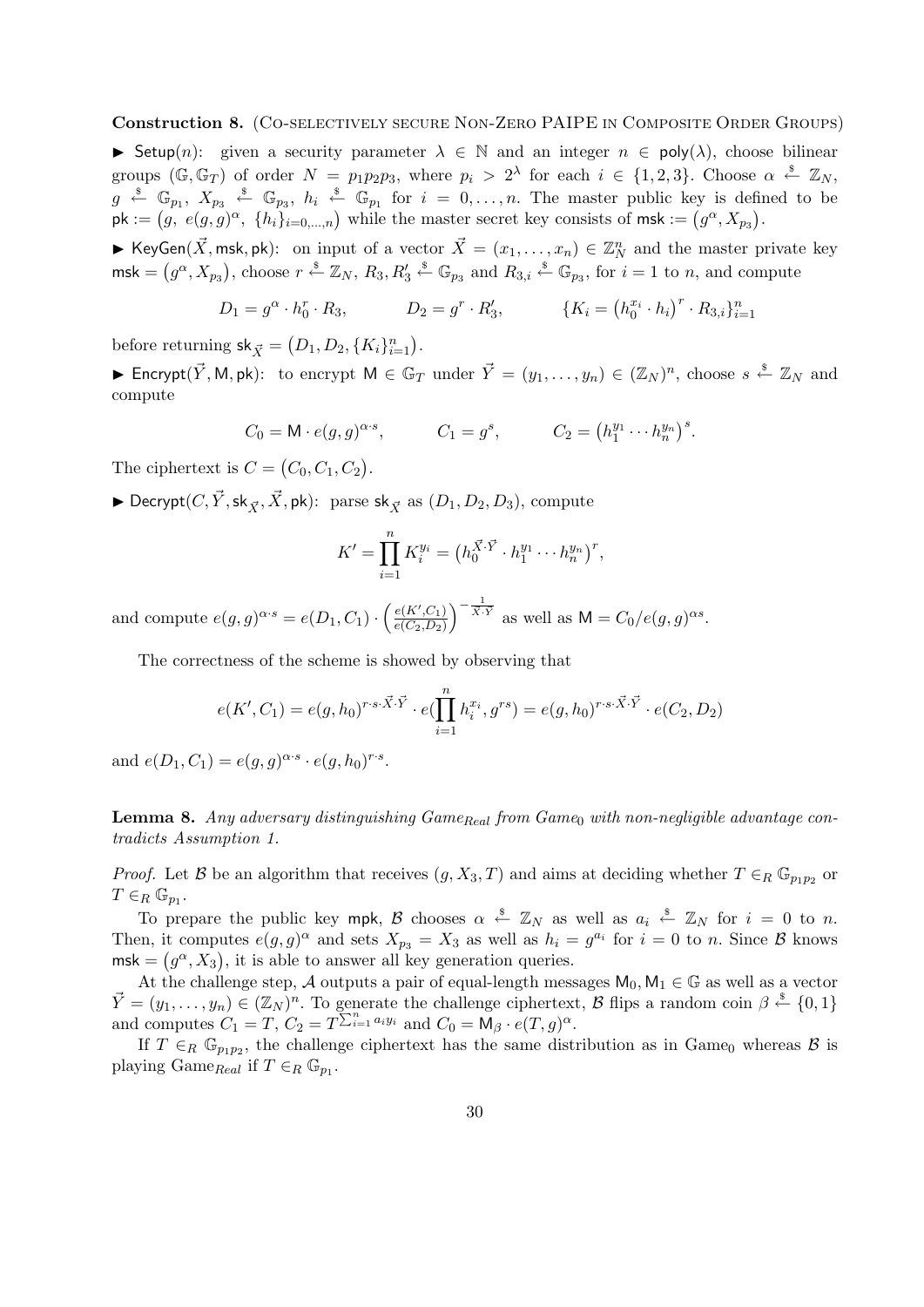**Lemma 9.** For each  $k \in \{0, ..., q\}$ , any PPT distinguisher A between Game<sub>k</sub> from Game<sub>k+1</sub> can be used to break Assumption 2.

*Proof.* We show an algorithm B that takes as input  $(g, w, g^t, X_1X_2, X_3, Y_2Y_3, T)$ , and uses A to decide whether  $T = w^t Z_2 Z_3 \in_R \mathbb{G}_{p_1 p_2 p_3}$  or  $T = w^t Z_3 \in_R \mathbb{G}_{p_1 p_3}$ .

**Init.** As in the proof of lemma 5, the co-selective security game begins with the adversary  $A$ announcing the set of private key queries  $\vec{X}_1, \ldots, \vec{X}_q$  that she intends to make and we parse as  $\vec{X}_k = (x_1, \ldots, x_n)$  the  $k^{\text{th}}$  of these private key queries.

**Setup.** To prepare the public key pk, B uses  $\vec{X}_k = (x_1, \ldots, x_n)$ . It begins by choosing  $\alpha \stackrel{\$}{\leftarrow} \mathbb{Z}_N$  as well as  $a_i \stackrel{\$}{\leftarrow} \mathbb{Z}_N$  for  $i = 1$  to n. It sets  $X_{p_3} = X_3$ ,  $h_0 = w$  and  $h_i = h_0^{-x_i} g^{a_i}$  for  $i = 1$  to n.

**Challenge.** At some point, A chooses messages  $M_0, M_1$  and a vector  $\vec{y} = (y_1, \ldots, y_n)$ . Then, B flips a random coin  $\beta \stackrel{\$}{\leftarrow} \{0,1\}$  and constructs the challenge ciphertext as

 $C_0 = M_\beta \cdot e(X_1 X_2, g)^\alpha$ ,  $C_1 = X_1 X_2$ ,  $C_2 = (X_1 X_2)^{\sum_{i=1}^n a_i y_i}$ ,

which is easily seen to form a semi-functional ciphertext for which  $z_c = \sum_{i=1}^n a_i y_i$  (note that this value is taken mod $p_2$  and is thus uncorrelated to the values of  $a_i \mod p_1$  since we must have  $\vec{X} \cdot \vec{Y} = 0$  for each private key query  $\vec{X}$ .

**Key Queries.** To respond private key queries for vectors  $\vec{X} = (x_1, \ldots, x_n)$ , B considers three cases depending on the index  $j$  of the query:

[Case  $i < k$ ] B generates a semi-functional key by choosing  $r, z_1 \stackrel{\$}{\leftarrow} \mathbb{Z}_N$  as well as  $R_3 \stackrel{\$}{\leftarrow} \mathbb{G}_{p_3}$  and  $R_{3,i} \overset{\$}{\leftarrow} \mathbb{G}_{p_3}$  for  $i = 1$  to n and computing

$$
D_1 = g^{\alpha} h_0^r \cdot (Y_2 Y_3)^{z_1} \qquad D_2 = g^r \cdot R_3 \qquad \{ K_i = (h_0^{x_i} \cdot h_i)^r \cdot R_{3,i} \}_{i=1}^n.
$$

[Case  $i > k$ ] B computes a normal key using  $\mathsf{msk} = (g^{\alpha}, X_3)$ .

[Case  $i = k$ ] if  $i = k$ , B uses the input element T. Namely, it chooses  $R_3 \stackrel{\$}{\leftarrow} \mathbb{G}_{p_3}$  and  $R_{3,i} \stackrel{\$}{\leftarrow} \mathbb{G}_{p_3}$ for  $i = 1, \ldots, n$ . Then, it computes

$$
D_1 = g^{\alpha} \cdot T, \qquad D_2 = g^t \cdot R'_3 \qquad \{K_i = (g^t)^{a_i} \cdot R_{3,i}\}_{i=1}^n.
$$

We easily observe that the challenger is playing Game<sub>k</sub> if  $T = w<sup>t</sup>Z<sub>3</sub>$ . If it turns out that  $T = w^t Z_2 Z_3$ ,  $\beta$  is rather playing Game<sub>k+1</sub> since T.

**Lemma 10.** Any PPT algorithm A distinguishing Game<sub>q</sub> from Game<sub>q+1</sub> implies a distinguisher B for Assumption 3.

*Proof.* We outline an algorithm B that takes as input  $(g, g^{\alpha}X_2, X_3, g^sY_2, Z_2, T)$  with the aim of deciding whether  $T = e(g, g)^{\alpha s}$  or  $T \in_R \mathbb{G}_T$  using its interaction with A. To this end, B generates the public key  $mpk = (g, e(g, g)^{\alpha}, \{h_i\}_{i=0,\dots,n})$  by choosing  $a_0, \dots, a_n \stackrel{\$}{\leftarrow} \mathbb{Z}_N$  and setting  $X_{p_3} = X_3$ ,  $e(g, g)^{\alpha} = e(g^{\alpha} X_2, g)$  as well as  $h_i = g^{a_i}$  for  $i = 0$  to n.

When the adversary A makes a private key query  $\vec{X} = (x_1, \ldots, x_n)$ , B chooses  $r, w \stackrel{\$}{\leftarrow} \mathbb{Z}_N$ ,  $R_3, R'_3 \stackrel{\$}{\leftarrow} \mathbb{G}_{p_3}, R_{3,i} \stackrel{\$}{\leftarrow} \mathbb{G}_{p_3}$ , for  $i = 1$  to n, and computes

$$
D_1 = (g^{\alpha} X_2) \cdot h_0^r \cdot R_3, \qquad D_2 = g^r \cdot R_3' \qquad \{K_i = (h_0^{x_i} \cdot h_i)^r \cdot R_{3,i}\}_{i=1}^n
$$